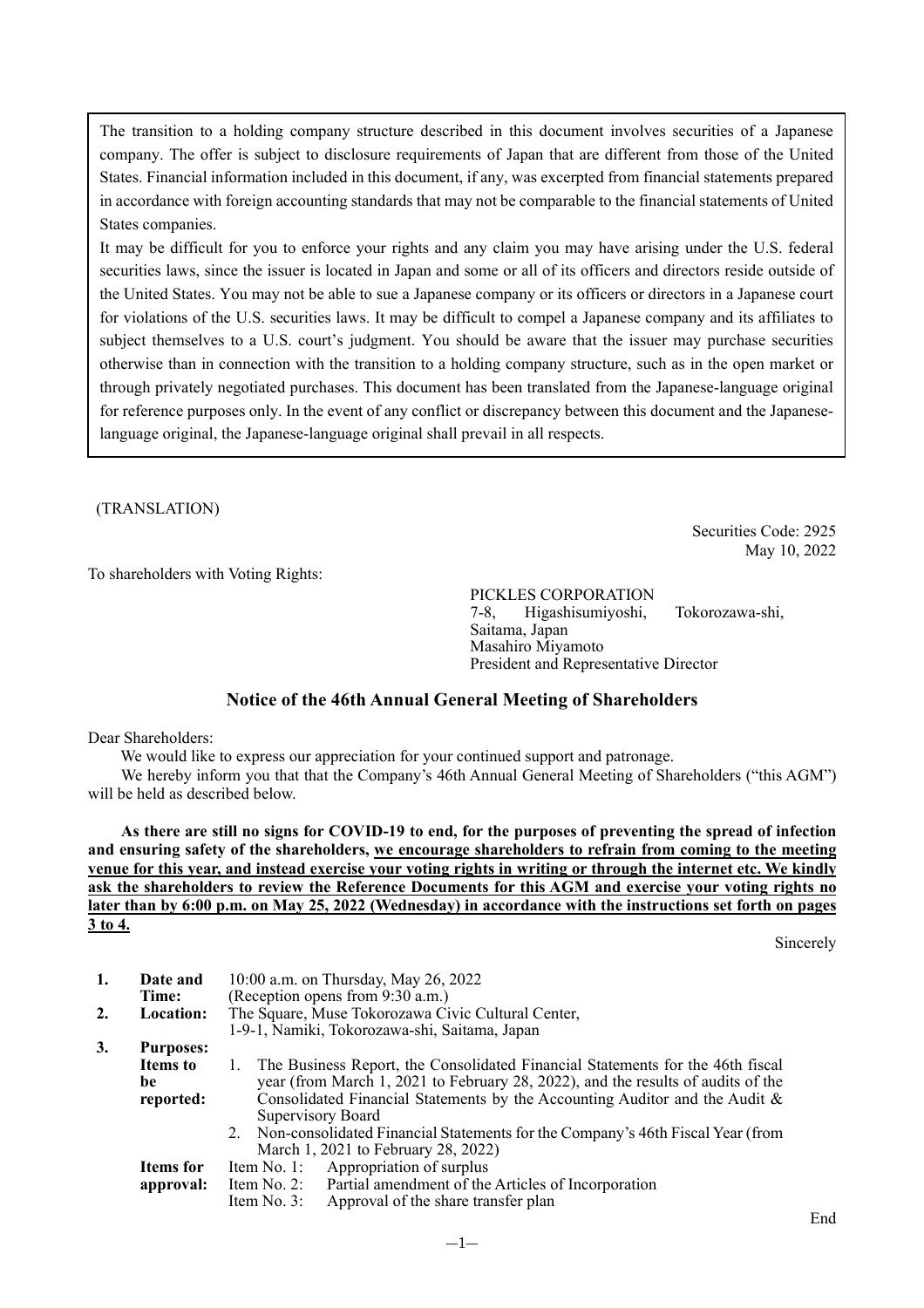- \* If you are attending this AGM at the venue, please submit the enclosed voting card to the receptionist.
- \* Among the documents that are required to be attached to this notice, the below matters are posted on the internet on our website ([https://www.pickles.co.jp/\)](https://www.pickles.co.jp/) pursuant to laws and regulations and Article 15 of the Articles of Incorporation of the Company and therefore are not included in this notice.
	- 1. Matters concerning stock acquisition rights
	- 2. System to ensure the appropriateness of business operations and the operating status of such system
	- 3. Basic policy regarding the control of the company
	- 4. Consolidated statement of changes in equity
	- 5. Non-consolidated statement of changes in equity
	- 6. Notes to consolidated financial statements
	- 7. Notes to Non-consolidated financial statements
- \* If any changes are made to the reference documents for this AGM, and the business report, nonconsolidated financial statements, and consolidated financial statements, the revised version will be posted

on the Company's website ([https://www.pickles.co.jp/\).](https://www.pickles.co.jp/)

To prevent the spread of COVID-19, we encourage you to refrain from coming to the venue of the meeting for your safety and security, and instead exercise voting rights in writing or through the internet.

For the shareholders who are considering attending this AGM in person, please check the situation of infection of COVID-19 as of the date of this AGM and check your health conditions. For the shareholders who are attending this AGM in person, please wear a mask to prevent infection.

We are reducing the number of seats in the room of this AGM this year to prevent the spread of the infection. You may not enter the room if all seats are occupied and we ask for your understanding. We may assume other measures to prevent the spread of the infection in which case we shall ask for your cooperation.

If we make any major changes in the administration of this AGM due to the future situation, we shall announce such changes on the internet on the Company's website ([https://www.pickles.co.jp/\).](https://www.pickles.co.jp/)

### **Please note that gifts for shareholders who attend this AGM at the venue of the meeting will not be provided and we deeply appreciate your understanding.**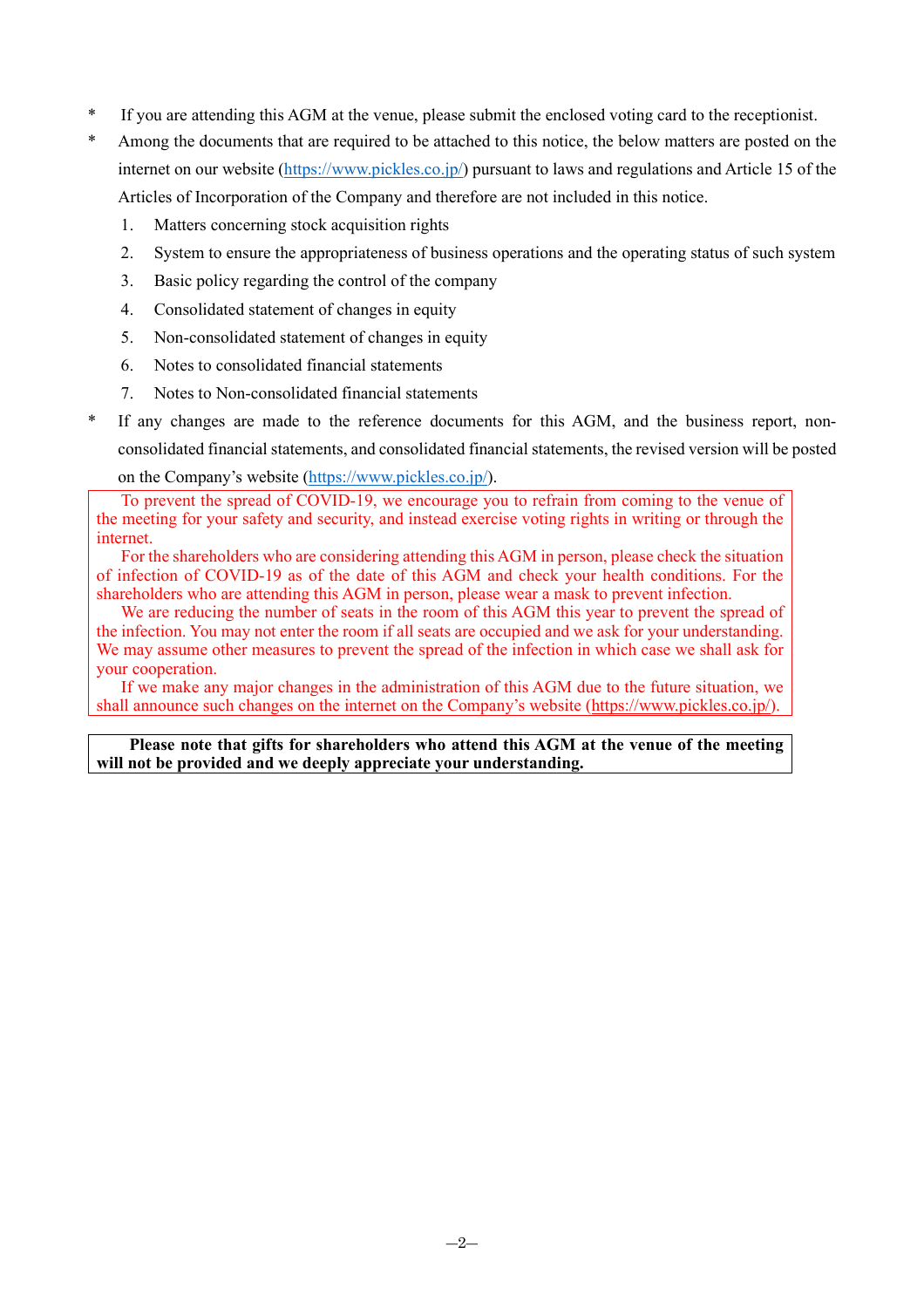#### Guide to Exercising Voting Rights

You may exercise your voting rights at the General Meeting of Shareholders by any of the following methods:



#### **Treatment of Double Voting**

(1) If you exercise voting rights both in writing and via the Internet, etc., we will treat the exercise of the voting rights via the Internet, etc. as a valid exercise of the voting rights.

(2) If you exercise voting rights multiple times via the Internet, etc., we will treat the last exercise of the voting rights as a valid exercise of the voting rights.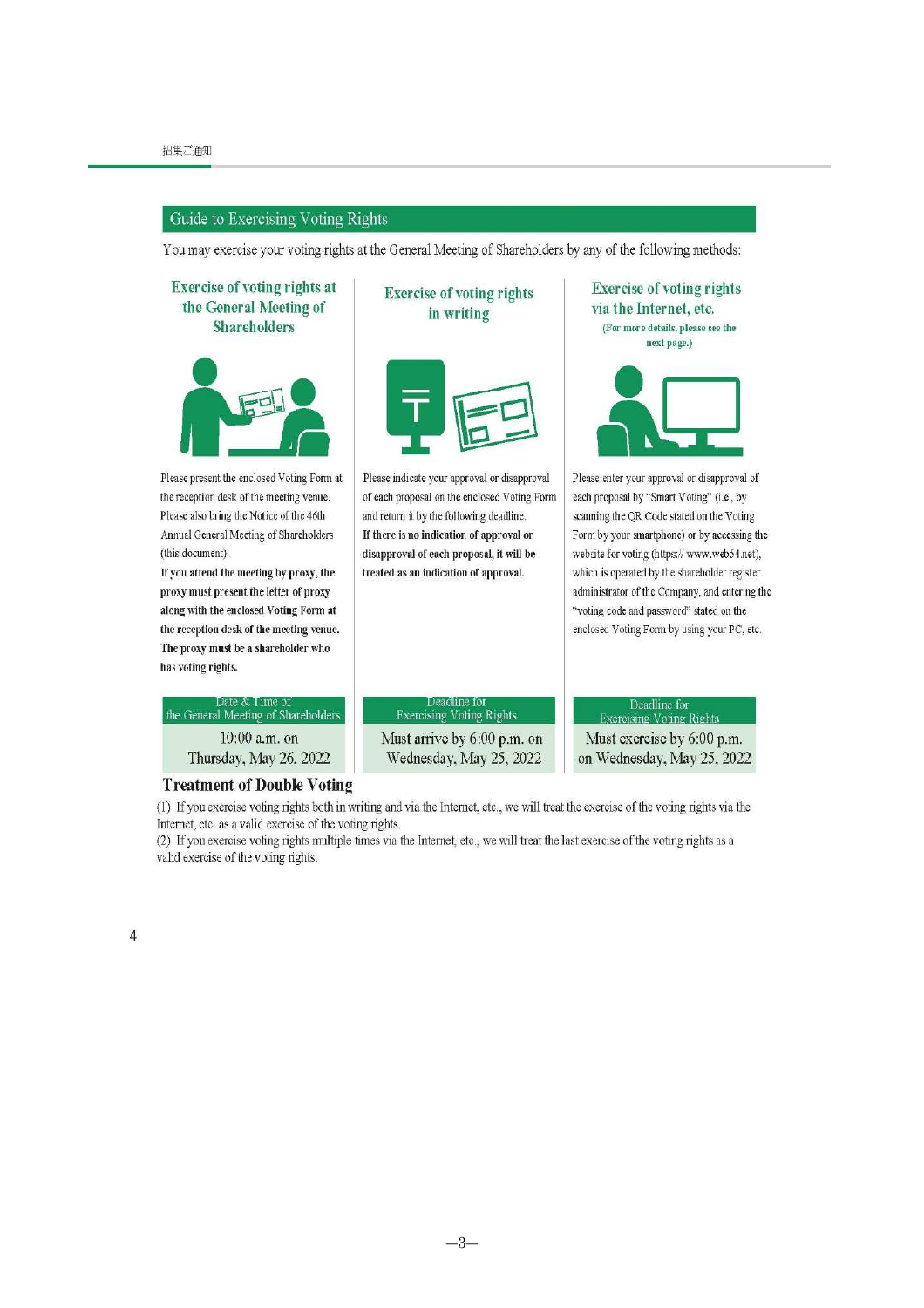

 $-4-$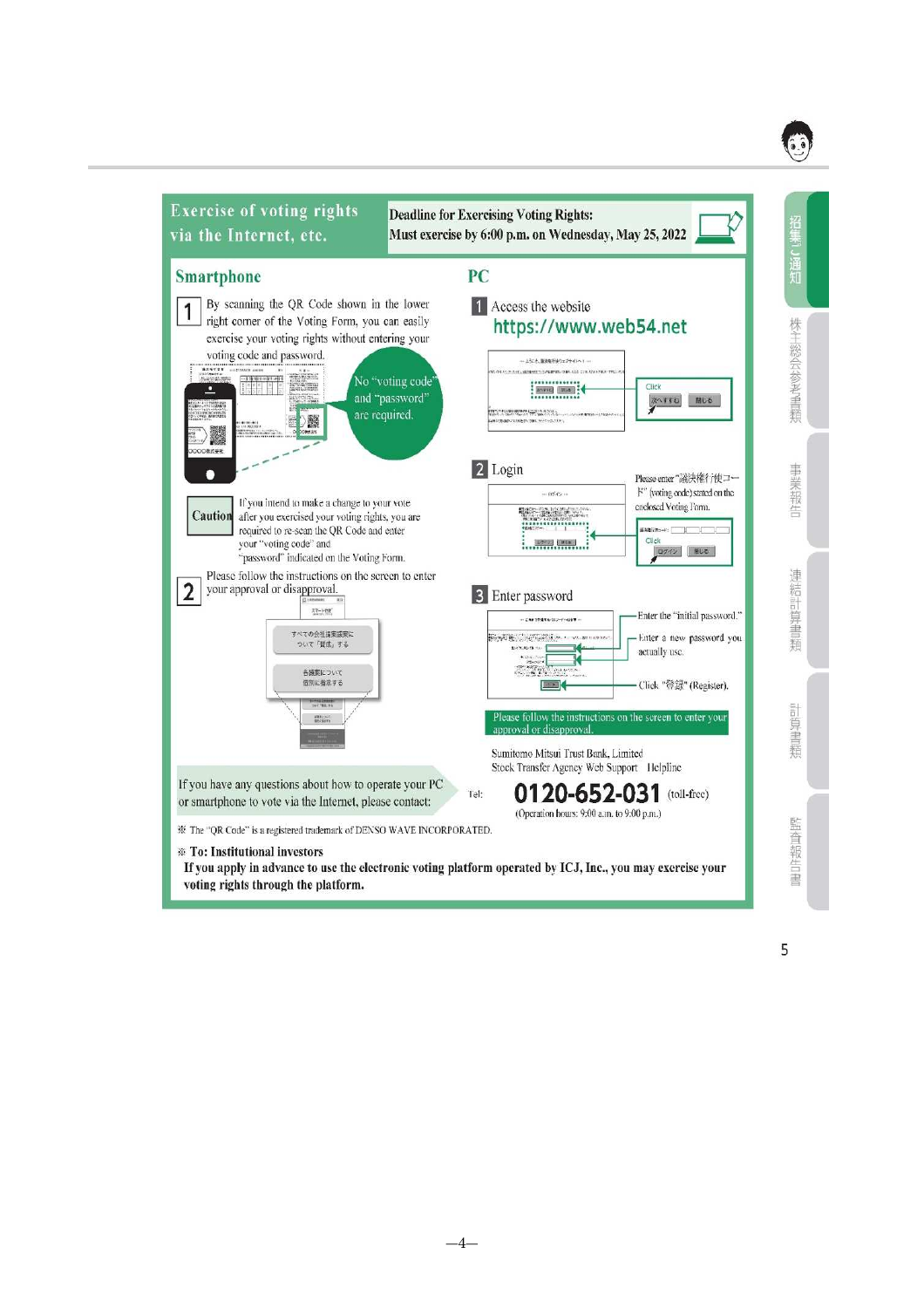# **Reference Documents for this AGM**

## **Items for Approval and Reference Information**

## **Item No. 1 Appropriation of surplus**

The Company's basic policy is to continuously pay dividends in a stable manner, while retaining necessary reserves for future business development and for reinforcing the managerial structure.

Pursuant to this policy, the Company proposes to pay JPY 20.00 per share (which is equivalent to JPY 40.00 per share before the stock split) as year-end dividend for this period, which is an increase in dividends of JPY2.50 per share (which is an increase of JPY 5 in dividends compared to the dividend before the stock split).

Matters concerning the year-end dividend

- 1. Type of dividend assets: Cash
- 2. Matters concerning allotment of dividend assets to the shareholders and the total amount thereof: JPY 20.00 per common share of the Company

Total amount: JPY 257,168,600

(Note) The company conducted a 2 for 1 stock split for its common shares on September 1, 2021.

3. Effective date of dividend of surplus: May 27, 2022

(Reference) Annual dividend per share (Unit: JPY)



Annual dividend per share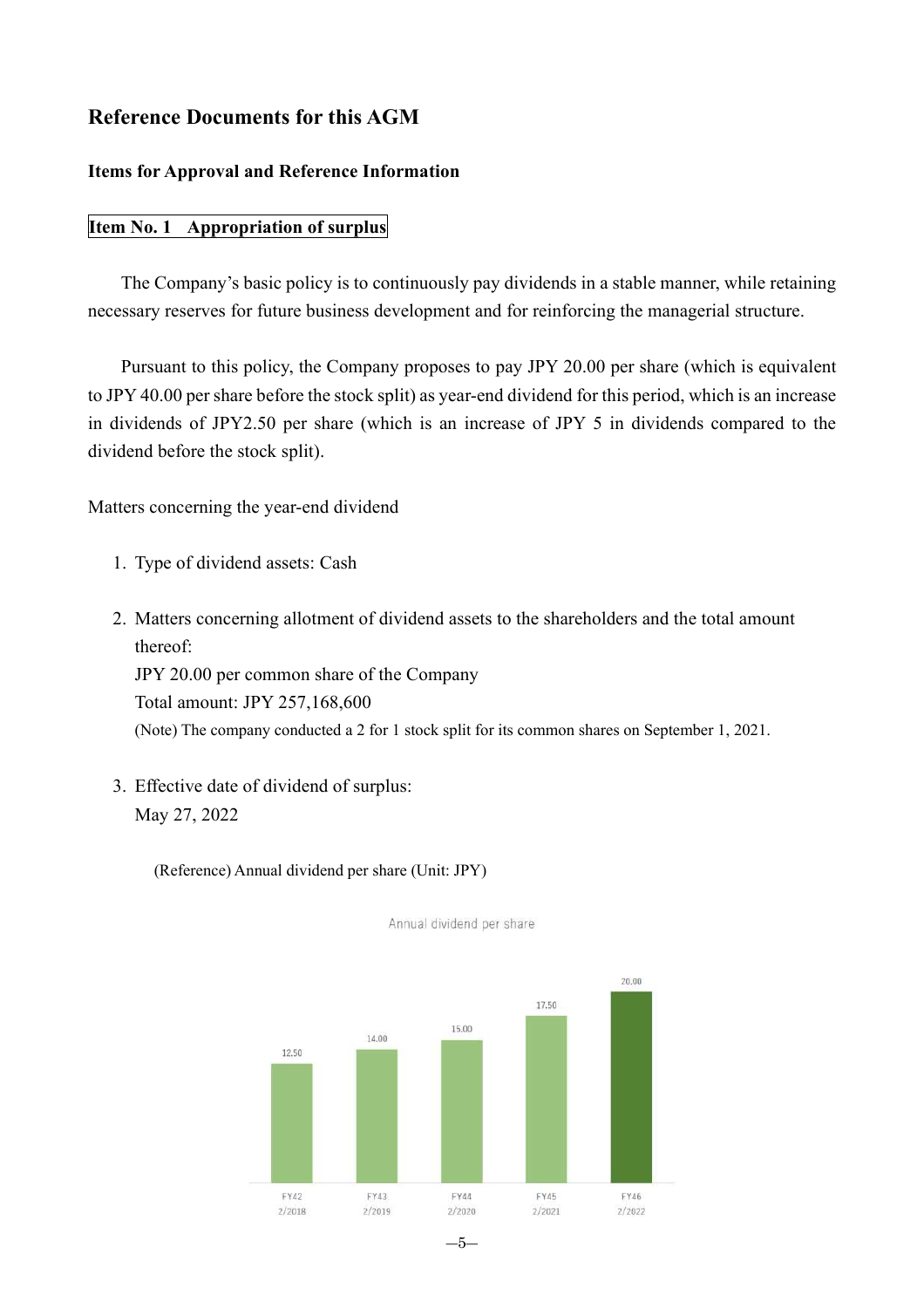\*The Company conducted a 2 for 1 stock split for its common shares on September 1, 2021.Accordingly, the annual dividends per share is indicated on the assumption that this stock split was conducted at the beginning of 42nd fiscal year.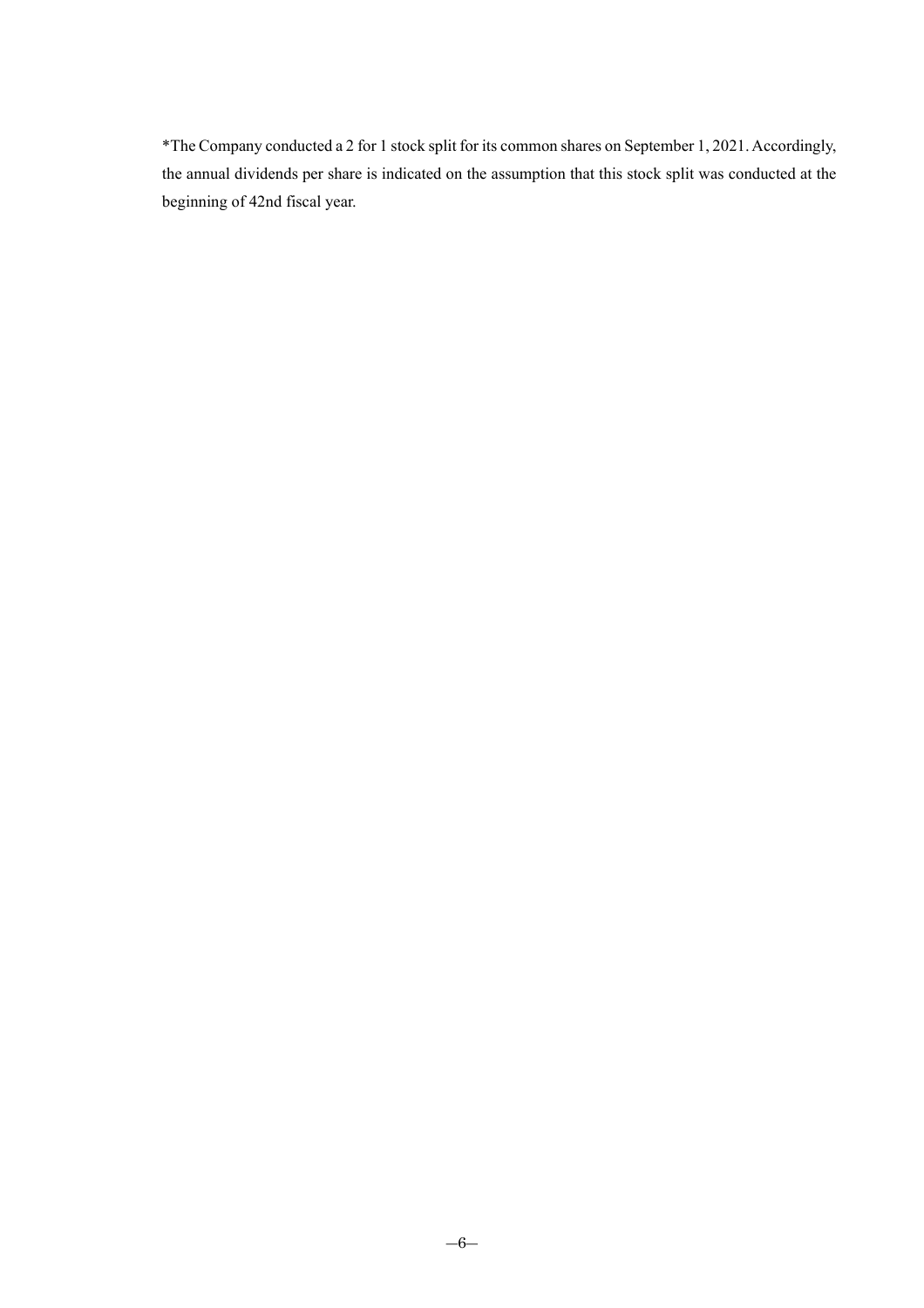## **Item No. 2 Partial amendment of the Articles of Incorporation**

1. Reasons for the amendment

The amended provisions stipulated in the proviso of Article 1 of the supplementary provisions of the "Act on Partial Amendment of the Companies Act" (Act No. 70 of 2019) will be enforced on September 1, 2022. The Company will therefore amend its Articles of Incorporation as follows to prepare to introduce the system for electronic provision of materials for the general meeting of shareholders.

- (1) The proposed Article 15, Paragraph 1 shall stipulate that the Company shall assume measures to electronically provide information that is contained in the reference materials for the general meeting of shareholders, etc.
- (2) The proposed Article 15, Paragraph 2 shall stipulate on the limitation of scope of matters to be indicated in the documents to be issued to the shareholders who request to receive delivery of documents.
- (3) The existing Article 15, which provides for internet disclosure and deemed provision of reference document for the general meeting of shareholders, etc., shall become unnecessary and therefore shall be deleted.
- (4) Supplementary provision concerning the effective date of the amendments etc., shall be added accompanying the above additions and deletion.
- 2. Contents of changes

The contents of changes are as follows.

| Before amendment                             | After amendment |
|----------------------------------------------|-----------------|
| Article 15 (Internet disclosure and deemed   |                 |
| provision of reference document for the      |                 |
| general meeting of shareholders, etc.)       |                 |
| When convening a general meeting             |                 |
| shareholders, the Company may be deemed      | (Deleted)       |
| to have provided its shareholders with       |                 |
| information that must be stated or indicated |                 |
| in the referential materials for the general |                 |
| meeting of shareholders, business report,    |                 |
| non-consolidated financial statements, and   |                 |

(The amendments are underlined.)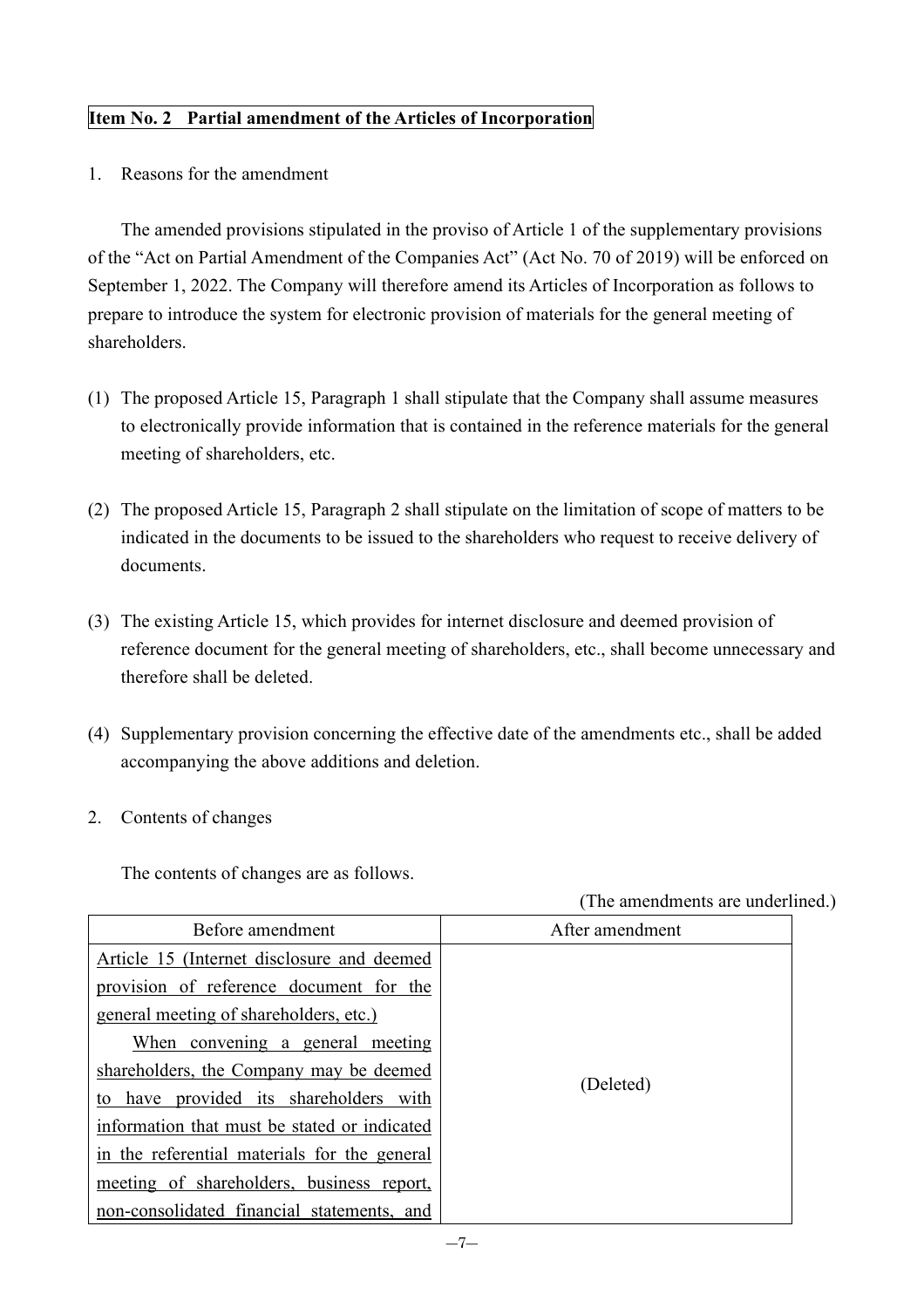| financial<br>consolidated<br>statements<br>by  |                                                                                                                                                                                                                                                                                                                                                                                                                                                                                                                                                                                                                                                                                                                                                                                                           |
|------------------------------------------------|-----------------------------------------------------------------------------------------------------------------------------------------------------------------------------------------------------------------------------------------------------------------------------------------------------------------------------------------------------------------------------------------------------------------------------------------------------------------------------------------------------------------------------------------------------------------------------------------------------------------------------------------------------------------------------------------------------------------------------------------------------------------------------------------------------------|
| disclosing such information on the internet in |                                                                                                                                                                                                                                                                                                                                                                                                                                                                                                                                                                                                                                                                                                                                                                                                           |
| accordance with the stipulations of the        |                                                                                                                                                                                                                                                                                                                                                                                                                                                                                                                                                                                                                                                                                                                                                                                                           |
| Ordinance of the Ministry of Justice.          |                                                                                                                                                                                                                                                                                                                                                                                                                                                                                                                                                                                                                                                                                                                                                                                                           |
| (New)                                          | 15<br>Article<br>(Measures<br>for<br>electronic<br>provision, etc.)<br>When convening a general meeting of<br>shareholders,<br>the<br>Company<br>shall<br>electronically provide information that is<br>contained in the reference document for<br>the general meeting of shareholders, etc.<br>The Company may choose not to state,<br>the<br>which<br>matters<br>among<br><b>1S</b><br>electronically provided, all or part of the<br>matters specified in the Ordinance of the<br>Ministry of Justice, in a document to be<br>issued to a shareholder who requested<br>for delivery of the documents by the<br>record date of the voting rights.                                                                                                                                                       |
| (New)                                          | (Supplementary Provisions)<br>The amended Article 15 of the Articles<br>of Incorporation shall take effect on<br>September 1, 2022 (the "Enforcement"<br>Date") which is the date of enforcement<br>of the amendment provisions in the<br>proviso of Article 1 of<br>the<br>Supplementary Provisions of the Act to<br>Partially Amend the Companies Act (Act<br><u>No. 70 of 2019).</u><br>Notwithstanding the provisions of the<br>preceding paragraph, Article 15 (Internet<br>disclosure and deemed provision of<br>reference document for the general<br>meeting of shareholders, etc.) of the<br>Articles of Incorporation shall remain in<br>effect with respect to any general<br>meeting of shareholders for which the<br>date of such general meeting of<br>shareholders falls within six months |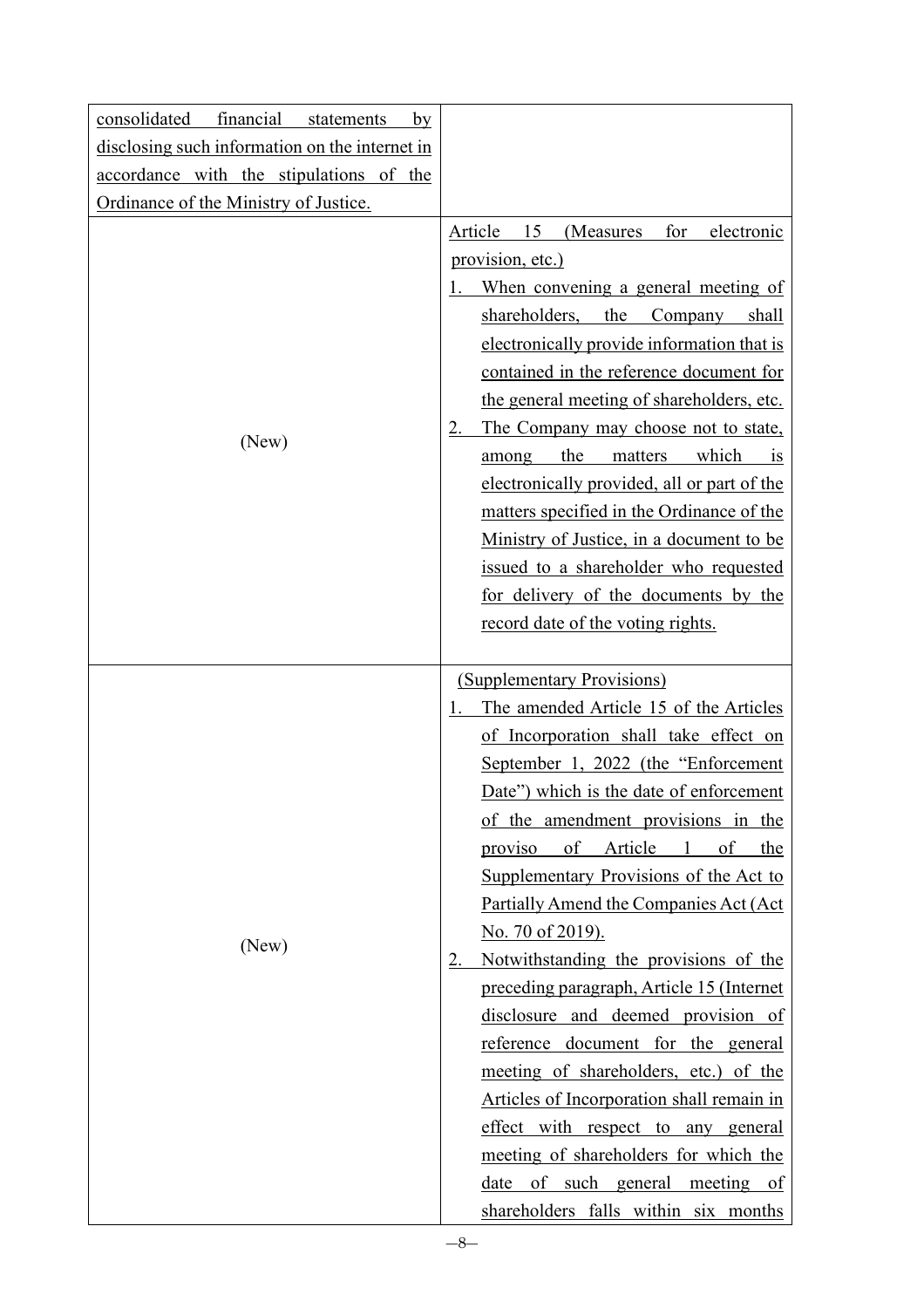|  | from the Enforcement Date.                   |
|--|----------------------------------------------|
|  | These Supplementary Provisions shall         |
|  | be deleted on the later of the day after six |
|  | the<br>elapsed<br>months<br>from<br>have     |
|  | Enforcement Date or the day after three      |
|  | months have elapsed from the date of the     |
|  | general meeting of shareholders in the       |
|  | preceding paragraph.                         |
|  |                                              |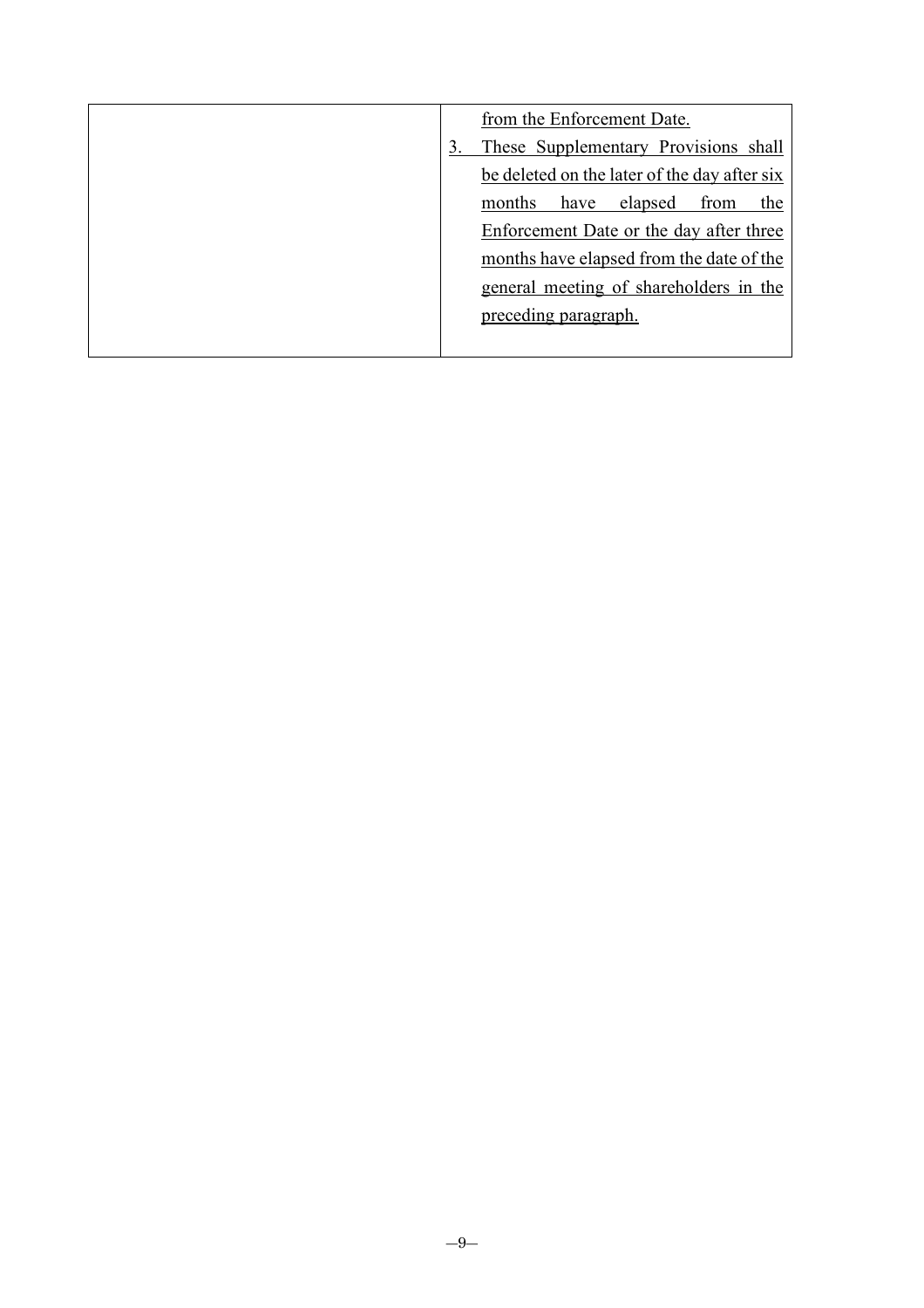## **Item No. 3 Approval of the share transfer plan**

The Company formulated a share transfer plan (the "Share Transfer Plan") to incorporate "PICKLES HOLDINGS CO., LTD.," which shall be a pure holding company (wholly-owning parent company) (the "Holding Company") through a sole share transfer (the "Share Transfer"), in which the Company shall be its wholly owned subsidiary, scheduled to become effective on September 1, 2022 (tentative date). The Share Transfer Plan was resolved at the meeting of the Board of Directors of the Company held on April 13, 2022.

The purpose of this proposal is to obtain shareholders' approval on the Share Transfer Plan. The reasons for conducting the Share Transfer and the contents of the Share Transfer Plan, etc., are as follows.

### **1. Reasons and objectives for conducting a share transfer**

The Company, since its incorporation in 1977, has been manufacturing products favored by all consumers, mainly lightly-pickled vegetables and kimchi. We have also added side dish products to our proud line-up of products that have been supported by consumers over long years such as "Kimchi, the good complement to rice."

In the recent years, in addition to our existing business, we have been developing new businesses such as our EC business to sell health-conscious products that utilize our unique Pne-12 lactic acid bacteria and deeply-pickled vegetables, our restaurant and retail business, and our agriculture business.

In such business environment, the first objective of transition to a holding company structure is to reinforce the strategy and planning function to manage the group, which shall include conducting M&A and developing new business, and thereby optimize the allocation of managerial resources within the Company group. The second objective is, by separating the supervisory function and business execution function, to clarify the roles and responsibilities between the holding company and operating companies, and thereby organize a system that allows each of the operating companies to make quick decisions, adapt to social changes quickly and attempt to reinforce the group's competitive power.

The Company's shares will be delisted accompanying the Share Transfer, however, the shares of the Holding Company to be newly incorporated are scheduled to be newly listed on the Tokyo Stock Exchange Prime Market. The listing date is scheduled on September 1, 2022 which is the date of registering the incorporation of the Holding Company (and the effective date of the Share Transfer), however, that this date is subject to change depending on the progress in screening by the Tokyo Stock Exchange.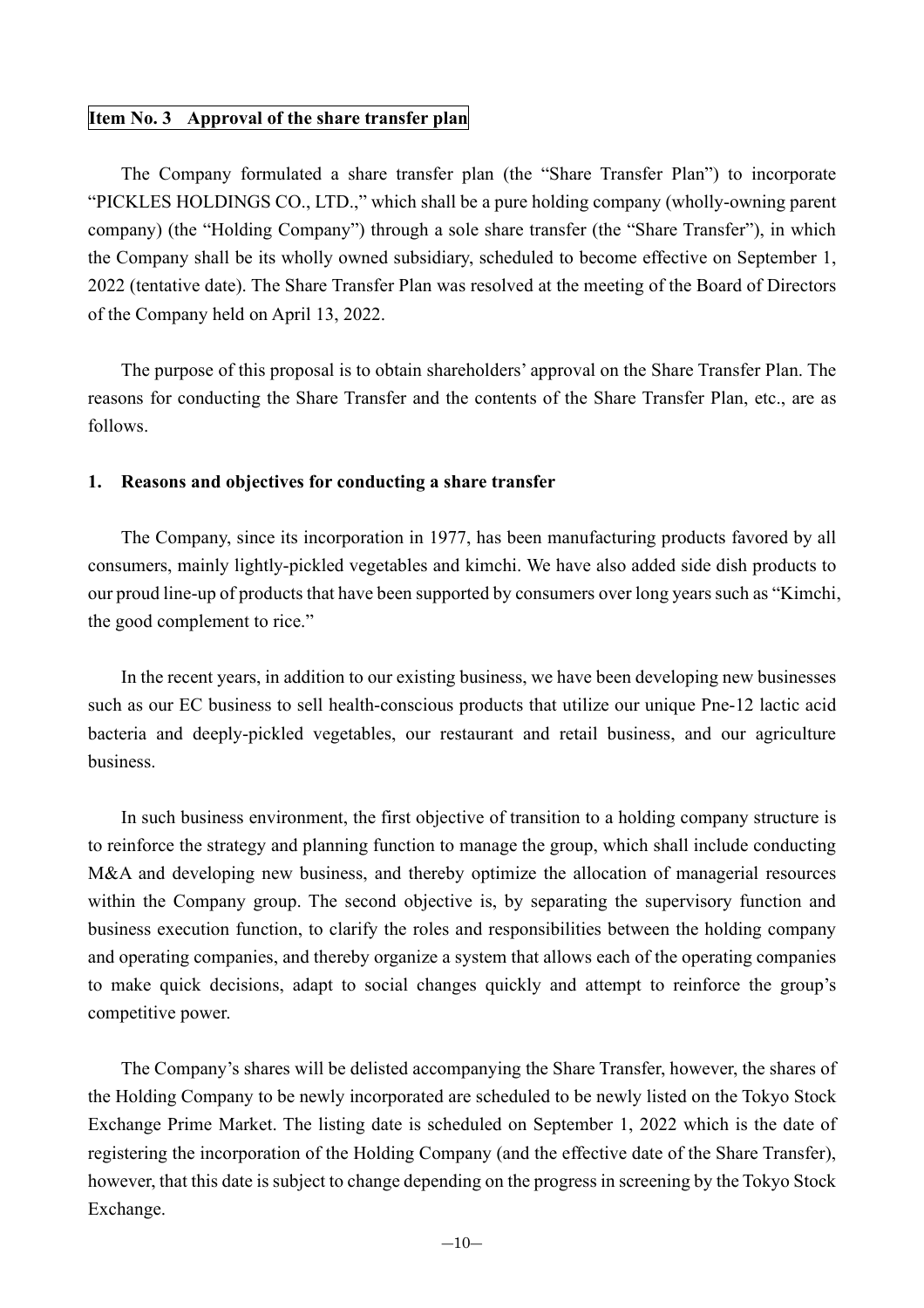# **2. The contents of the Share Transfer Plan**

The contents of the Share Transfer Plan are as set forth in the below "Share Transfer Plan (copy)." In addition, exhibits 2 through 17 in Article 5 of the "Share Transfer Plan (copy)" are included in the "46th Annual General Meeting of Shareholders Reference Documents for the General Meeting of Shareholders <Supplementary Volume> ."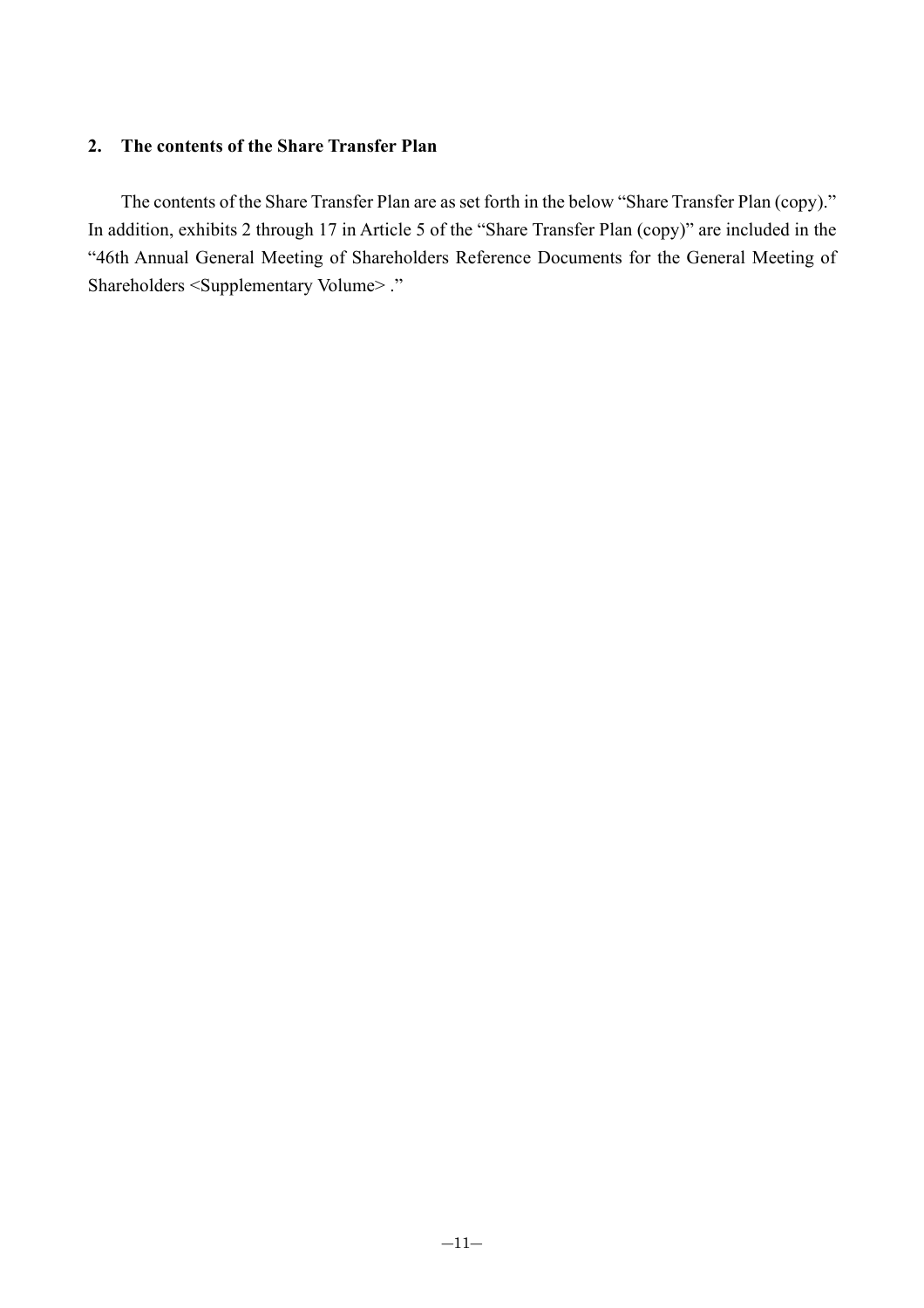## **Share Transfer Plan (Copy)**

PICKLES CORPORATION (the "Company") shall stipulate its share transfer plan ("this Plan") as follows to conduct share transfer (the "Share Transfer") for the purpose of incorporating a whollyowning parent company to the share transfer (the "NewCo"), and for the Company to become its wholly-owned subsidiary to the share transfer.

Article 1 (Purpose, trade name, location of head office, total number of authorized shares, and other matters set forth in the Articles of Incorporation of the NewCo)

1. Purpose, trade name, location of head office, and total number of authorized shares with respect to the NewCo shall be as follows.

(1) Purpose

The purpose of the NewCo shall be as indicated in Article 2 of its Articles of Incorporation attached as **Exhibit 1**.

(2) Trade name

The trade name of the NewCo shall be "Kabushiki Kaisha Pickles Holdings" in Japanese which shall be expressed as "PICKLES HOLDINGS CO., LTD." in English.

(3) Location of head office

The head office of the NewCo shall be located in Tokorozawa-shi, Saitama, and the address of the head office shall be 7-8, Higashisumiyoshi, Tokorozawa-shi, Saitama.

(4) Total number of authorized shares

The total number of authorized shares of the NewCo shall be 40,000,000 shares.

2. In addition to the provisions of the preceding paragraph, the matters to be provided in the Articles of Incorporation of the NewCo shall be as indicated in its Articles of Incorporation attached as **Exhibit 1**.

- Article 2 (Names of Directors, Audit & Supervisory Board Members, and the Financial Auditor at the time of incorporation of the NewCo)
	- 1. The names of the Directors at the time of incorporation of the NewCo shall be as follows.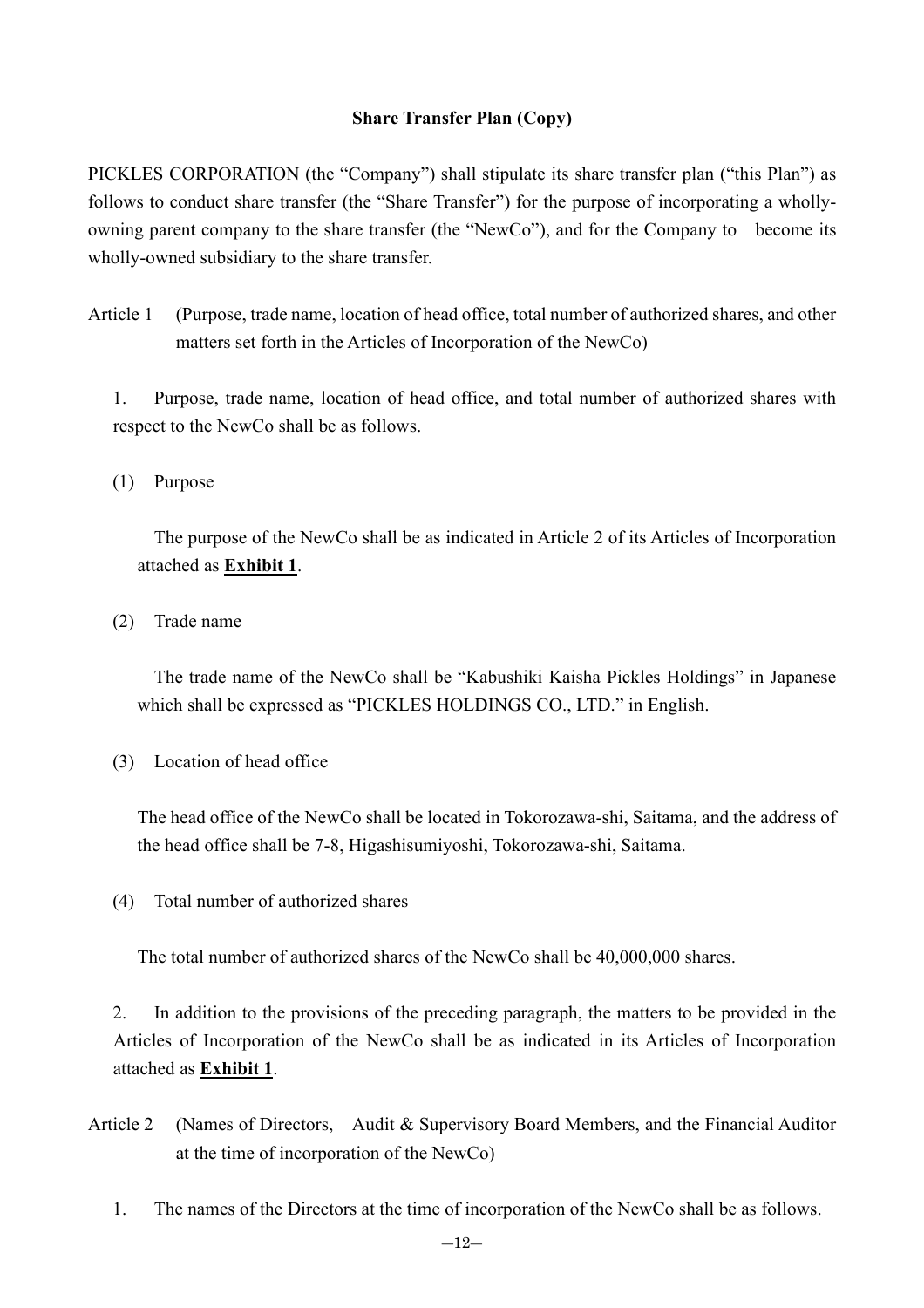| Director | Masahiro Miyamoto   |
|----------|---------------------|
| Director | Naoji Kageyama      |
| Director | Shigeru Tadenuma    |
| Director | Toru Mishina        |
| Director | Kenichiro Miyakoshi |
| Director | Yoriko Hagino       |
| Director | Tokubei Tanaka      |
| Director | Eiichi Doi          |

2. The names of the Audit & Supervisory Board Members at the time of incorporation of the NewCo shall be as follows.

Audit & Supervisory Board Member Wataru Nishi Audit & Supervisory Board Member Toru Muraki Audit & Supervisory Board Member Yukio Kanzaki Audit & Supervisory Board Member Masahiro Odaka

3. The Financial Auditor at the time of incorporation of the NewCo shall be as follows.

Nihombashi Corporation

Article 3 (Shares to be issued upon the Share Transfer and allotment thereof)

1. Upon the Share Transfer, the NewCo shall issue to the Company's shareholders (the "Shareholders for Allotment") who are indicated or recorded in the Company's shareholders register immediately before the time the NewCo acquires all of the Company's issued shares through the Share Transfer (the "Record Time") the common shares of the NewCo in the same number as the total number of common shares of the Company held thereby.

2. Upon the Share Transfer, the NewCo shall allot to the Shareholders for Allotment the common share of the NewCo at a rate of one common share of the NewCo per one common share of the Company held thereby.

Article 4 (Matters concerning the amount of capital and reserves of the NewCo)

The amount of capital and reserves of the NewCo as of the date of its incorporation shall be as follows.

(1) Amount of capital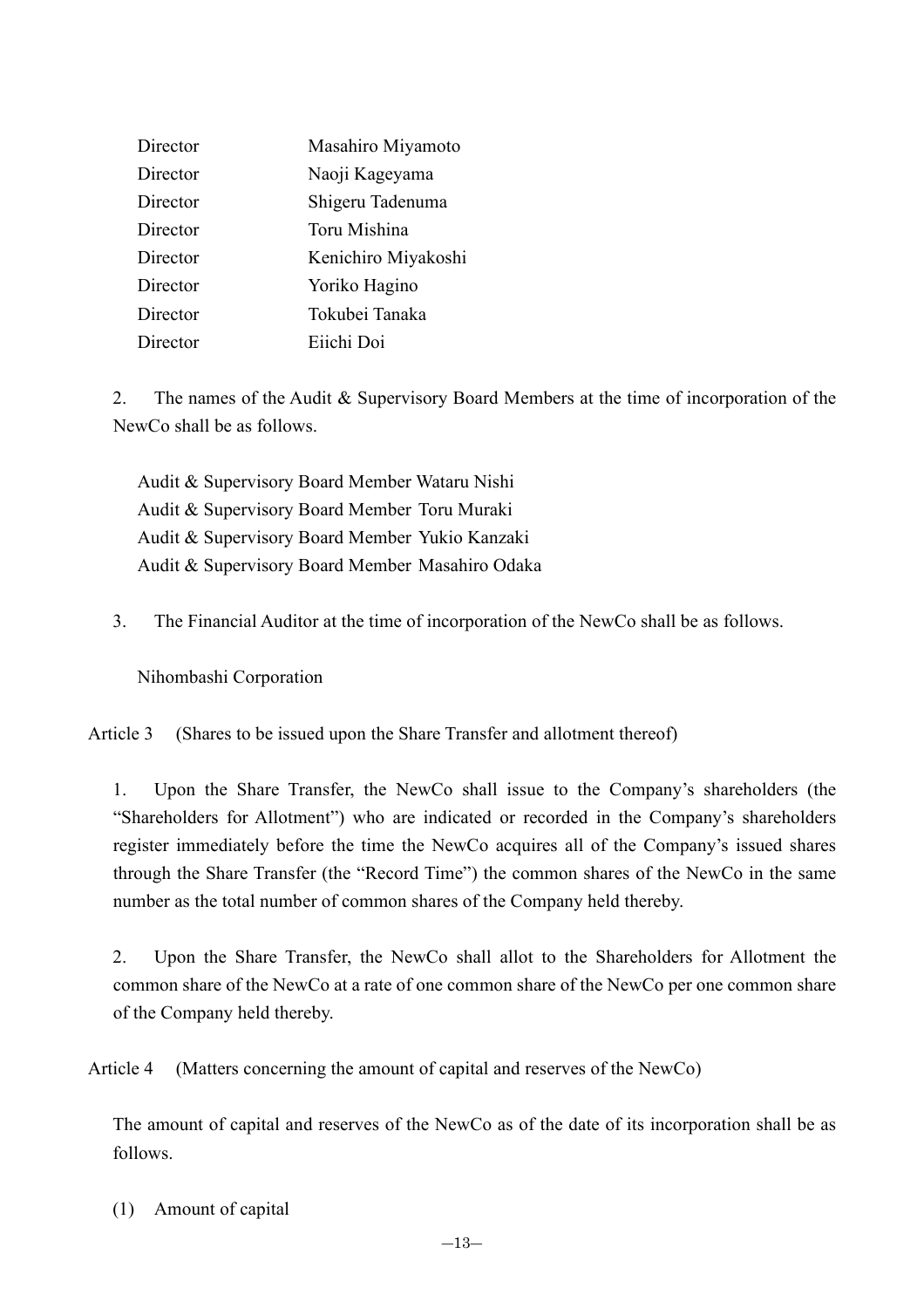JPY 100,000,000

- (2) Amount of capital reserve JPY 25,000,000
- (3) Amount of retained earnings reserve JPY 0

Article 5 (Stock acquisition rights to be issued upon the Share Transfer and allotment thereof)

1. Upon the Share Transfer, the NewCo shall respectively issue to the holders of each of the stock acquisition rights of the Company in (1) to (7) in Column 1 in the below table who are indicated or recorded in the stock acquisition rights holders register of the Company as of the Record Time (the "SAR Holders (1) to (7) for Allotment") the stock acquisition rights of the NewCo listed in Column 2 of the below table in the same number as the total number of stock acquisition rights of the Company as of the Record Time in exchange for each stock acquisition rights of the Company respectively held thereby.

Further, upon the Share Transfer, the NewCo shall issue to the holders of the stock acquisition rights of the Company in (8) in Column 1 in the below table which the Company is scheduled to issue who are indicated or recorded in the stock acquisition rights holders register of the Company as of the Record Time (hereinafter the "SAR Holders for Allotment" collectively with the "SAR Holders (1) to (7) for Allotment"), the stock acquisition rights of the NewCo in (8) in Column 2 in the below table in the same number as the total number of those stock acquisition rights as of the Record Time in exchange for the stock acquisition rights of the Company respectively held thereby.

|     | Column 1                                               |            | Column 2                                                                                        |            |
|-----|--------------------------------------------------------|------------|-------------------------------------------------------------------------------------------------|------------|
|     | Name                                                   | Details    | Name                                                                                            | Details    |
| (1) | 1st Stock Acquisition Rights of<br>PICKLES CORPORATION | Exhibit 2  | 1st Stock Acquisition Rights of<br>PICKLES HOLDINGS CO.,<br>LTD.                                | Exhibit 3  |
| (2) | 2nd Stock Acquisition Rights of<br>PICKLES CORPORATION | Exhibit 4  | 2nd Stock Acquisition Rights of<br>PICKLES HOLDINGS CO.,<br>LTD.                                | Exhibit 5  |
| (3) | 3rd Stock Acquisition Rights of<br>PICKLES CORPORATION | Exhibit 6  | 3rd Stock Acquisition Rights of<br>PICKLES HOLDINGS CO.,<br>LTD.                                | Exhibit 7  |
| (4) | 4th Stock Acquisition Rights of<br>PICKLES CORPORATION | Exhibit 8  | 4th Stock Acquisition Rights of<br>PICKLES HOLDINGS CO.,<br>LTD.                                | Exhibit 9  |
| (5) | 5th Stock Acquisition Rights of<br>PICKLES CORPORATION | Exhibit 10 | 5th Stock Acquisition Rights of<br>PICKLES HOLDINGS<br>CO <sub>1</sub><br>LTD.                  | Exhibit 11 |
| (6) | 6th Stock Acquisition Rights of<br>PICKLES CORPORATION | Exhibit 12 | 6th Stock Acquisition Rights of<br><b>HOLDINGS</b><br><b>PICKLES</b><br>CO <sub>1</sub><br>LTD. | Exhibit 13 |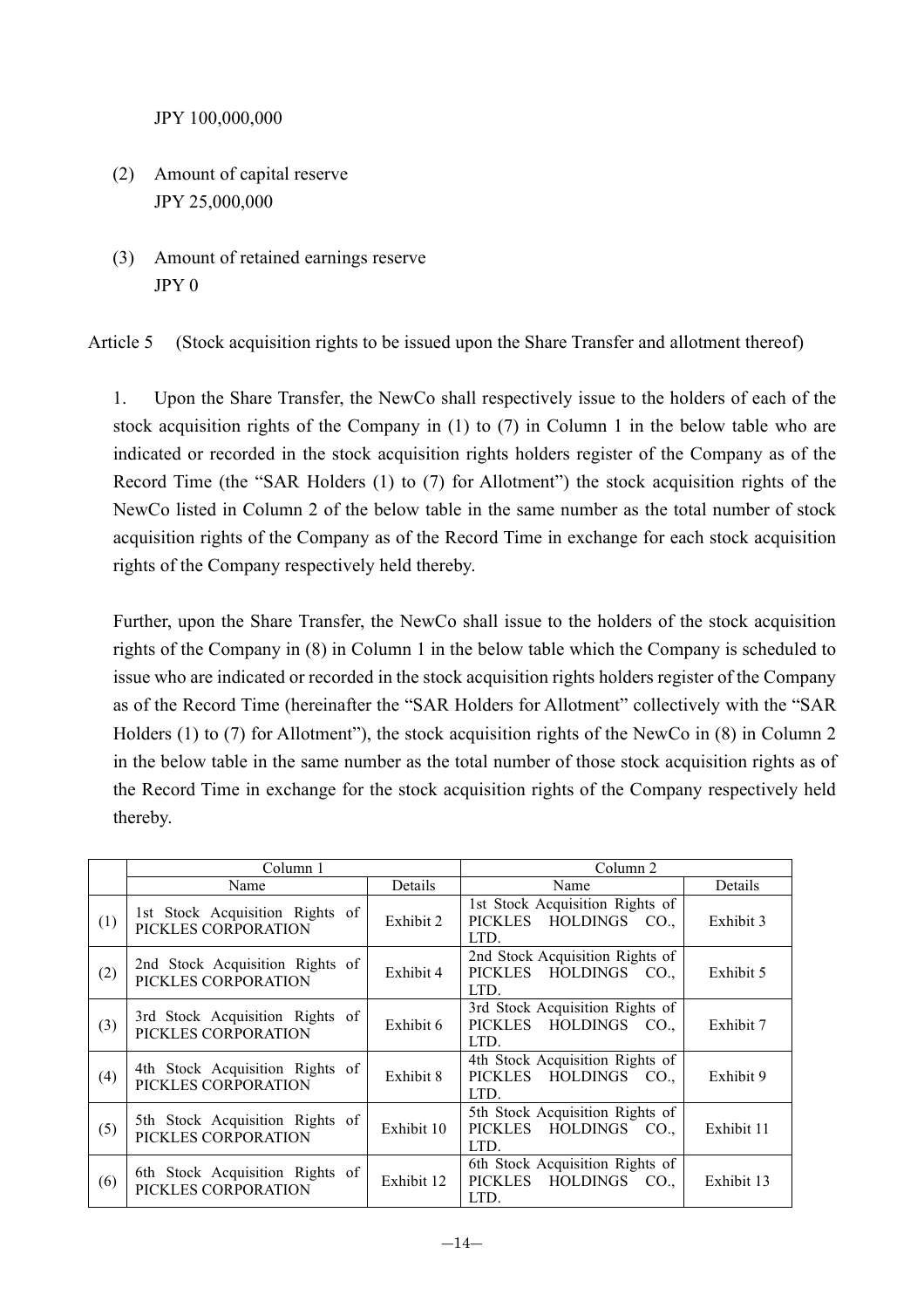|     | 7th Stock Acquisition Rights of<br>PICKLES CORPORATION | Exhibit 14 | 7th Stock Acquisition Rights of<br>PICKLES HOLDINGS CO.,<br>LTD. | Exhibit 15 |
|-----|--------------------------------------------------------|------------|------------------------------------------------------------------|------------|
| (8) | 8th Stock Acquisition Rights of<br>PICKLES CORPORATION | Exhibit 16 | 8th Stock Acquisition Rights of<br>PICKLES HOLDINGS CO.,<br>LTD. | Exhibit 17 |

### (Note)

"Stock Acquisition Rights No.8 of PICKLES CORPORATION" have not been issued as of the date of approval of this plan and they shall be issued on July 20, 2022 which is the payment date for payments to be made in exchange for each of the stock acquisition rights.

2. The NewCo shall allot to the SAR Holders for Allotment one stock acquisition right listed in Column 2 respectively for one of each stock acquisition right of the Company in (1) to (8) in Column 1 in the table in the preceding paragraph held thereby.

Article 6 (Date of incorporation of the NewCo)

The date of incorporation of the NewCo (the "NewCo Incorporation Date") shall be registered as September 1, 2022. However, this date may be changed by resolution of the Company's board of directors if necessary for reasons of progress in the procedures for the Share Transfer or for other events.

Article 7 (Shareholders meeting for approval of the share transfer plan)

The Company shall convene its annual general meeting of shareholders on May 26, 2022 and seek approval to this Plan and seek resolution on necessary matters concerning the Share Transfer. However, the Company may change the date of convocation of this annual general meeting of shareholders if necessary for reasons of progress in the procedures for the Share Transfer or for other events.

Article 8 (Listing of shares and shareholder registry administrator)

1. The common shares of the NewCo are scheduled to be listed on the Prime Market of Tokyo Stock Exchange, Inc. on the date of its incorporation.

2. The shareholder registry administrator of the NewCo at the time of its incorporation shall be Sumitomo Mitsui Trust Bank, Limited.

Article 9 (Cancellation of treasury shares)

The Company shall cancel, by the Record Time, its treasury shares held by it as of the Record Time to the extent such cancellation is practically possible (including the treasury shares to be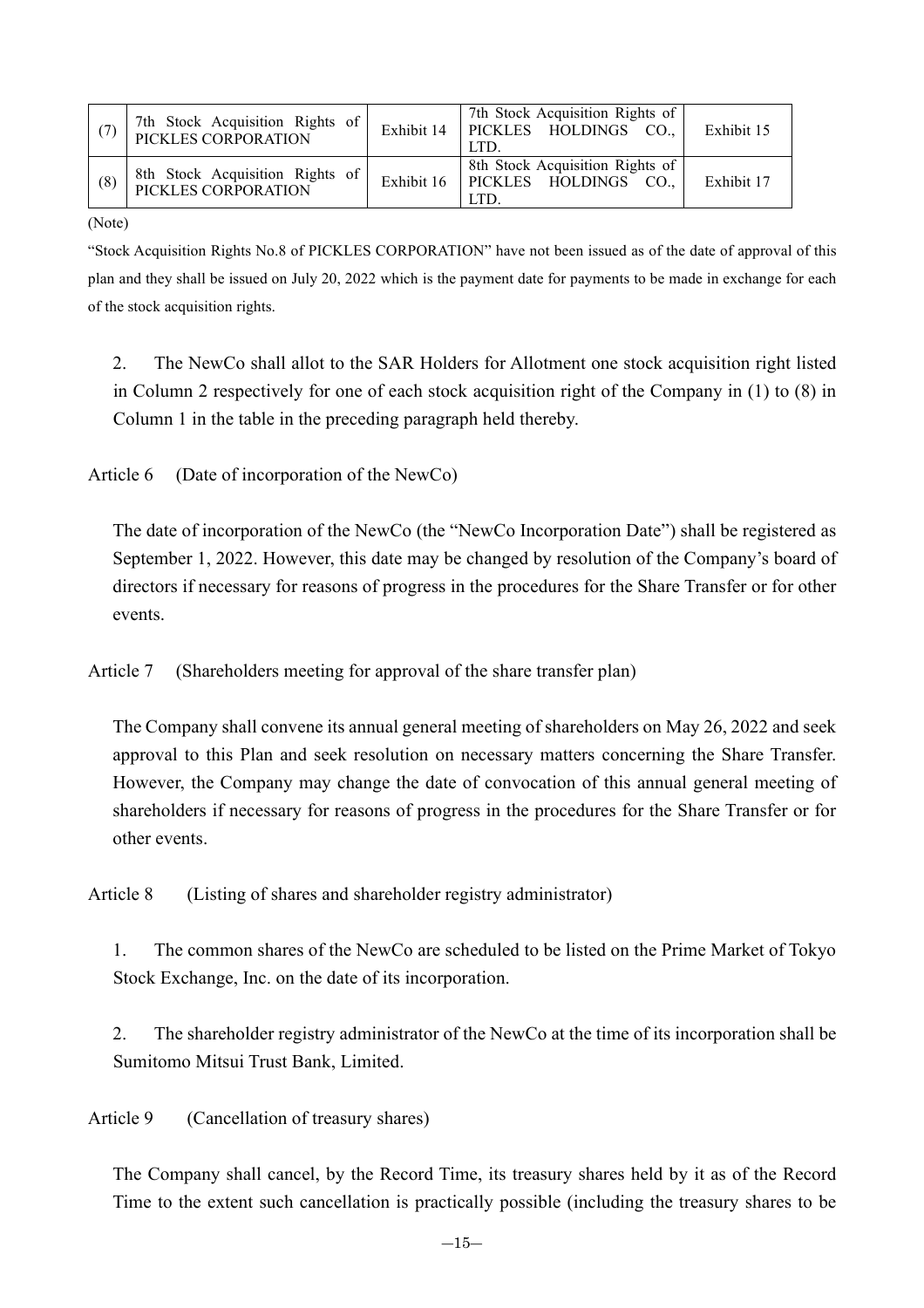acquired by purchasing the shares in response to claim for purchase from opposing shareholders, which claim may be exercised upon the Share Transfer pursuant to Article 806, Paragraph 1 of the Companies Act) pursuant to the resolution of the Company's Board of Directors to be made at its meeting held before the day immediately before the date of incorporation of the NewCo.

Article 10 (Effect of this Plan)

This Plan shall cease to be effective if (i) this Plan is not approved or necessary matters for the Share Transfer are not resolved at the Company's shareholders meeting provided in Article 7, (ii) necessary approval, etc. from the relevant authorities, etc. that are necessary for the Share Transfer could not be obtained, or (iii) the Share Transfer is aborted pursuant to the following article.

Article 11 (Changes to the terms for the share transfer and abortion of the Share Transfer)

If, during the period after formulation of this Plan until the date of incorporation of NewCo, the Company's condition of assets or financial position becomes distressed due to acts of god or other events, if any events occur or any facts become clear that will create material hindrance in implementing the Share Transfer, or if it otherwise becomes difficult to achieve the objectives of this Plan, the Company may change the terms of the Share Transfer or other contents of this Plan, or abort the Share Transfer by resolution of the Company's Board of Directors.

Article 12 (Matters for consultation)

Any matters that are not provided for in this Plan or other matters that are necessary for the Share Transfer, in addition to the matters provided in this Plan, shall be decided in accordance with the purposes of this Plan.

April 13, 2022

PICKLES CORPORATION 7-8, Higashisumiyoshi, Tokorozawa-shi, Saitama, Japan Masahiro Miyamoto President and Representative Director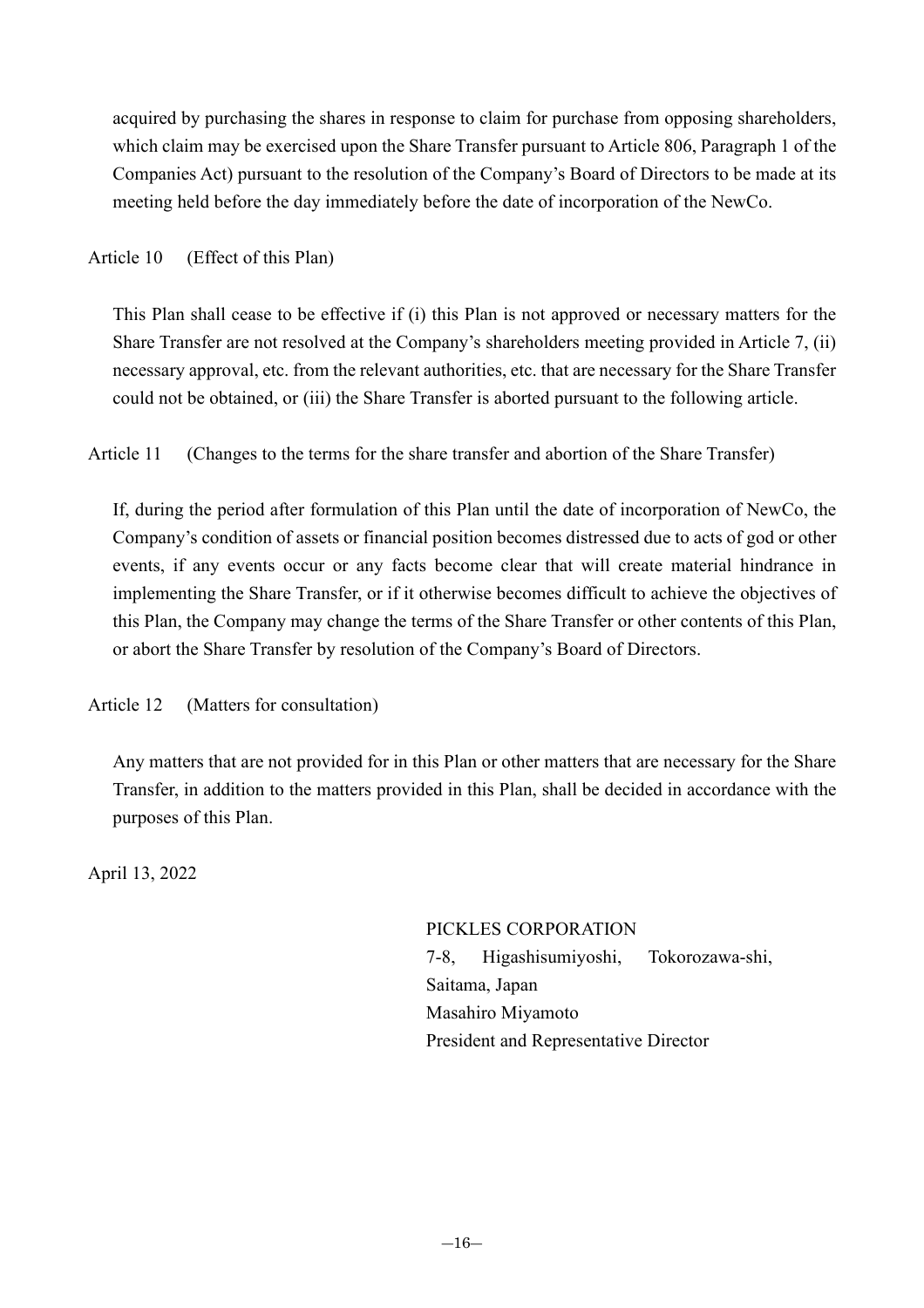## **Exhibit 1**

## **Articles of Incorporation of PICKLES HOLDINGS CO., LTD.**

## Chapter 1 General Provisions

## Article 1 (Trade name)

The trade name of the Company shall be "Kabushiki Kaisha Pickles Holdings" in Japanese which shall be expressed as "PICKLES HOLDINGS CO., LTD." in English.

Article 2 (Purpose)

The purpose of the Company shall be to control and manage the business activities of companies (including foreign companies.), partnerships (including the equivalent of a partnership in a foreign country), and other similar entities that engage in the businesses in the following items, and to engage in any and all businesses related or incidental thereto, by way of holding shares or equity interests of such entities.

- (1) Manufacture and sale of pickles, side dishes and other foods;
- (2) Manufacture and sale of food additives;
- (3) Manufacture and sale of seasonings;
- (4) Manufacture and sale of confectioneries and beverages;
- (5) Production, purchase, processing and sale of agricultural products;
- (6) Purchase, processing and sale of fishery products;
- (7) Export, import and sale of products listed in the preceding items and raw materials thereof;
- (8) Establishment, management and operation of local wholesale markets;
- (9) Management and guidance of restaurants; and
- (10)All businesses incidental or related to the businesses in each of the foregoing items.

Article 3 (Location of head office)

The head office of the Company shall be located in Tokorozawa, Saitama.

Article 4 (Organization)

The Company shall have the following organizations in addition to the general meeting of shareholders and Directors.

- (1) Board of Directors
- (2) Audit & Supervisory Board Member
- (3) Audit & Supervisory Board
- (4) Financial Auditor

## Article 5 (Method of public notice)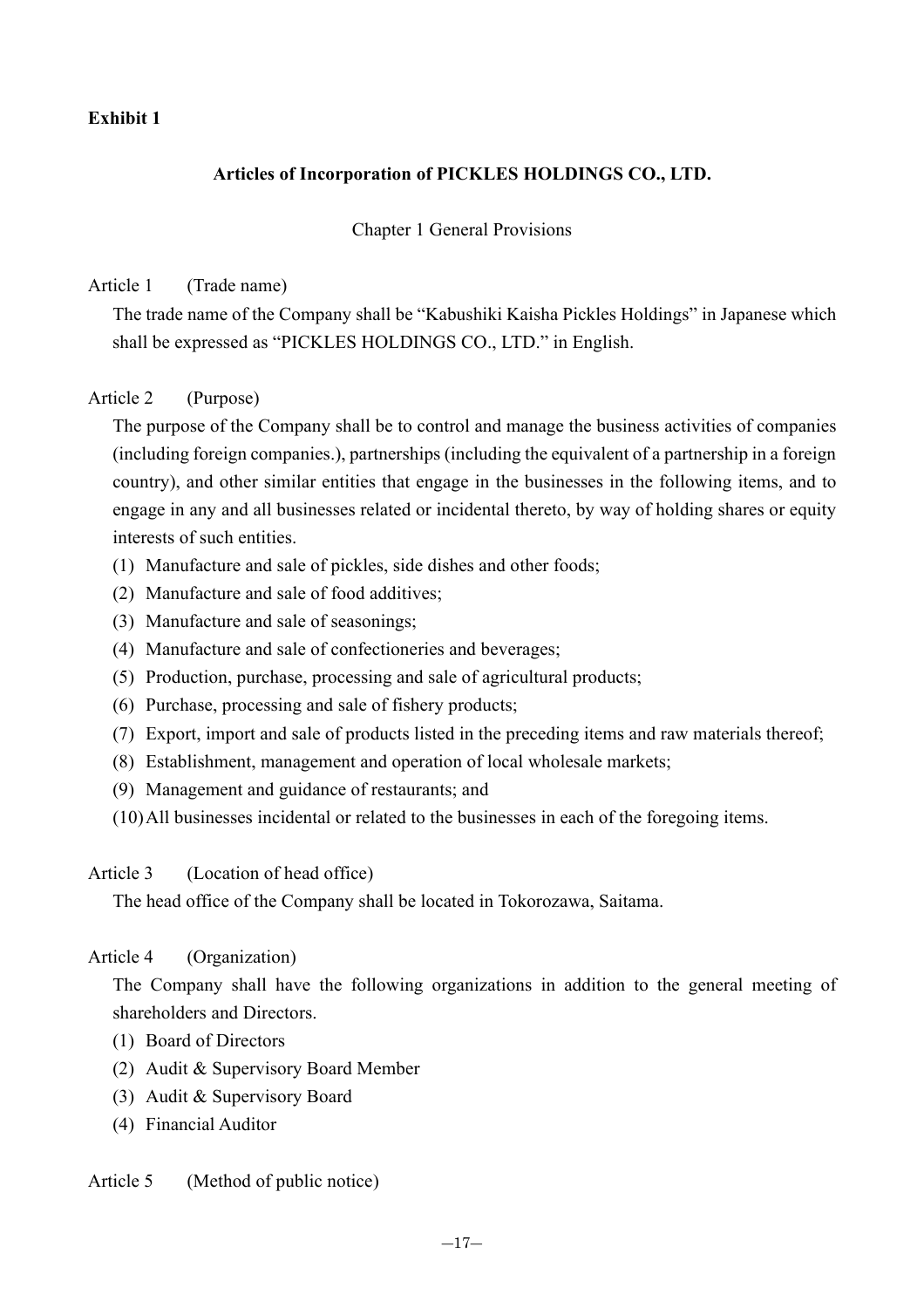Public notices of the Company shall be given through electronic notices. Provided, however, that if the Company is unable to give public notice by way of electronic public notice due to an accident or other unavoidable reason, such public notice shall be given in the Nihon Keizai Shimbun.

# Chapter 2 Shares

Article 6 (Total number of authorized shares)

The total number of shares authorized to be issued by the Company shall be 40,000,000 shares.

Article 7 (Acquisition of treasury shares)

The Company may acquire its own shares through market transactions, etc. by resolution of the Board of Directors pursuant to the provisions of Article 165, Paragraph 2 of the Companies Act.

Article 8 (Share unit)

The number of shares constituting one (1) share unit of the Company shall be 100 shares.

Article 9 (Rights concerning shares less than one share unit)

A shareholder of the Company may not exercise rights other than the following rights with respect to shares less than one share unit held by such shareholder.

- (1) The rights listed in each item of Article 189, Paragraph 2 of the Companies Act;
- (2) The right to make a claim under the provisions of Article 166, Paragraph 1 of the Companies Act; and
- (3) The right to receive allotment of offered shares and allotment of offered stock acquisition rights in proportion to the number of shares held by shareholders.

Article 10 (Shareholder register administrator)

- 1. The Company shall have a shareholder register administrator.
- 2. The shareholder register administrator and its place of business shall be determined by resolution of the Board of Directors.
- 3. Preparation, keeping and other administrative affairs relating to the shareholder register and stock acquisition rights holder register shall be delegated to shareholder register administrator, and the Company shall not handle these.

Article 11 (Share handling regulations)

The procedures for exercising the shareholder rights and the handling of other matters concerning the shares of the Company and the fees therefor shall be subjected to the Share Handling Rules established by the Board of Directors as well as laws and regulations and these Articles.

Chapter 3 Shareholders Meeting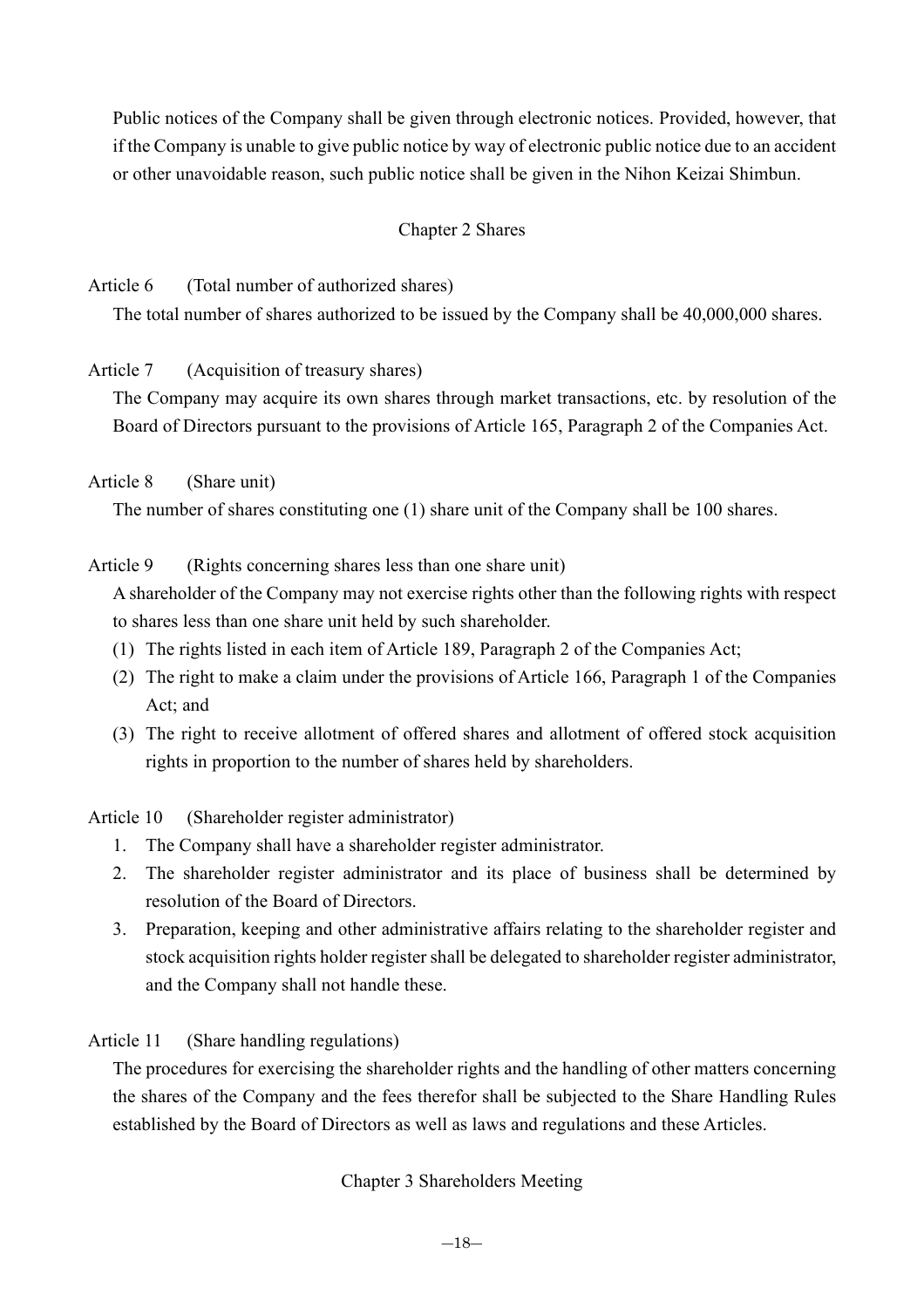Article 12 (Convocation of the shareholders meeting)

Annual general meeting of shareholders of the Company shall be convened in May of each year, and an extraordinary general meeting of shareholders may be convened from time to time whenever necessary.

# Article 13 (Record date for annual general meeting of shareholders)

The record date for voting at the annual general meeting of shareholders of the Company shall be the last day of February of each year.

Article 14 (Convener and chairperson)

- 1. Unless otherwise provided for by laws and regulations, the Director previously determined by the Board of Directors shall convene a general meeting of shareholders and act as the chairperson of the meeting.
- 2. If such director is unable to attend the meeting, one of the other Directors shall convene a general meeting of shareholders and act as its chairperson in accordance with the order determined in advance by the Board of Directors.

Article 15 (Measures for electronic provision, etc.)

- 1. When convening a general meeting of shareholders, the Company shall electronically provide information that is contained in the reference document for the general meeting of shareholders, etc.
- 2. The Company may choose not to state, among the matters which is electronically provided, all or part of the matters specified in the Ordinance of the Ministry of Justice, in a document to be issued to a shareholder who requested for delivery of the documents by the record date of the voting rights.

# Article 16 (Method of resolution)

- 1. Unless otherwise set forth in any applicable laws and regulations or in these Articles, any resolution of a general meeting of shareholders shall be adopted by a majority of the votes of the shareholders present at the meeting who are entitled to exercise their voting rights at the meeting.
- 2. The resolution set forth in Article 309, Paragraph 2 of the Companies Act shall be adopted by at least a 2/3 majority of the votes represented at the meeting at which shareholders holding at least 1/3 of the total number of voting rights of all shareholders who are entitled to exercise their voting rights are present.

# Article 17 (Proxy voting)

1. A shareholder may exercise his/her voting right through a proxy who is another shareholder of the Company and has a voting right.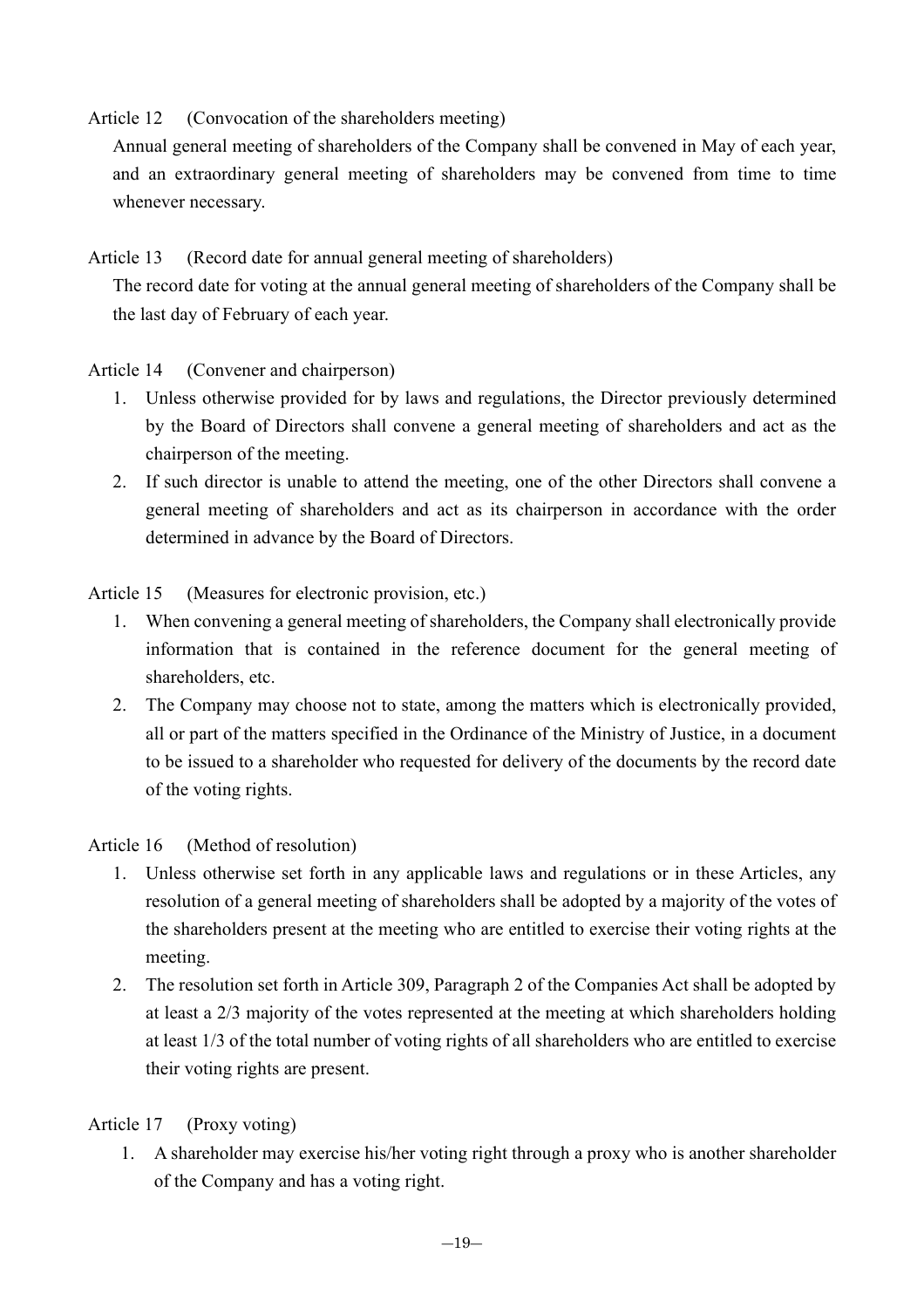2. A shareholder or proxy shall submit to the Company a document evidencing the authority of proxy for each general meeting of shareholders.

Chapter 4 Directors and Board of Directors

Article 18 (Number of Directors)

The number of Directors of the Company shall be not more than 10.

Article 19 (Method of election)

- 1. Directors shall be elected at a general meeting of shareholders.
- 2. A resolution for the election of Directors shall be adopted by a majority of the votes represented at the meeting at which shareholders holding at least 1/3 of the total number of voting rights of all shareholders who are entitled to exercise their voting rights are present.
- 3. Cumulative voting shall not be adopted for the election of Directors.

Article 20 (Term of office)

- 1. The term of office of a Director shall expire at the conclusion of the annual general meeting of shareholders held for the last fiscal year ending within one (1) year after his/her election.
- 2. The term of office of any Director elected to increase the number of Directors or to fill a vacancy shall expire upon the expiration of the term of office of the other Directors then in office.

Article 21 (Representative Directors and Directors with special titles)

- 1. The Board of Directors shall appoint a Representative Director by its resolution.
- 2. The Board of Directors may by its resolution appoint one (1) Chairman of the Board, one (1) President and Director, one (1) Vice-President and Director, and a few Senior Managing Directors and Managing Directors.

Article 22 (Convener and Chairperson of Board of Directors Meetings)

- 1. Unless otherwise provided for by laws and regulations, the Director previously determined by the Board of Directors shall convene a meetings of the Board of Directors and act as the chairperson.
- 2. If such Director is prevented from so acting, one of other Directors shall convene a meetings of the Board of Directors and act as its chairperson in the order previously determined by the Board of Directors.

Article 23 (Notice of convocation of the meeting of the Board of Directors)

1. The notice of convocation of a meeting of the Board of Directors shall be issued to each Director and Audit & Supervisory Board Members at least three (3) days prior to the date of the meeting. Provided, however, that this period may be shortened in case of emergency.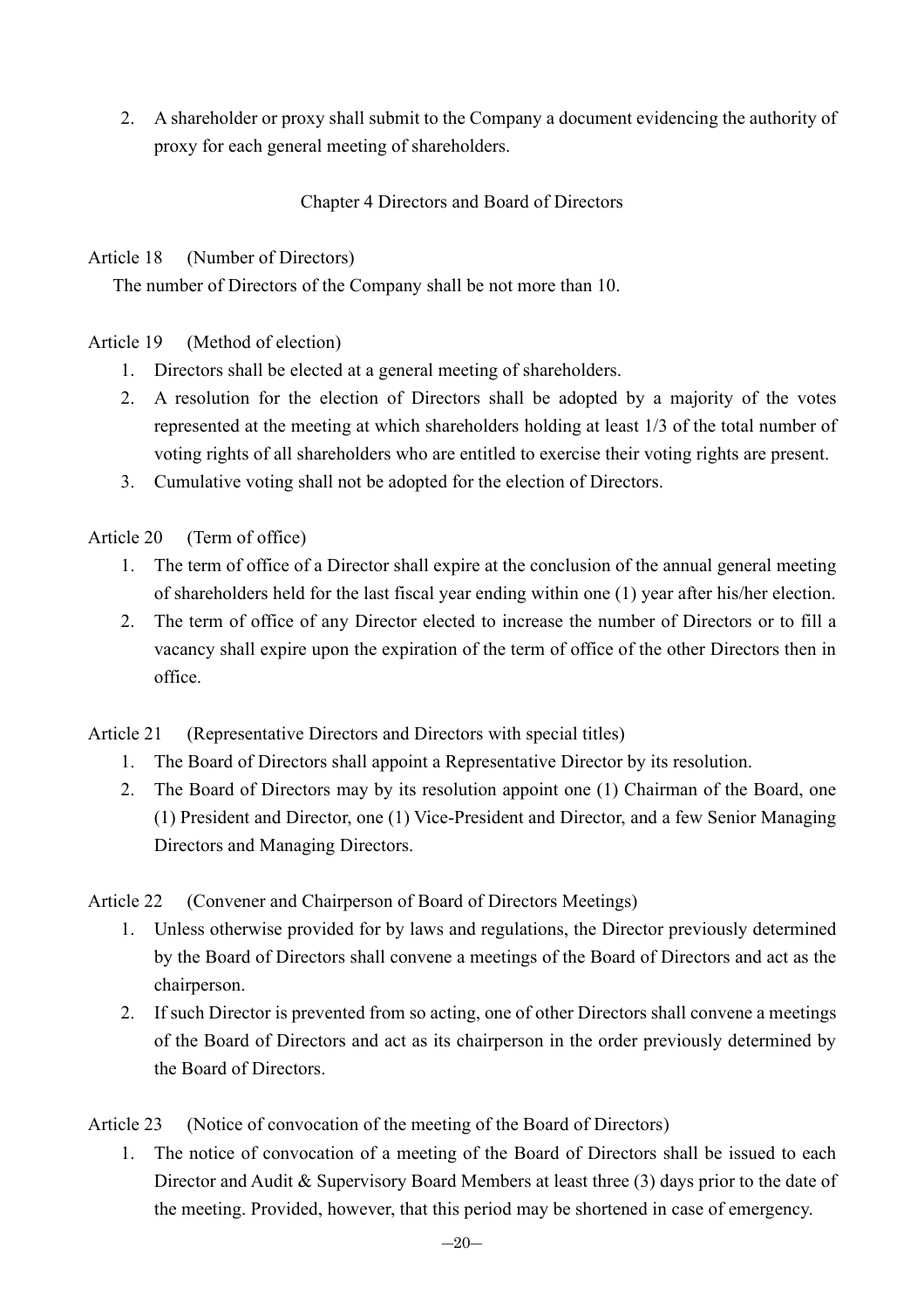2. A meeting of the Board of Directors may be held without the procedures of convocation if the consent of all Directors and Audit & Supervisory Board Members is obtained.

Article 24 (Method of resolution of meetings of the Board of Directors)

- 1. Resolutions of the meetings of the Board of Directors shall be adopted by a majority of the Directors present at the meeting where a majority of Directors who are entitled to vote are present.
- 2. The Company shall deem that a resolution of the Board of Directors has been adopted when such resolution satisfies the requirements under Article 370 of the Companies Act.

# Article 25 (Regulations of the Board of Directors)

The matters relating to the Board of Directors shall be governed by the Regulations of the Board of Directors to be established by the Board of Directors, in addition to laws and regulations and these Articles of Incorporation.

# Article 26 (Remunerations)

The remunerations, bonuses and other property benefits to be paid as consideration for execution of duties (hereinafter collectively referred to as the "Remunerations") to the Directors by the Company shall be determined by resolution of a general meeting of shareholders.

# Article 27 (Release of Directors from liability)

- 1. The Company may release a Director (including former Directors) from compensatory damages due to omission of duties, in accordance with the provisions of Article 426, Paragraph 1 of the Companies Act, by resolution of the Board of Directors to the extent permitted by laws and regulations.
- 2. The Company may enter into an agreement to limit the liability for compensatory damages due to omission of duties, with each Director (excluding Executive Directors, etc.), pursuant to the provisions of Article 427, Paragraph 1 of the Companies Act. Provided, however, that the maximum amount of liability under such agreement shall be the amount prescribed by laws and regulations.

Chapter 5 Audit & Supervisory Board Members and Audit & Supervisory Board

# Article 28 (Number of Audit & Supervisory Board Members)

The Company shall have not more than four (4) Audit & Supervisory Board Members.

# Article 29 (Method of election)

- 1. Audit & Supervisory Board Members shall be elected at a general meeting of shareholders.
- 2. A resolution for the election of Audit & Supervisory Board Members shall be adopted by a majority of the votes represented at the meeting at which shareholders holding at least 1/3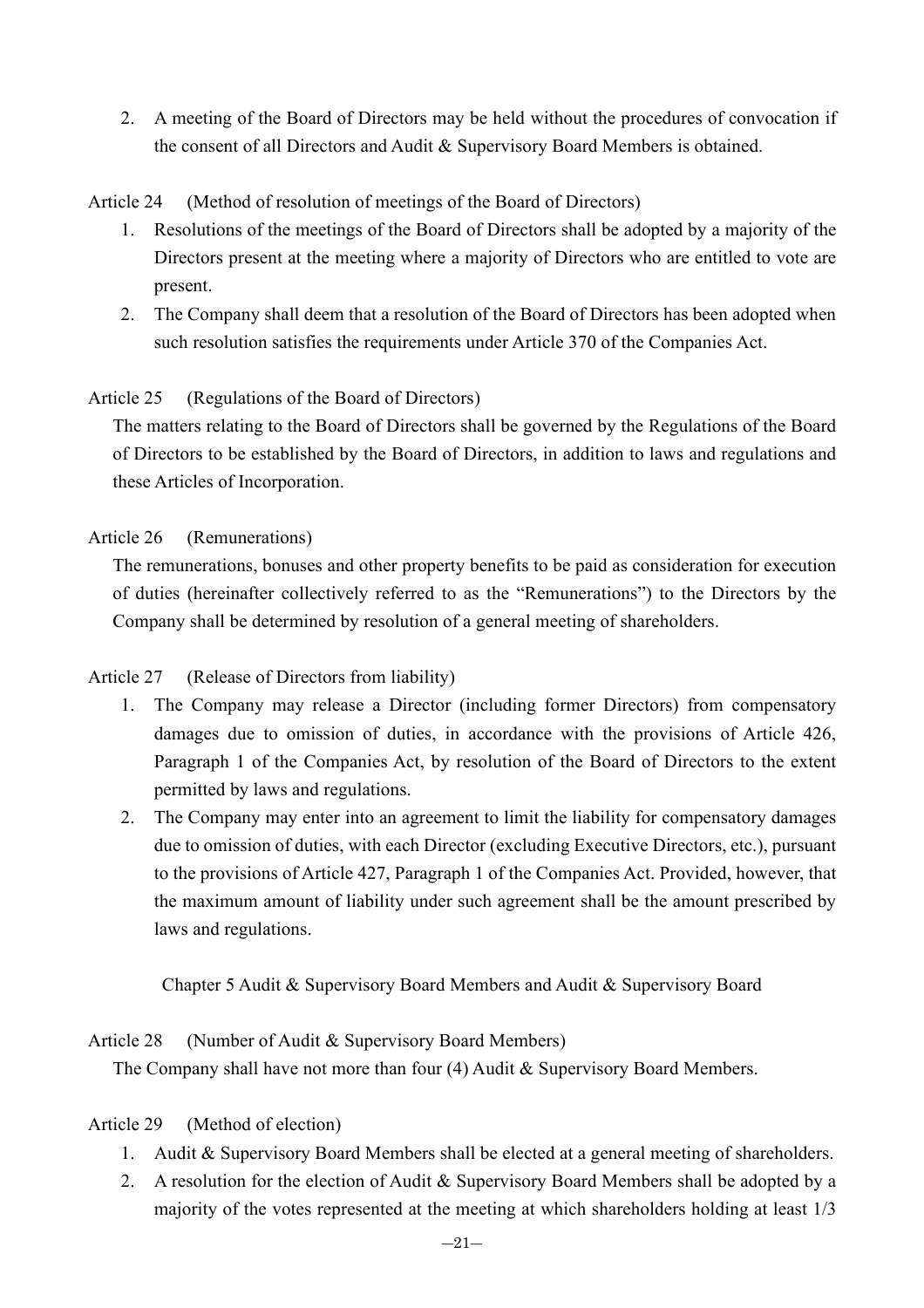of the total number of voting rights of all shareholders who are entitled to exercise their voting rights are present.

Article 30 (Term of office)

- 1. The term of office of an Audit & Supervisory Board Member shall expire at the conclusion of the annual general meeting of shareholders held for the last fiscal year ending within four (4) year after his/her election.
- 2. The term of office of any Audit & Supervisory Board Member elected to fill a vacancy for an Audit & Supervisory Board Member who resigned during his/her term shall expire upon the expiration of the term of office of the Audit & Supervisory Board Member who resigned.

Article 31 (Full-time Audit & Supervisory Board Member) The Audit & Supervisory Board shall elect Full-time Audit & Supervisory Board Member by its resolution.

Article 32 (Notice of convocation of the meetings of the Audit & Supervisory Board)

- 1. The notice of convocation of a meeting of the Audit & Supervisory Board shall be issued to each Audit & Supervisory Board Member at least three (3) days prior to the date of the meeting. Provided, however, that this period may be shortened in case of emergency.
- 2. A meeting of the Audit & Supervisory Board may be held without the procedures of convocation if the consent of all Audit & Supervisory Board Members is obtained.
- Article 33 (Method of resolution of meetings of the Audit & Supervisory Board) Resolutions of the meetings of the Audit & Supervisory Board shall be adopted by a majority of the Audit & Supervisory Board Members unless otherwise provided for by laws and regulations.

Article 34 (Regulations of the Audit & Supervisory Board)

The matters relating to the Audit & Supervisory Board shall be governed by the Regulations of the Audit & Supervisory Board to be established by the Audit & Supervisory Board, in addition to laws and regulations and these Articles of Incorporation.

Article 35 (Remunerations)

The Remunerations for Audit & Supervisory Board Members shall be determined by resolution of a general meeting of shareholders.

Article 36 (Release of Audit & Supervisory Board Members from liability)

1. The Company may release an Audit & Supervisory Board Member (including former Audit & Supervisory Board Members) from compensatory damages due to omission of duties, in accordance with the provisions of Article 426, Paragraph 1 of the Companies Act, by resolution of the Board of Directors to the extent permitted by laws and regulations.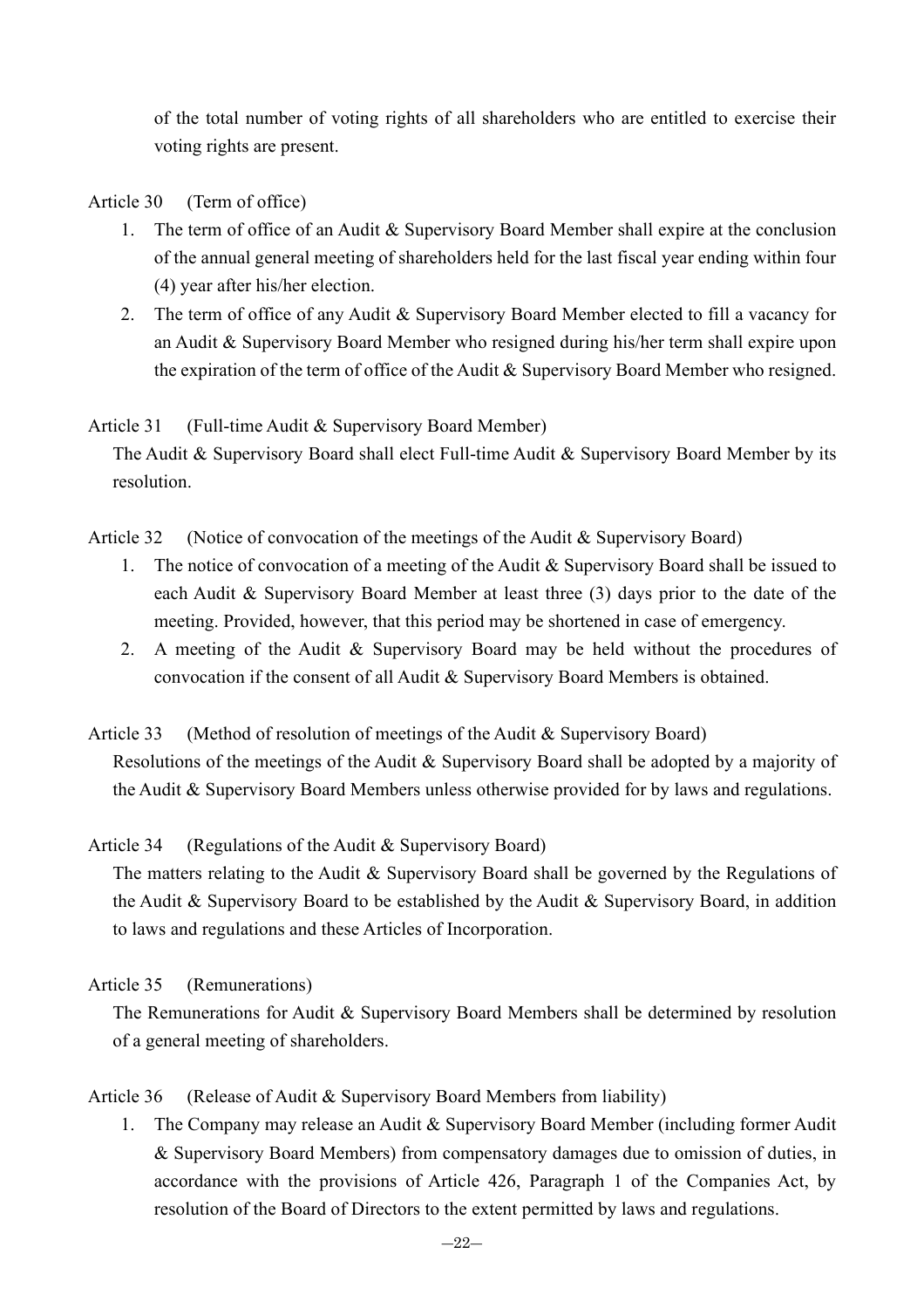2. The Company may execute an agreement to limit the liability for compensatory damages due to omission of duties, with each Audit & Supervisory Board Member, pursuant to the provisions of Article 427, Paragraph 1 of the Companies Act. Provided, however, that the maximum amount of liability under such agreement shall be the amount prescribed by laws and regulations.

# Chapter 6 Financial Auditor

Article 37 (Method of appointing a Financial Auditor)

The Financial Auditor shall be appointed by a resolution of a general meeting of shareholders.

Article 38 (Term of for Financial Auditor)

- 1. The term of the Financial Auditorshall expire at the conclusion of the annual general meeting of shareholders held for the last fiscal year ending within one (1) year after its appointment.
- 2. Unless otherwise resolved at the annual general meeting of shareholders under the preceding paragraph, the Financial Auditor shall be deemed to have been re-appointed at such annual general meeting of shareholders.

Article 39 (Fee for the Financial Auditor)

The fee for the Financial Auditor shall be determined by the Representative Director with the consent of the Audit & Supervisory Board.

## Chapter 7 Accounts

Article 40 (Fiscal year)

The fiscal year of the Company shall be one (1) year from March 1 of each year to the last day of February of the following year.

Article 41 (Record date for dividend of surplus)

- 1. The record date for the year-end dividends of the Company shall be the last day of February of each year.
- 2. In addition to the preceding paragraph, the Company may pay dividends of surplus by setting a record date.

Article 42 (Interim dividend)

The Company may, by resolution of the Board of Directors, pay interim dividends with August 31 of each year as the record date.

Article 43 (Exclusion period for dividends)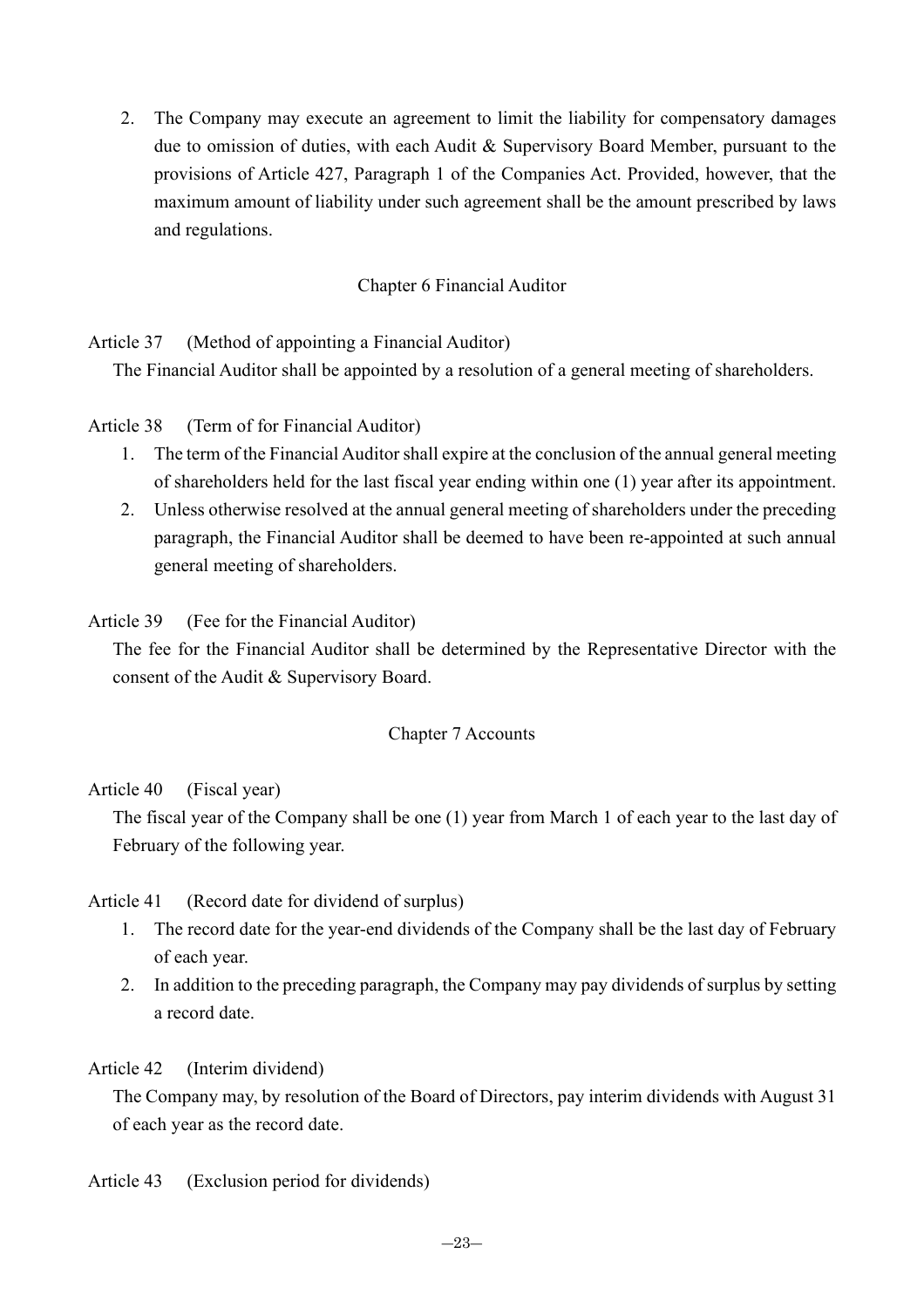If the dividend property is money, the Company shall be released from its obligation to pay the dividends that have not been received after the lapse of three (3) years from the date of commencement of payment thereof.

# Supplementary Provisions

# Article 1 (First fiscal year)

Notwithstanding the provisions of Article 40, the first fiscal year of the Company shall be for the period from the date of incorporation of the Company to February 28, 2023.

Article 2 (Initial remunerations for Directors and Audit & Supervisory Board Members)

- 1. Notwithstanding the provisions of Article 26, the total amount of the Remunerations for the Directors of the Company for the period from the date of incorporation of the Company to the time of conclusion of the first annual general meeting of shareholders shall not be more than JPY 250 million yen per annum.
- 2. Notwithstanding the provisions of Article 35, the total amount of the Remunerations for the Audit & Supervisory Board Members for the period from the date of incorporation of the Company to the time of conclusion of the first annual general meeting of shareholders shall not be more than JPY 60 million yen per annum.

# Article 3 (Deletion of Supplementary Provisions)

These Supplementary Provisions shall be automatically deleted at the conclusion of the first annual general meeting of shareholders of the Company.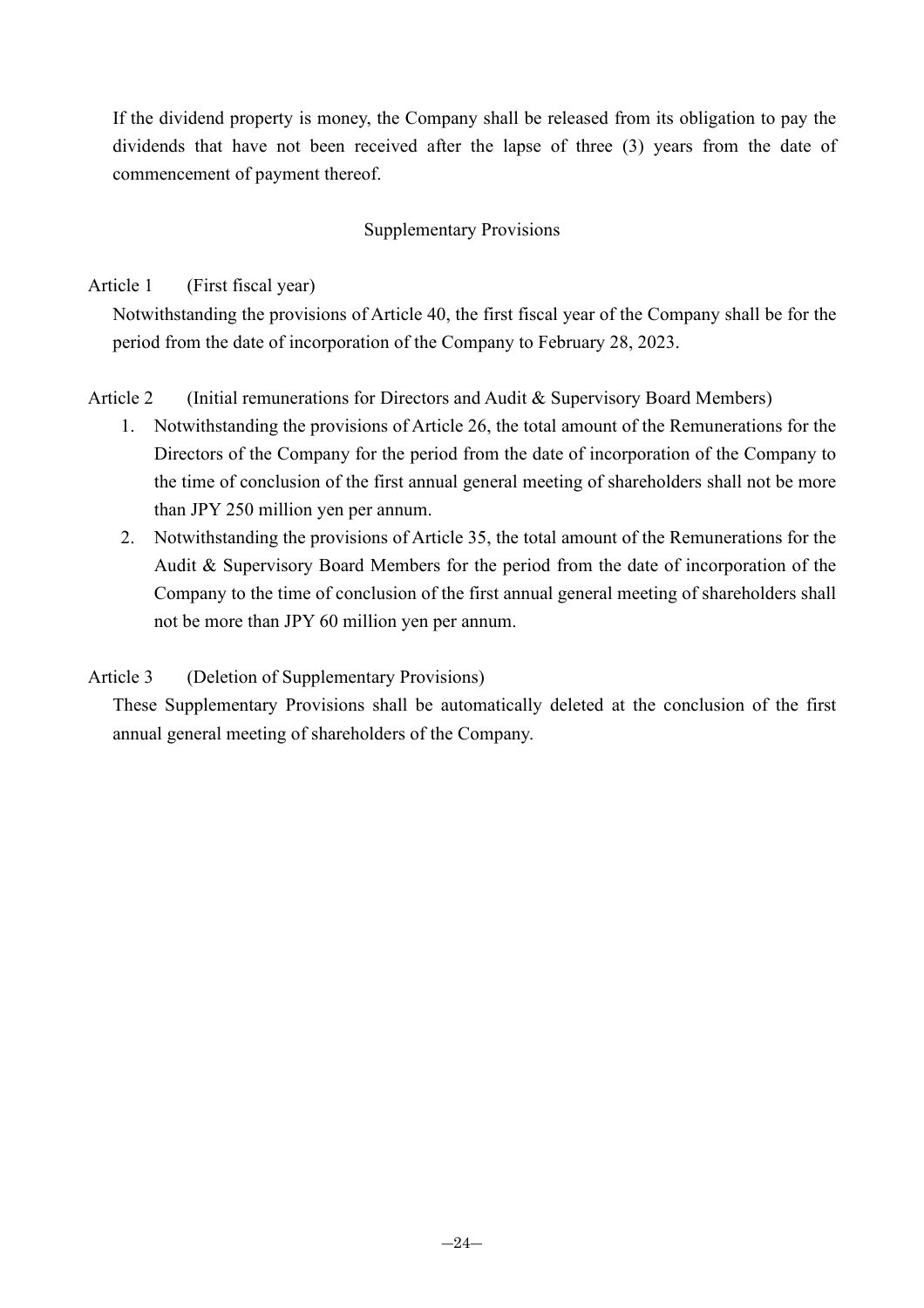# **3. Outline of matters listed in each item of Article 206 of the Ordinance for Enforcement of the Companies Act**

(1) Matters concerning the appropriateness of the terms concerning consideration for the share transfer

## (i) Matters concerning the appropriateness of the number of shares to be delivered

The Share Transfer is to incorporate one (1) wholly-owning parent company by way of sole share transfer by the Company. For the primary purpose to avoid creating disadvantage to the Company's shareholders, the shares of the Holding Company will be allotted at the ratio of one common share of the Holding Company per one common share of the Company held by the Company's shareholder since there will be no change in the shareholder composition of the Company and that of the Holding Company at the time of the Share Transfer. Therefore, the share transfer exchange ratio will not be calculated by a third-party organization.

As a result, the number of shares to be issued by the Holding Company is scheduled to be 12,858,430 shares. However, if the Company's total number of issued shares changes before the Share Transfer takes effect, the number of shares to be delivered by the Holding Company will change. Also, as the Company intends to cancel its treasury shares held by it (including the treasury shares to be acquired by purchasing the shares in response to claim for purchase from opposing shareholders, which claim may be exercised upon the Share Transfer pursuant to Article 806, Paragraph 1 of the Companies Act) before the Share Transfer takes effect, to the extent such cancellation is practically possible, the common shares of the Holding Company will not be allotted and delivered for those cancelled shares.

(ii) Matters concerning adequacy of capital and reserves

The amount of capital and reserves of the Holding Company are set to fall within the scope of laws and regulations, and these amounts are deemed reasonable in light of the purpose, scale and capital policy, etc. of the Holding Company.

(2) Matters concerning the appropriateness of the stipulations of the stock acquisition rights pertaining to the share transfer

The terms and conditions of the stock acquisition rights of the Holding Company to be issued to the holders of the stock acquisition rights of the Company in exchange for the stock acquisition rights held thereby upon the Share Transfer are equivalent to the terms and conditions of the stock acquisition rights of the Company, and the number of stock acquisition rights to be issued will be the same. Accordingly, the Company has determined that the terms and conditions of the stock acquisition rights pertaining to the share transfer are appropriate.

(3) Occurrence of any event after the end of the latest fiscal year of the Company that will materially affect the condition of the Company's assets

Not applicable.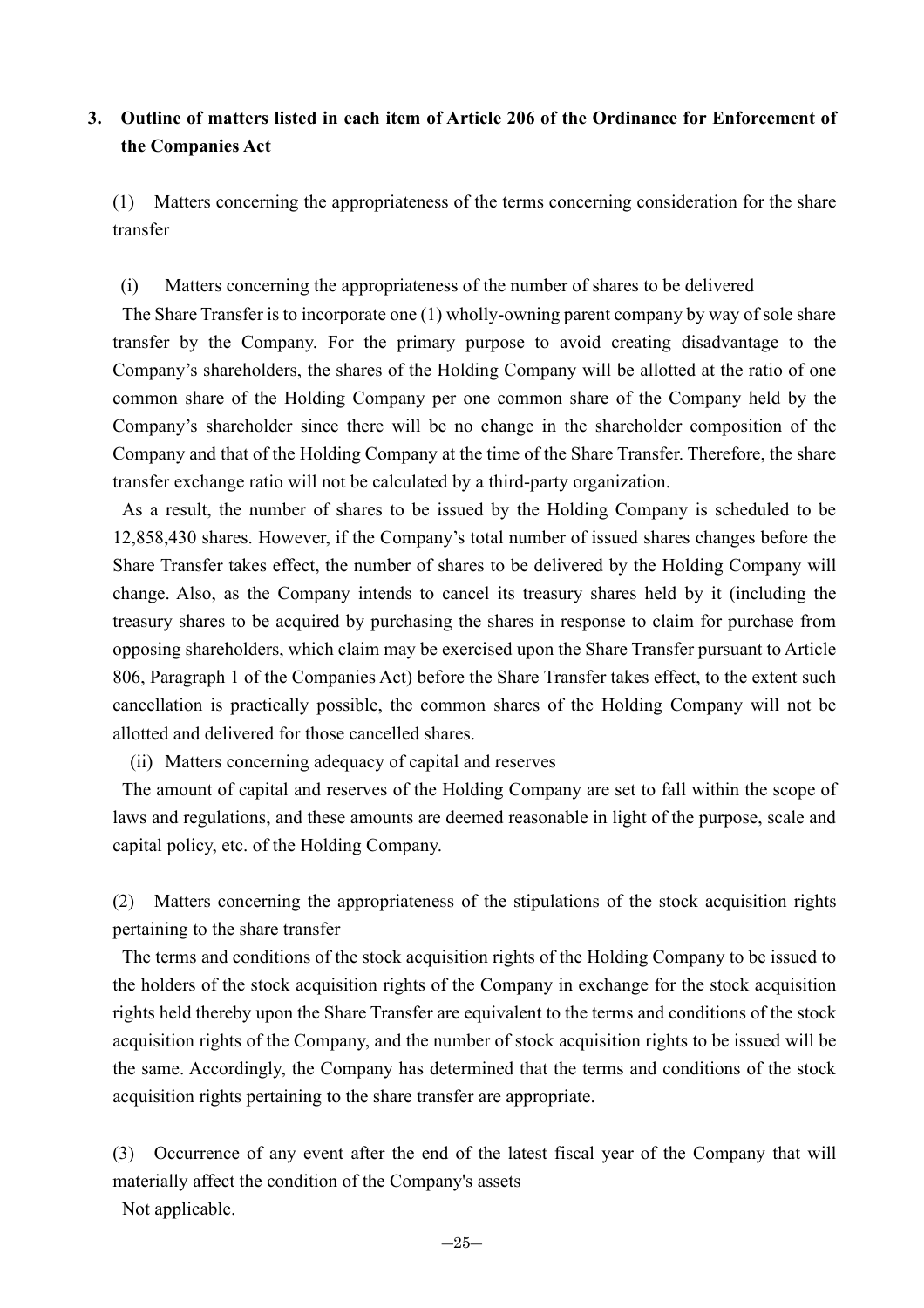## **4. Matters concerning candidates for directors of the Holding Company**

The candidates for directors of the Holding Company are as follows.

| <b>Masahiro Miyamoto</b>                                              |                                                                                       | Number of shares of the Company held:                          |  |  |  |
|-----------------------------------------------------------------------|---------------------------------------------------------------------------------------|----------------------------------------------------------------|--|--|--|
| (Date of birth: March 29, 1962)                                       |                                                                                       | 71,700 shares                                                  |  |  |  |
|                                                                       | Career summary, positions and responsibilities in the Company (Significant concurrent |                                                                |  |  |  |
| positions):                                                           |                                                                                       |                                                                |  |  |  |
| April 1984                                                            | Joined Tokai Tsukemono Seizo Co., Ltd.                                                |                                                                |  |  |  |
| December 1990                                                         | Seconded to the Company                                                               |                                                                |  |  |  |
| February 1999                                                         | Transferred to the Company                                                            |                                                                |  |  |  |
| January 2002                                                          |                                                                                       | General Manager, Production Management Division of the Company |  |  |  |
| <b>May 2002</b>                                                       | Director of the Company                                                               |                                                                |  |  |  |
| January 2005                                                          | General Manager, Production Management Division, and General Manager,                 |                                                                |  |  |  |
|                                                                       | Development Office of the Company                                                     |                                                                |  |  |  |
| May 2005                                                              | Managing Director of the Company                                                      |                                                                |  |  |  |
| February 2007                                                         | General Manager, Sales Headquarters and General Manager, Development                  |                                                                |  |  |  |
|                                                                       | Office of the Company                                                                 |                                                                |  |  |  |
| May 2013                                                              | President and Representative Director of the Company (current position)               |                                                                |  |  |  |
| (Significant concurrent positions)                                    |                                                                                       |                                                                |  |  |  |
| Representative Director of PICKLES CORPORATION KANSAI                 |                                                                                       |                                                                |  |  |  |
| Representative Director of PICKLES CORPORATION NISHINIHON             |                                                                                       |                                                                |  |  |  |
| Representative Director of PICKLES CORPORATION SAPPORO                |                                                                                       |                                                                |  |  |  |
| Representative Director of FOOD LABEL CO., LTD.                       |                                                                                       |                                                                |  |  |  |
| Representative Director of FOOD LABEL SALES CO., LTD.                 |                                                                                       |                                                                |  |  |  |
| Representative Director of Kabushiki Kaisha Tegara Shokuhin Co., Ltd. |                                                                                       |                                                                |  |  |  |

## **Reason for nomination as candidate for Director:**

Mr. Miyamoto has abundant experience and a number of achievements related to the Company's management, having served in various areas including production management, product development and sales, and taking on the responsibility of management of the Company as President and Representative Director since May 2013. The Company nominated him as candidate for Director because it judged that he would contribute to the sustained growth of the Company Group by utilizing his experience he gained through his career.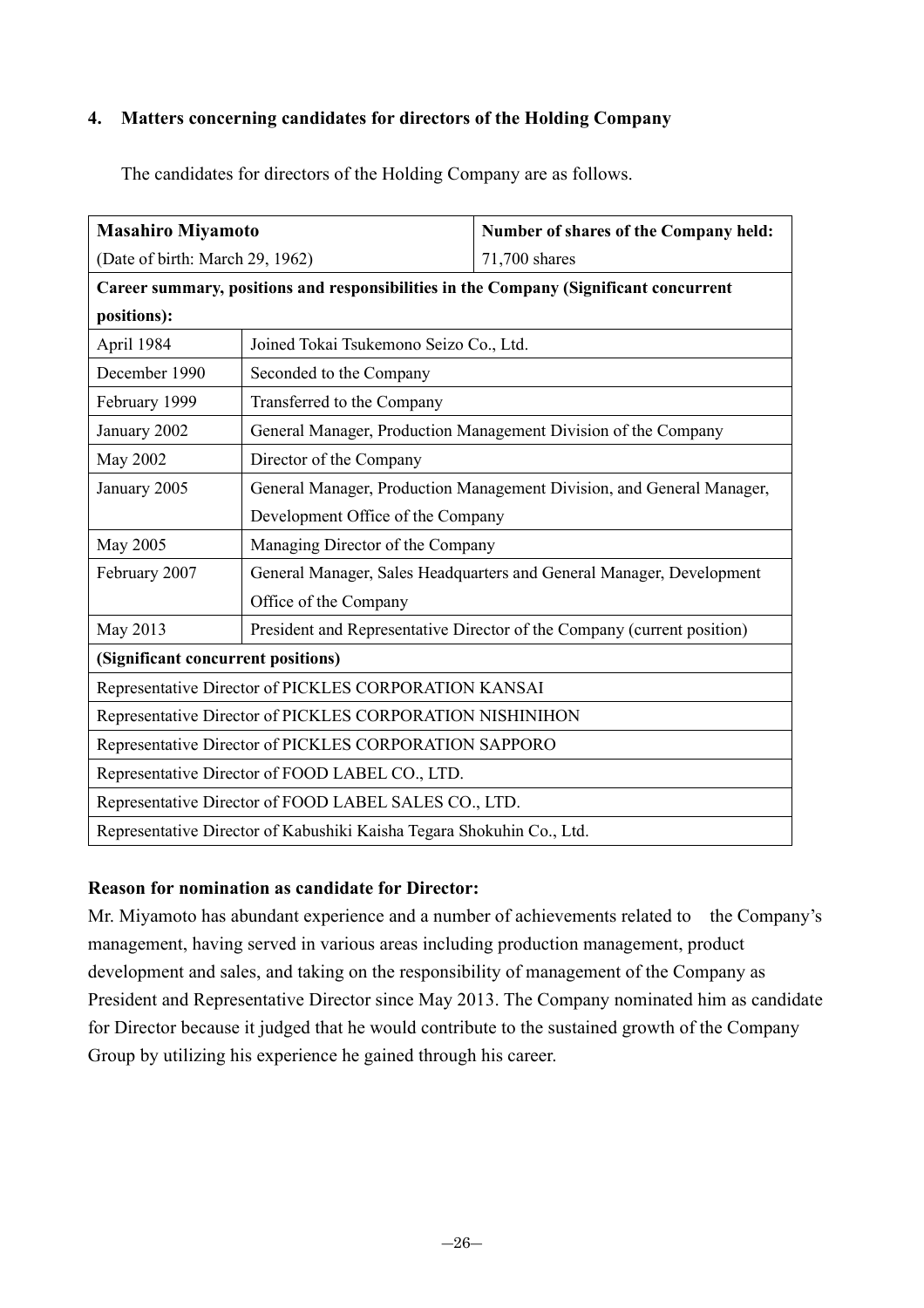| Naoji Kageyama                                                                        |                                                                              | Number of shares of the Company held: |
|---------------------------------------------------------------------------------------|------------------------------------------------------------------------------|---------------------------------------|
| (Date of birth: September 19, 1959)                                                   |                                                                              | 115,020 shares                        |
| Career summary, positions and responsibilities in the Company (Significant concurrent |                                                                              |                                       |
| positions):                                                                           |                                                                              |                                       |
| April 1983                                                                            | Joined Tokai Tsukemono Seizo Co., Ltd.                                       |                                       |
| November 1984                                                                         | Seconded to the Company                                                      |                                       |
| February 1999                                                                         | Transferred to the Company                                                   |                                       |
| April 1999                                                                            | General Manager, Product Development Department of the Company               |                                       |
| May 1999                                                                              | Director of the Company                                                      |                                       |
| June 2000                                                                             | General Manager, Sales Division of the Company                               |                                       |
| May 2001                                                                              | Managing Director of the Company                                             |                                       |
| June 2002                                                                             | General Manager of Sales Headquarters of the Company                         |                                       |
| February 2007                                                                         | General Manager, Production Management Division of the Company               |                                       |
| May 2020                                                                              | Senior Managing Director and Representative Director of the Company          |                                       |
| May 2021                                                                              | Representative Director and Vice President of the Company (current position) |                                       |
| (Significant concurrent positions)                                                    |                                                                              |                                       |
|                                                                                       | President and Representative Director of Yawataya Co., Ltd.                  |                                       |

Mr. Kageyama has abundant experience and a number of achievements related to the Company's management, having served in various areas including product development, sales, and production management and taking on the responsibility of management of the Company as Senior Managing Director and Representative Director and of the Company since May 2020, and Representative Director and Vice President of the Company since May 2021. The Company nominated him as candidate for Director because it judged that he would contribute to the sustained growth of the Company Group by utilizing his experience he gained through his career.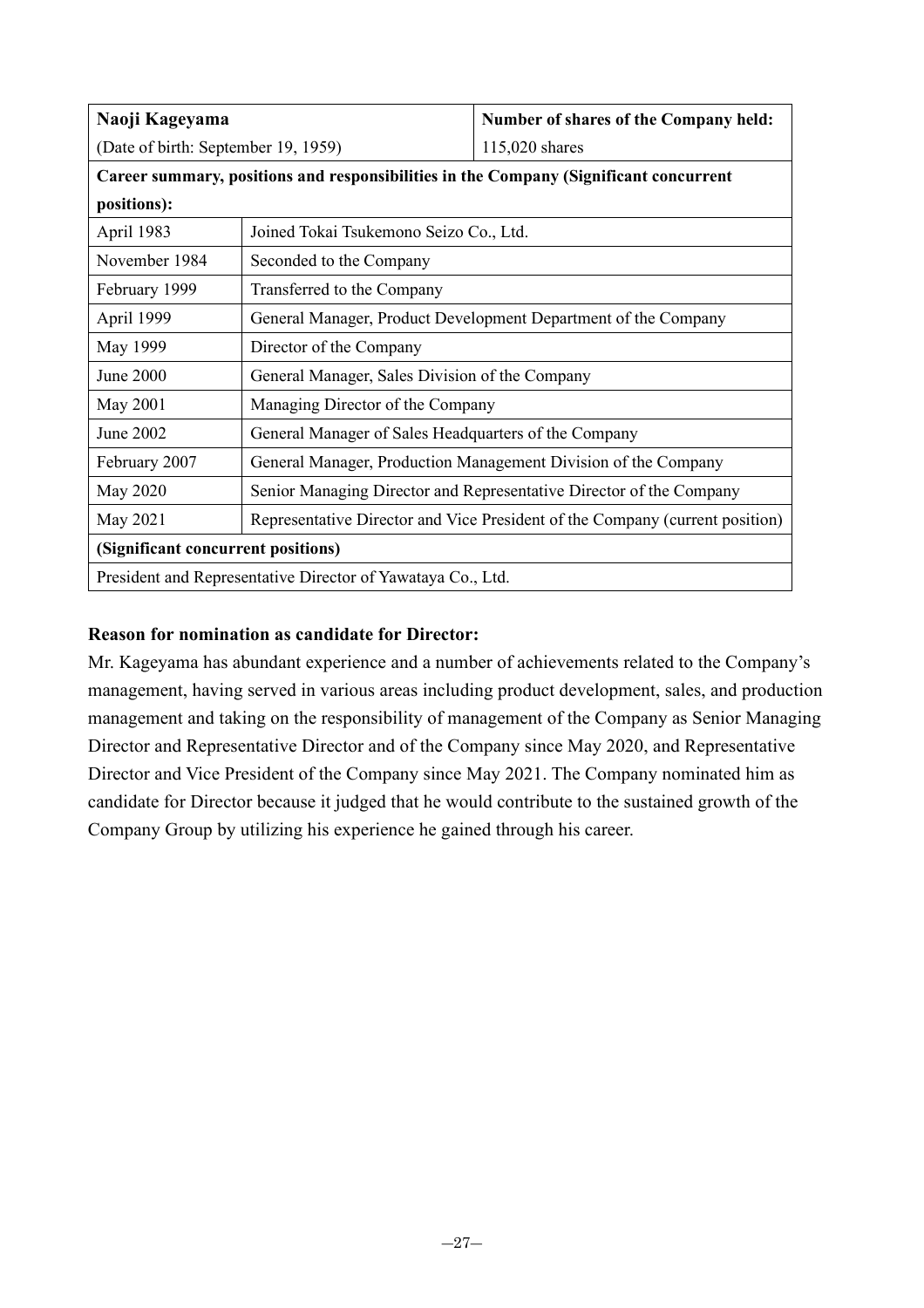| Shigeru Tadenuma                  |                                                                   | Number of shares of the Company held:                                                 |  |
|-----------------------------------|-------------------------------------------------------------------|---------------------------------------------------------------------------------------|--|
| (Date of birth: January 12, 1955) |                                                                   | 56,300 shares                                                                         |  |
|                                   |                                                                   | Career summary, positions and responsibilities in the Company (Significant concurrent |  |
| positions):                       |                                                                   |                                                                                       |  |
| December 1990                     | Joined Hiei Finance Service Co., Ltd.                             |                                                                                       |  |
| April 1998                        | Joined the Company                                                |                                                                                       |  |
| August 1999                       | General Manager, General Affairs Division of the Company (current |                                                                                       |  |
|                                   | position)                                                         |                                                                                       |  |
| May 2001                          | Director of the Company                                           |                                                                                       |  |
| May 2013                          | Managing Director of the Company                                  |                                                                                       |  |
| May 2021                          | Senior Managing Director of the Company (current position)        |                                                                                       |  |

Mr. Tadenuma has abundant experience and a number of achievements in general affairs. The Company nominated him as candidate for Director because it judged that he would contribute to the sustained growth of the Company Group by utilizing his experience he gained through his career.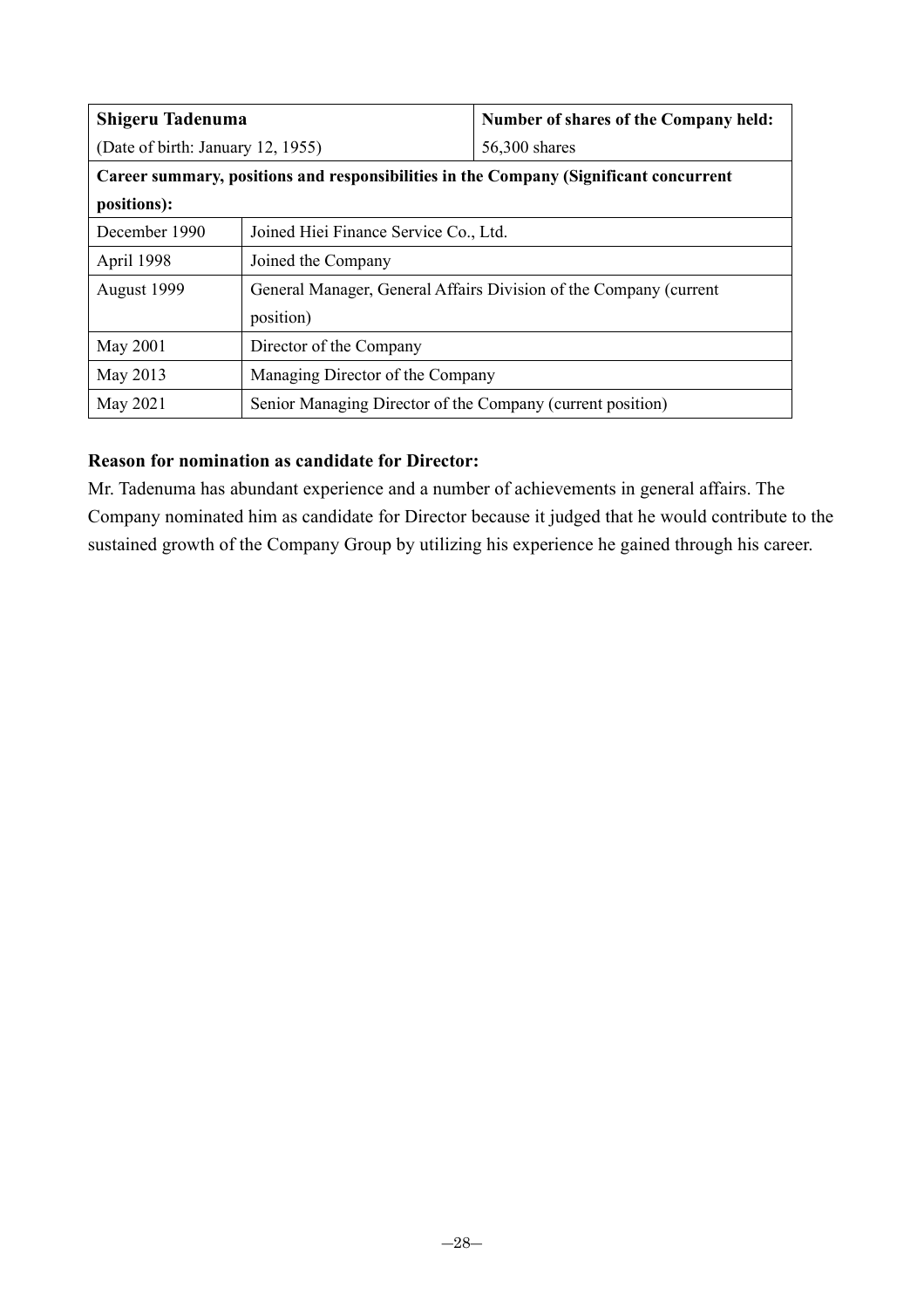| <b>Toru Mishina</b>              |                                                                          | Number of shares of the Company held:                                                 |  |
|----------------------------------|--------------------------------------------------------------------------|---------------------------------------------------------------------------------------|--|
| (Date of birth: August 28, 1962) |                                                                          | 13,400 shares                                                                         |  |
|                                  |                                                                          | Career summary, positions and responsibilities in the Company (Significant concurrent |  |
| positions):                      |                                                                          |                                                                                       |  |
| April 1986                       | Joined Chisan Co., Ltd.                                                  |                                                                                       |  |
| August 2001                      | Joined the Company                                                       |                                                                                       |  |
| April 2007                       | General Manager, Accounting Division and General Manager, Finance        |                                                                                       |  |
| Division of the Company          |                                                                          |                                                                                       |  |
| May 2011                         | Director of the Company                                                  |                                                                                       |  |
| February 2016                    | General Manager, Accounting and Finance Division of the Company (current |                                                                                       |  |
|                                  | position)                                                                |                                                                                       |  |
| May 2021                         | Managing Director of the Company (current position)                      |                                                                                       |  |

Mr. Mishina has abundant experience and a number of achievements in accounting and finance. The Company nominated him as candidate for Director because it judged that he would contribute to the sustained growth of the Company Group by utilizing his experience he gained through his career.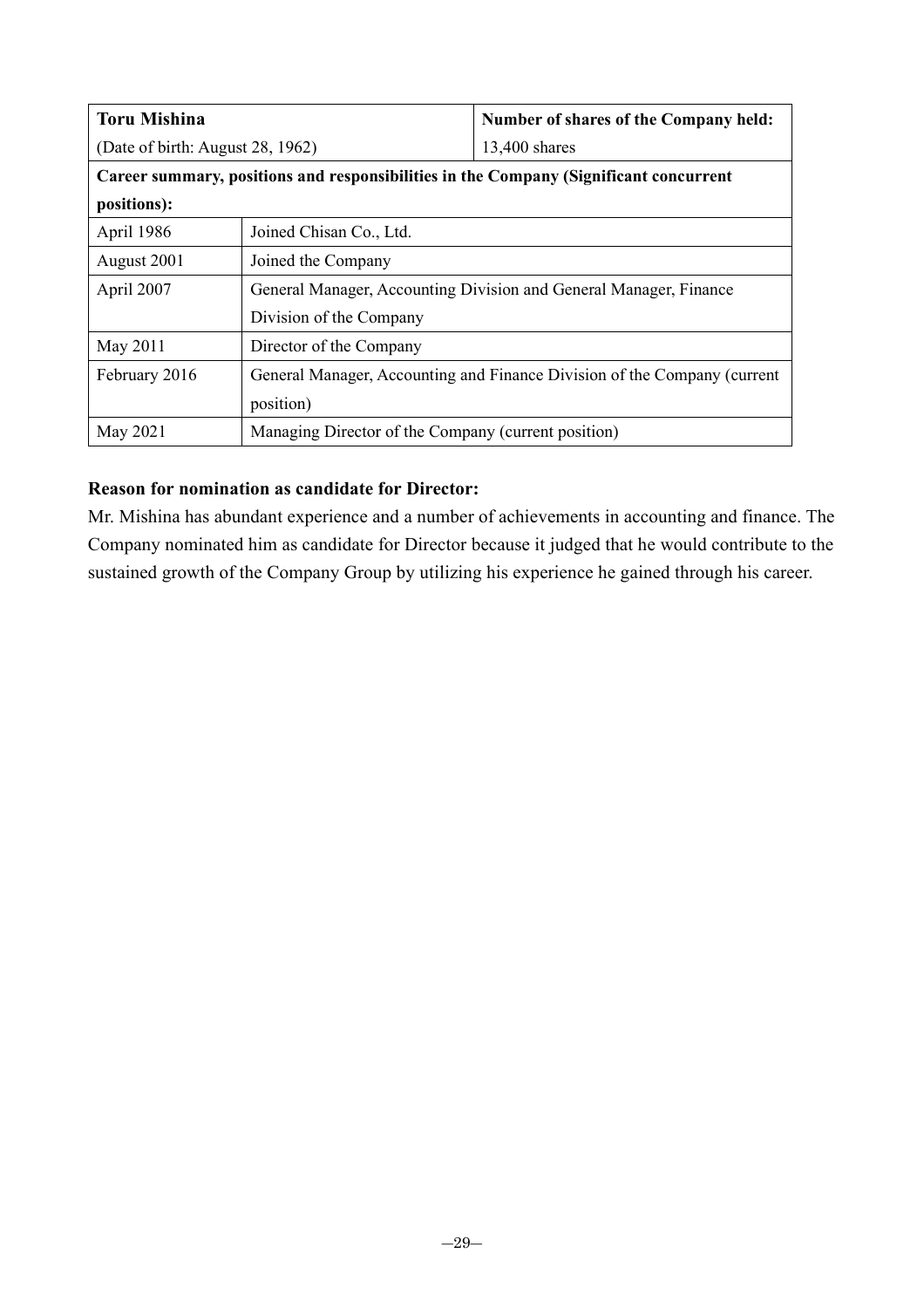| Kenichiro Miyakoshi           |                                                                        | Number of shares of the Company held:                                                 |  |
|-------------------------------|------------------------------------------------------------------------|---------------------------------------------------------------------------------------|--|
| (Date of birth: May 10, 1964) |                                                                        | 21,700 shares                                                                         |  |
|                               |                                                                        | Career summary, positions and responsibilities in the Company (Significant concurrent |  |
| positions):                   |                                                                        |                                                                                       |  |
| April 1987                    | Joined Tokai Tsukemono Seizo Co., Ltd.                                 |                                                                                       |  |
| September 1987                | Seconded to the Company                                                |                                                                                       |  |
| February 1999                 | Transferred to the Company                                             |                                                                                       |  |
| January 2002                  | General Manager, Development Department, Production Management         |                                                                                       |  |
| Division of the Company       |                                                                        |                                                                                       |  |
| April 2016                    | Assistant General Manager, Sales Division of the Company               |                                                                                       |  |
| January 2020                  | General Manager, Development Office of the Company                     |                                                                                       |  |
| May 2020                      | Director of the Company (current position)                             |                                                                                       |  |
| October 2021                  | General Manager, Product Development of the Company (current position) |                                                                                       |  |

Mr. Miyakoshi has abundant experience and a number of achievements in the areas including product development. The Company nominated him as candidate for Director because it judged that he would contribute to the sustained growth of the Company Group by utilizing his experience he gained through his career.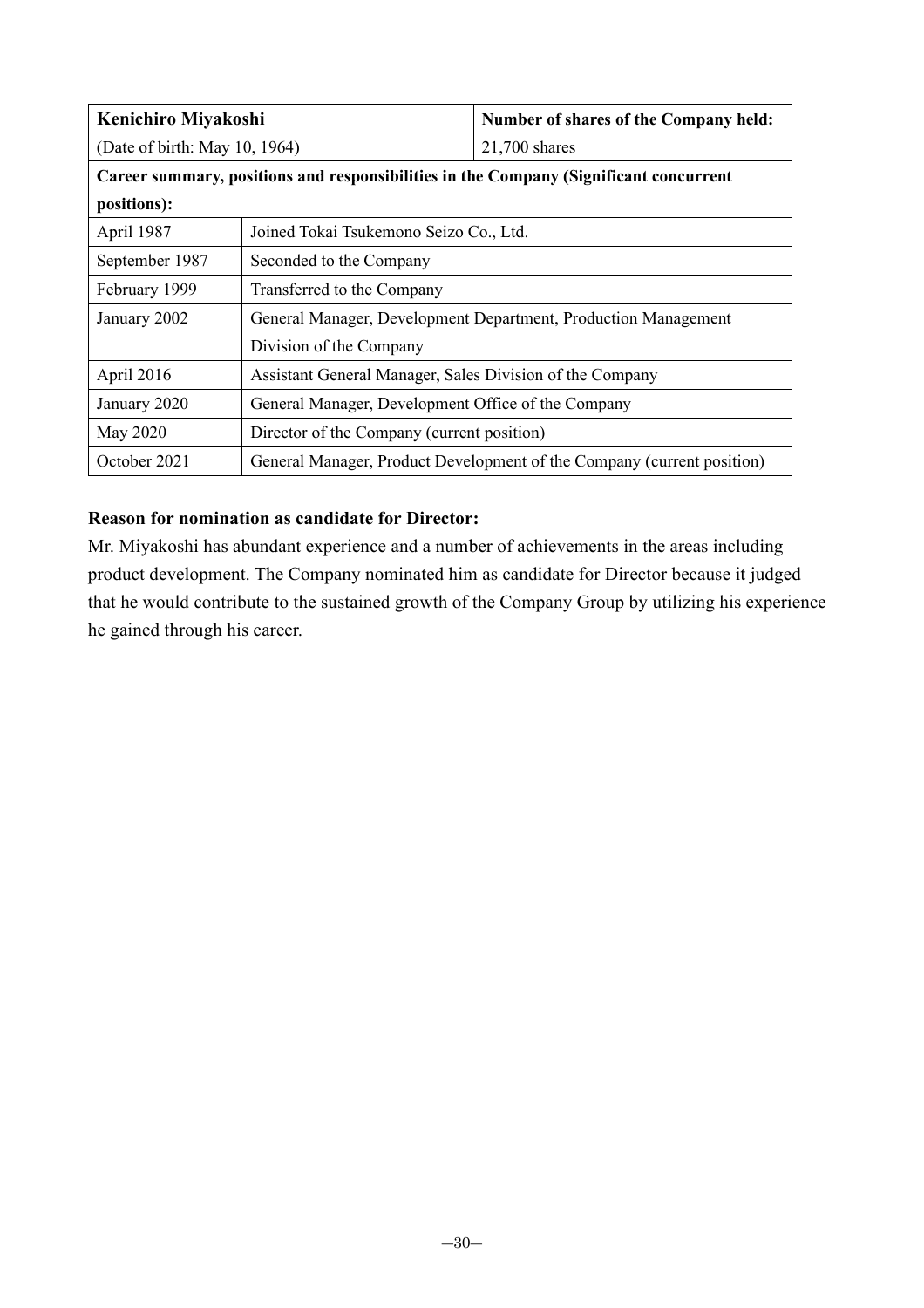| <b>Yoriko Hagino</b>                             |                                                                       | Number of shares of the Company held:                                                 |  |  |
|--------------------------------------------------|-----------------------------------------------------------------------|---------------------------------------------------------------------------------------|--|--|
| (Date of birth: August 20, 1942)<br>4,000 shares |                                                                       |                                                                                       |  |  |
|                                                  |                                                                       | Career summary, positions and responsibilities in the Company (Significant concurrent |  |  |
| positions):                                      |                                                                       |                                                                                       |  |  |
| June 1990                                        | Director of Cosmo Koki co., ltd.                                      |                                                                                       |  |  |
| May 1996                                         |                                                                       | Director of Hannoh Seisakusho Co., Ltd.                                               |  |  |
| December 2002                                    |                                                                       | Responsible Director of Religious Corporation No-nin-ji (current position)            |  |  |
| May 2005                                         |                                                                       | President and Representative Director of Hanno Seisakusho Co., Ltd. (current          |  |  |
|                                                  | position)                                                             |                                                                                       |  |  |
| May 2015                                         | Director of the Company (current position)                            |                                                                                       |  |  |
| February 2016                                    | Substitute Representative Director of Religious Corporation No-nin-ji |                                                                                       |  |  |
| (Significant concurrent positions)               |                                                                       |                                                                                       |  |  |
|                                                  | President and Representative Director of Hanno Seisakusho Co., Ltd.   |                                                                                       |  |  |

# **Reason for nomination as candidate for Outside Director and her expected role:**

Ms. Hagino has abundant experience and high expertise gained through her long career in corporate management. The Company nominated her as candidate for Outside Director because it experts her to oversee the management of the Company Group from an objective standpoint by utilizing experience she gained through her career.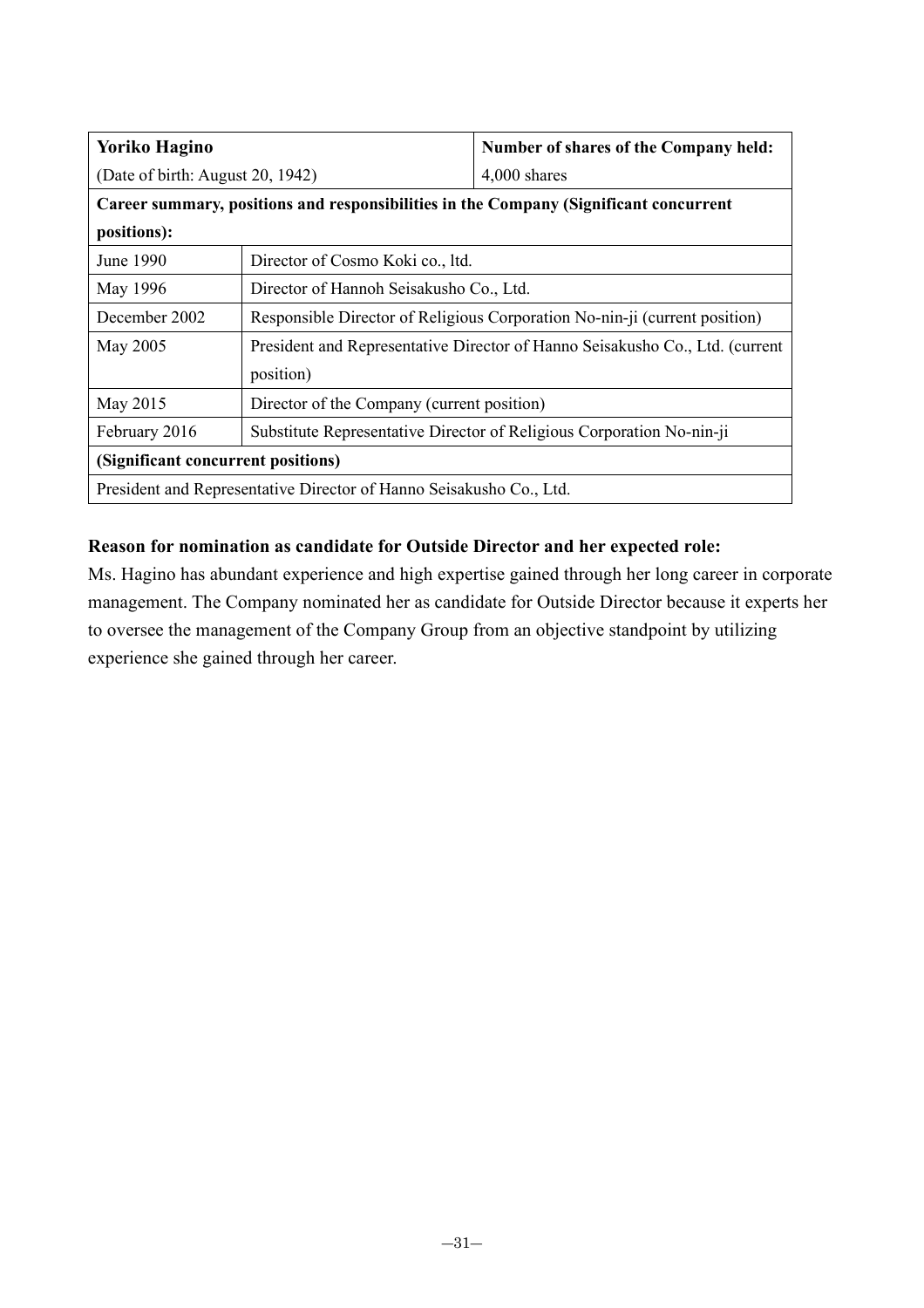| Tokubei Tanaka                                                             |                                                                            | Number of shares of the Company held:                                                 |  |
|----------------------------------------------------------------------------|----------------------------------------------------------------------------|---------------------------------------------------------------------------------------|--|
| 200 shares<br>(Date of birth: April 20, 1952)                              |                                                                            |                                                                                       |  |
|                                                                            |                                                                            | Career summary, positions and responsibilities in the Company (Significant concurrent |  |
| positions):                                                                |                                                                            |                                                                                       |  |
| April 1979                                                                 | Joined Harley-Davidson Central Co., Ltd.                                   |                                                                                       |  |
| April 1986                                                                 | Executive Vice President of Harley-Davidson Central Co., Ltd.              |                                                                                       |  |
| February 1997                                                              | President and Representative Director of Harley-Davidson Central Co., Ltd. |                                                                                       |  |
|                                                                            | (current position)                                                         |                                                                                       |  |
| May 2020                                                                   | Director of the Company (current position)                                 |                                                                                       |  |
| (Significant concurrent positions)                                         |                                                                            |                                                                                       |  |
| President and Representative Director of Harley-Davidson Central Co., Ltd. |                                                                            |                                                                                       |  |

# **Reason for nomination as candidate for Outside Director and his expected role:**

Mr. Tanaka has abundant experience and high expertise gained through his long career in corporate management. The Company nominated him as candidate for Outside Director because it expects him to oversee the management of the Company Group from an objective standpoint by utilizing his experience he gained through his career.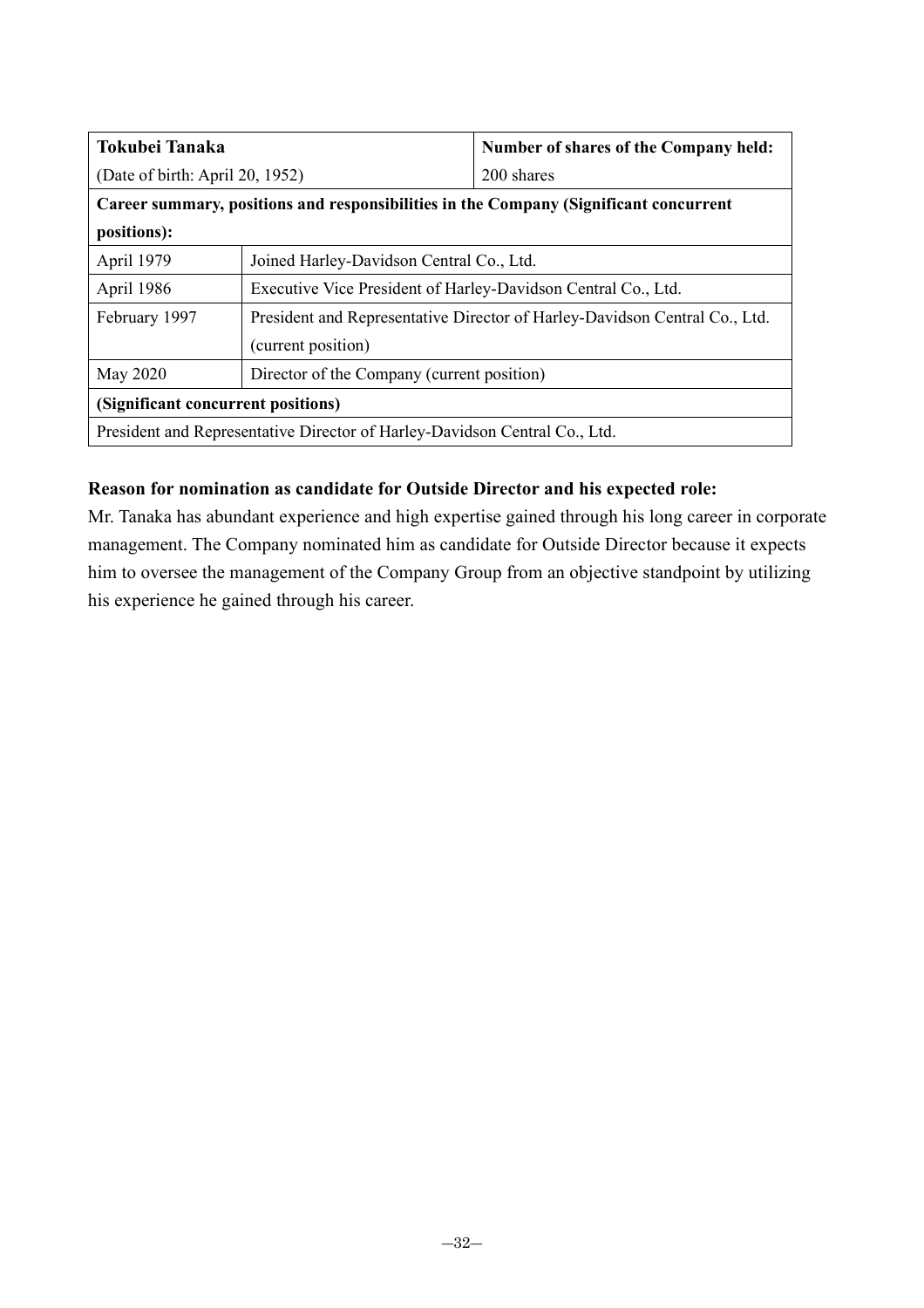| Eiichi Doi                      |                                                                            | Number of shares of the Company held:                                                 |  |
|---------------------------------|----------------------------------------------------------------------------|---------------------------------------------------------------------------------------|--|
| (Date of birth: August 2, 1954) |                                                                            | 200 shares                                                                            |  |
|                                 |                                                                            | Career summary, positions and responsibilities in the Company (Significant concurrent |  |
| positions):                     |                                                                            |                                                                                       |  |
| April 1977                      | Joined IWAKI & CO., LTD.                                                   |                                                                                       |  |
| April 1986                      | Joined Kanebo Shokuhin Co., Ltd.                                           |                                                                                       |  |
| October 1989                    | Joined Kyowa Hakko Kogyo Co., Ltd.                                         |                                                                                       |  |
| April 2000                      | General Manager of Kyowa Foods (Hong Kong) Co., Ltd.                       |                                                                                       |  |
| April 2005                      | General Manager of Osaka Branch Office, Kyowa Hakko Food Specialties       |                                                                                       |  |
|                                 | Co., Ltd.                                                                  |                                                                                       |  |
| February 2006                   | General Manager of Seasoning Business Division, Kyowa Hakko Food           |                                                                                       |  |
|                                 | Specialties Co., Ltd.                                                      |                                                                                       |  |
| April 2008                      | Seconded to Hachi Shokuhin Co., Ltd.                                       |                                                                                       |  |
| <b>June 2008</b>                |                                                                            | Director and General Manager of Sales Division, Hachi Shokuhin Co., Ltd.              |  |
| June 2010                       | Transferred to Hachi Shokuhin Co., Ltd., Managing Director                 |                                                                                       |  |
| June 2012                       | Senior Managing Director of Hachi Shokuhin Co., Ltd.                       |                                                                                       |  |
| June 2013                       |                                                                            | President and Representative Director of Hachi Shokuhin Co., Ltd.                     |  |
| <b>July 2019</b>                | President and Representative Director of Shanghai Hachi Shokuhin Co., Ltd. |                                                                                       |  |
| May 2021                        | Director of the Company (current position)                                 |                                                                                       |  |

## **Reason for nomination as candidate for Outside Director and his expected role:**

Mr. Doi has abundant experience and high expertise gained through his long career in the food production industry and corporate management. The Company nominated him as candidate for Outside Director because it expects him to oversee the management of the Company Group from an objective standpoint by utilizing his experience he gained through his career.

(Notes)

- 1. Mr. Miyamoto, candidate for Director, is concurrently serving as President and Representative Director of Kishu Ume-ya, with which the Company has business relationships including payment of brand royalties. The company has no special interest with other candidates. It is not expected that there will arise any special interests between each candidate and the Holding Company.
- 2. It is expected that the number of shares of the Holding Company to be allotted will be the same as the number of shares of the Company that each candidate for Director holds.
- 3. Ms. Hagino, Mr. Tanaka, and Mr. Doi are candidates for Outside Director.
- 4. Ms. Hagino will have served as Outside Director for seven (7) years, Mr. Tanaka for two (2) years, and Mr. Doi for one (1) year, respectively, at the conclusion of this AGM.
- 5. The Company has entered into a limited liability agreement respectively with Ms. Hagino, Mr. Tanaka, and Mr. Doi. The maximum amount of liability under the contract is stipulated as the amount provided for in the relevant laws and regulations. If Ms. Hagino, Mr. Tanaka and Mr. Doi are elected as Directors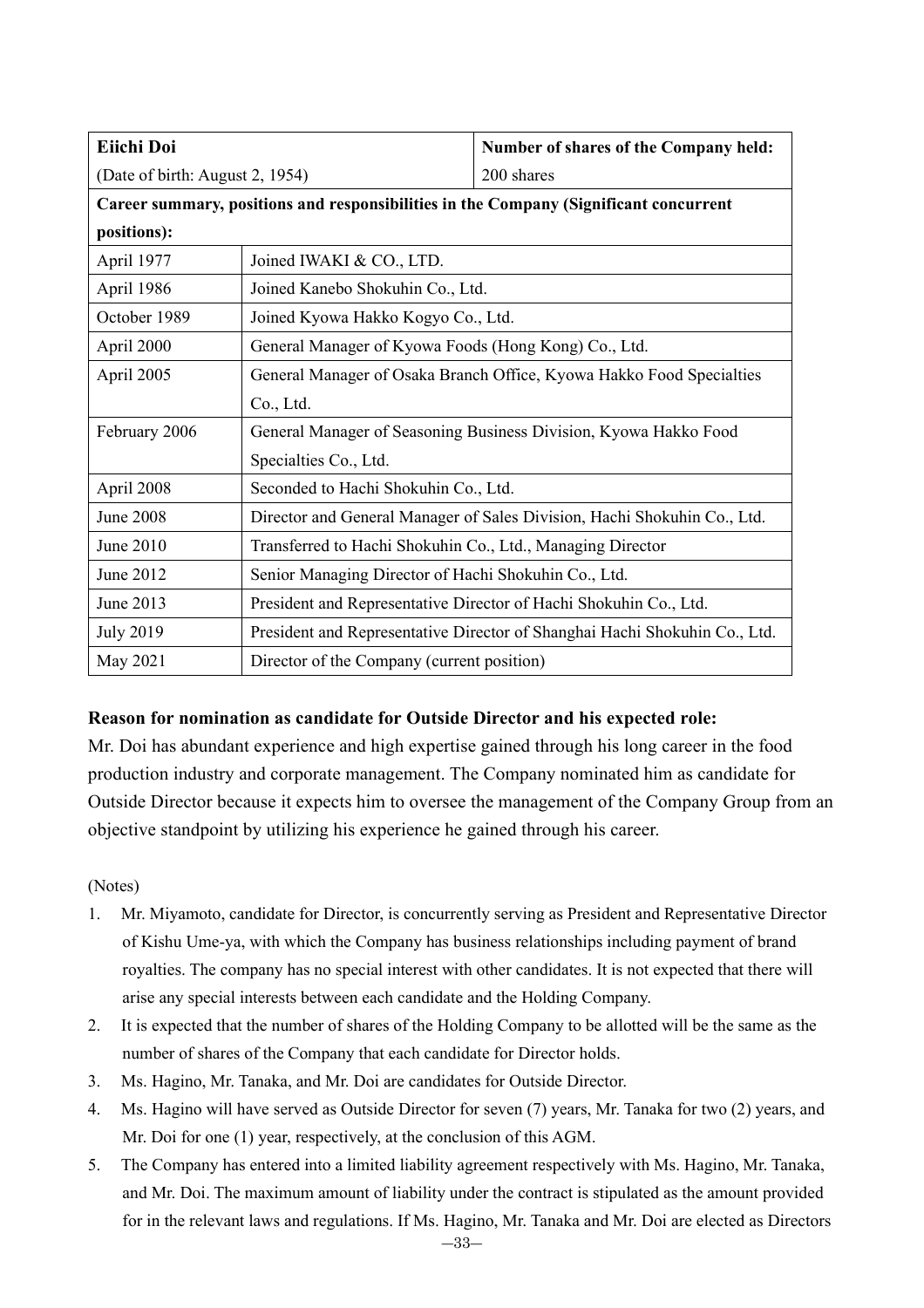of the Holding Company, the Holding Company is scheduled to enter into the same agreement with each of them.

- 6. The Company has registered Ms. Hagino, Mr. Tanaka, and Mr. Doi as Independent Directors as provided for under the rules of the Tokyo Stock Exchange. If Ms. Hagino, Mr. Tanaka, and Mr. Doi are elected as Directors of the Holding Company, the Holding Company will register them as Independent Directors. Ms. Hagino is the Responsible Director of Religious Corporation No-nin-ji, with which the Company has a business relationships including leasing land. However, the amount of transactions is less than 0.1% of the Company's consolidated net sales, and is deemed not to affect her independence.
- 7. If this proposal is approved and passed, the Holding Company is scheduled to enter into a directors and officers liability insurance contract with an insurance company. The insurance contract will cover damages to be borne by the insureds that arise from litigation costs and compensatory damages claimed by third parties and the candidates will be included as an insured person under it.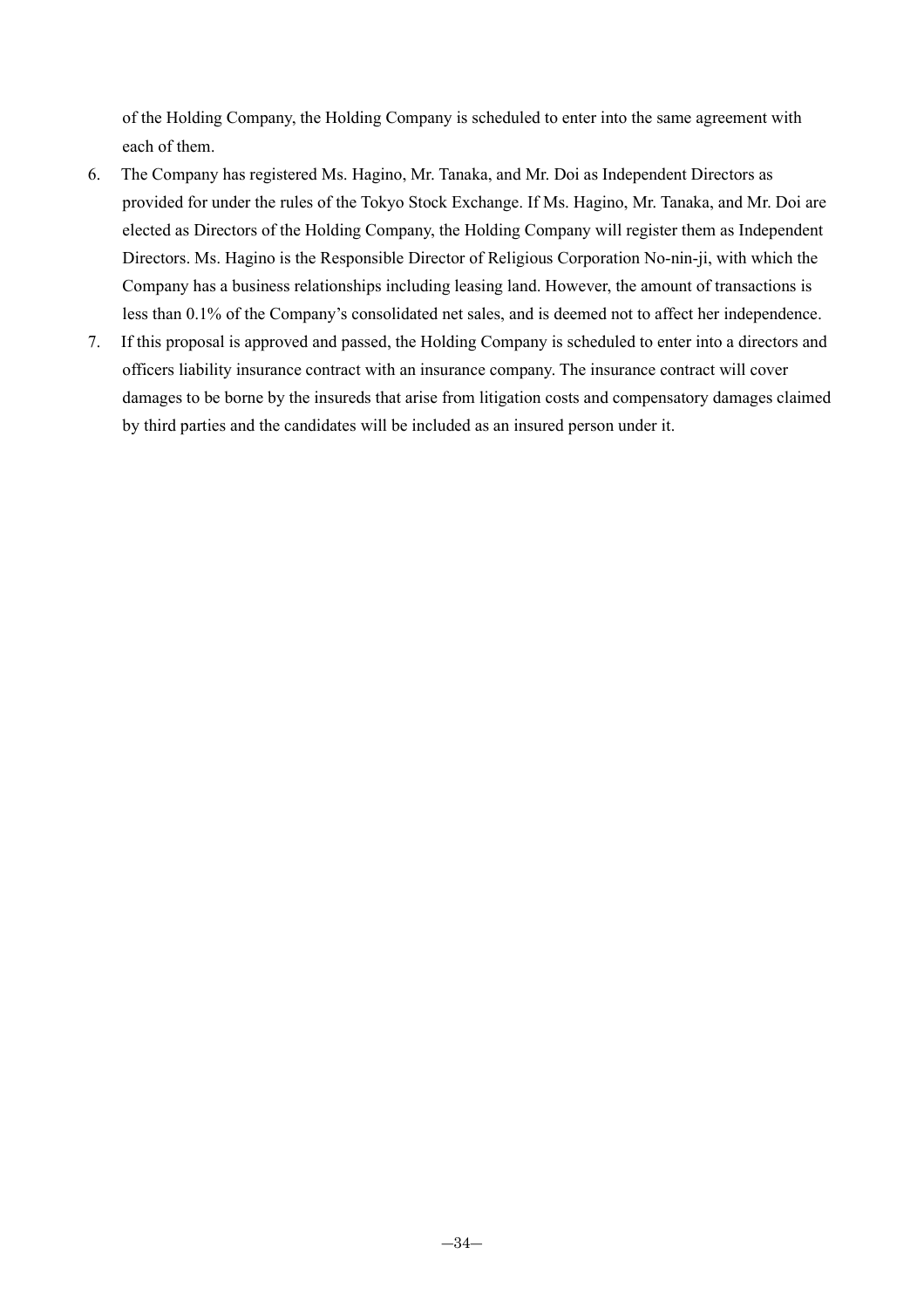# **5. Matters concerning candidates for Audit & Supervisory Board Member of the Holding Company**

The candidates for Audit & Supervisory Board Members of the Holding Company are as follows.

| Wataru Nishi                      |                                                                              | Number of shares of the Company held: |
|-----------------------------------|------------------------------------------------------------------------------|---------------------------------------|
| (Date of birth: October 30, 1955) |                                                                              | - shares                              |
|                                   | Career summary, positions in the Company (Significant concurrent positions): |                                       |
| April 1974                        | Joined HOUSE FOODS CORPORATION                                               |                                       |
| April 1994                        | Seconded to DELICA CHEF CORPORATION                                          |                                       |
| January 2016                      | Advisor to the Company                                                       |                                       |
| May 2019                          | Full-time Audit & Supervisory Board Member of the Company (current           |                                       |
|                                   | position)                                                                    |                                       |

# **Reason for nomination as candidate for Audit & Supervisory Board Member:**

Mr. Nishi has long years of business experience and high expertise in food company. The Company nominated him as candidate for Audit & Supervisory Board Member because it expects him to conduct audit of the Company by utilizing his experience he gained from his career.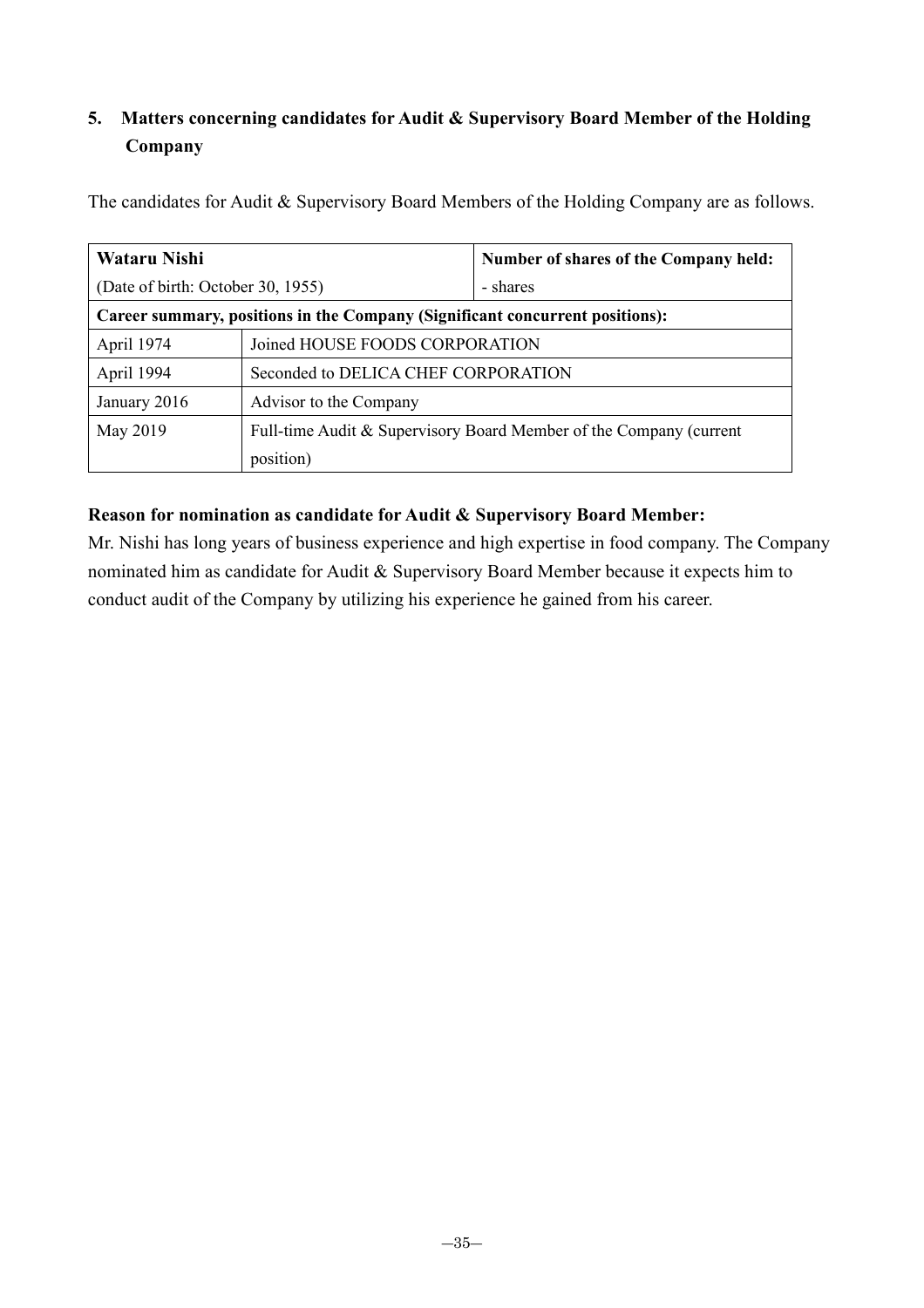| <b>Toru Muraki</b>                 |                                                                              | Number of shares of the Company held:                                        |  |
|------------------------------------|------------------------------------------------------------------------------|------------------------------------------------------------------------------|--|
| (Date of birth: April 12, 1958)    |                                                                              | - shares                                                                     |  |
|                                    | Career summary, positions in the Company (Significant concurrent positions): |                                                                              |  |
| April 1981                         | Joined Saitama Bank                                                          |                                                                              |  |
| June 2007                          |                                                                              | Executive Officer of Saitama Resona Bank, Limited, Operation Reform,         |  |
|                                    |                                                                              | General Manager of Operation Reform, and Manager of Operation Support of     |  |
|                                    | the Operation Reform Division                                                |                                                                              |  |
| June 2009                          |                                                                              | Director and Managing Executive Officer of Saitama Resona Bank, Limited,     |  |
|                                    |                                                                              | Supervision of Compliance, Supervision of Risk, and Loan Planning            |  |
| June 2011                          | Senior Managing Executive Officer of Saitama Resona Bank, Limited,           |                                                                              |  |
|                                    | General Manager of Sales of the Saitama West Region                          |                                                                              |  |
| April 2013                         | Executive Officer of Saitama Resona Bank, Limited, and Assistant<br>Support  |                                                                              |  |
|                                    | of Operation Reform                                                          |                                                                              |  |
| April 2013                         | Senior Executive Officer of Resona Bank, Limited, Operation Reform, and      |                                                                              |  |
|                                    | Systems                                                                      |                                                                              |  |
| April 2013                         | Executive Officer of Resona Holdings, Inc., Operation Reform, and IT         |                                                                              |  |
|                                    | Planning                                                                     |                                                                              |  |
| April 2015                         |                                                                              | President and Representative Director of J and S Insurance Service Co., Ltd. |  |
| April 2017                         |                                                                              | President and Representative Director of Resona Business Service Co., Ltd.   |  |
| April 2020                         | Advisor to Resona Business Service Co., Ltd.                                 |                                                                              |  |
| <b>May 2020</b>                    |                                                                              | Audit & Supervisory Board Member of the Company (current position)           |  |
| June 2020                          | Full-time Auditor of Saibo Co., Ltd. (current position)                      |                                                                              |  |
| (Significant concurrent positions) |                                                                              |                                                                              |  |
|                                    | Full-time Auditor of Saibo Co., Ltd. (current position)                      |                                                                              |  |

## **Reason for nomination as candidate for Outside Audit & Supervisory Board Member:**

Mr. Muraki has long years of business experience and high expertise in financial institution. The Company nominated him as candidate for Outside Audit & Supervisory Board Member because it expects him to conduct audit of the Company by utilizing his experience he gained from his career.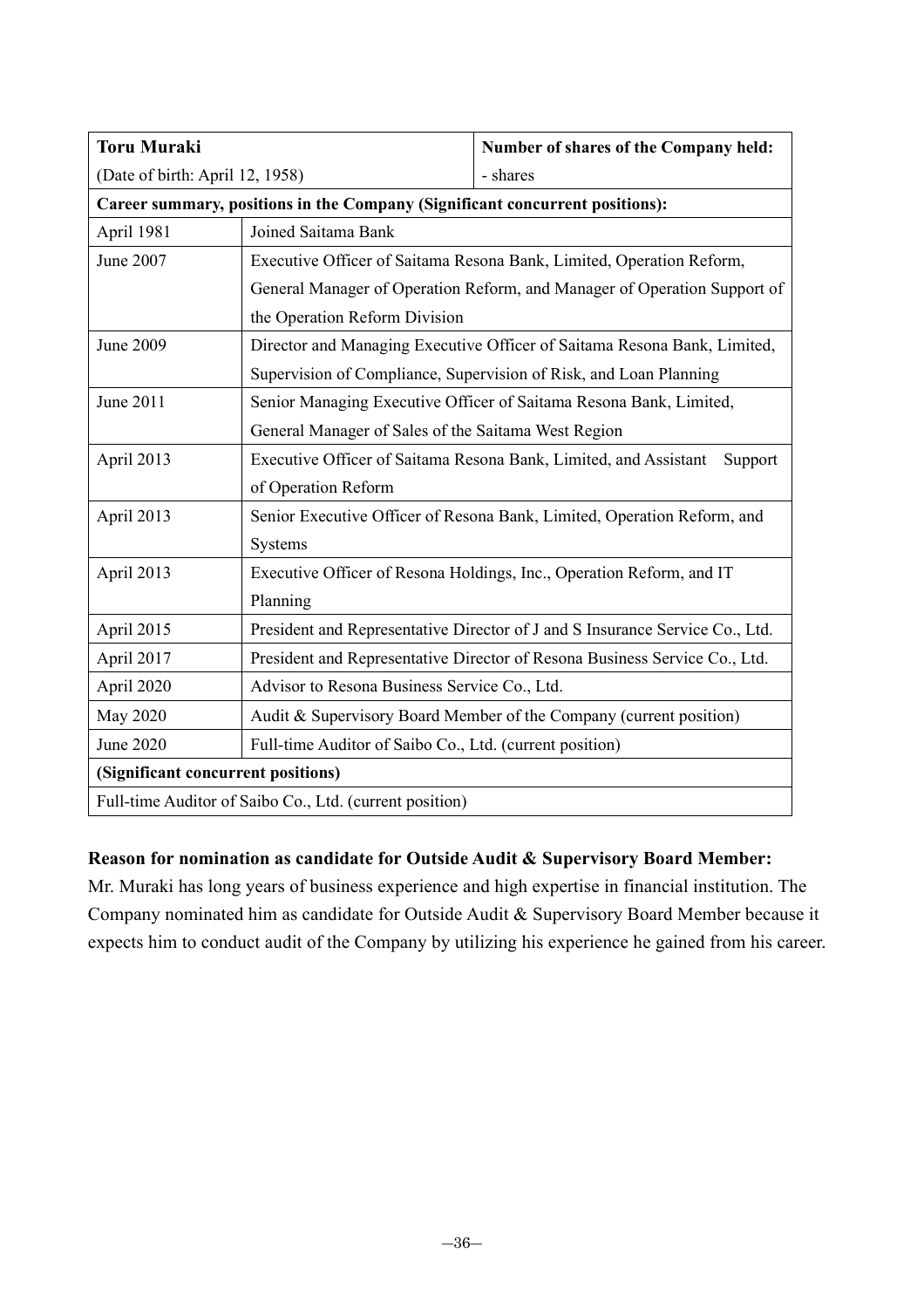| Yukio Kanzaki                                                                |                                                                            | Number of shares of the Company held:                            |  |
|------------------------------------------------------------------------------|----------------------------------------------------------------------------|------------------------------------------------------------------|--|
| (Date of birth: November 4, 1943)                                            |                                                                            | - shares                                                         |  |
| Career summary, positions in the Company (Significant concurrent positions): |                                                                            |                                                                  |  |
| March 1968                                                                   | Joined the Consumers' Co-op of the University of Tokyo                     |                                                                  |  |
| May 1972                                                                     | Director of the Consumers' Co-op of the University of Tokyo                |                                                                  |  |
| April 1975                                                                   |                                                                            | Transferred to the Tokyo Citizen's Co-op (currently Co-op Mirai) |  |
| April 1978                                                                   | Transferred to Saitama Co-op (currently Co-op Mirai)                       |                                                                  |  |
| June 1989                                                                    | Executive Director of Saitama Co-op (currently Co-op Mirai)                |                                                                  |  |
| June 1994                                                                    | Senior Executive Director of Co-op Net Business Union (currently Co-op)    |                                                                  |  |
|                                                                              | Deli Consumers' Co-operative Union)                                        |                                                                  |  |
| June 2000                                                                    | President of Co-op Net Business Union (currently Co-op Deli Consumers'     |                                                                  |  |
|                                                                              | Co-operative Union)                                                        |                                                                  |  |
| June 2007                                                                    | Director of Co-op Niigata (currently Co-op Deli Niigata)                   |                                                                  |  |
| June 2019                                                                    | Advisor to Co-op Niigata (currently Co-op Deli Niigata) (current position) |                                                                  |  |
| May 2020                                                                     | Audit & Supervisory Board Member of the Company (current position)         |                                                                  |  |
| (Significant concurrent positions)                                           |                                                                            |                                                                  |  |
| Advisor to Co-op Niigata                                                     |                                                                            |                                                                  |  |

# **Reason for nomination as candidate for Outside Audit & Supervisory Board Member:**

Mr. Kanzaki has long years of business experience and high expertise in retail business. The Company nominated him as candidate for Outside Audit & Supervisory Board Member because it expects him to conduct audit of the Company by utilizing his experience he gained from his career.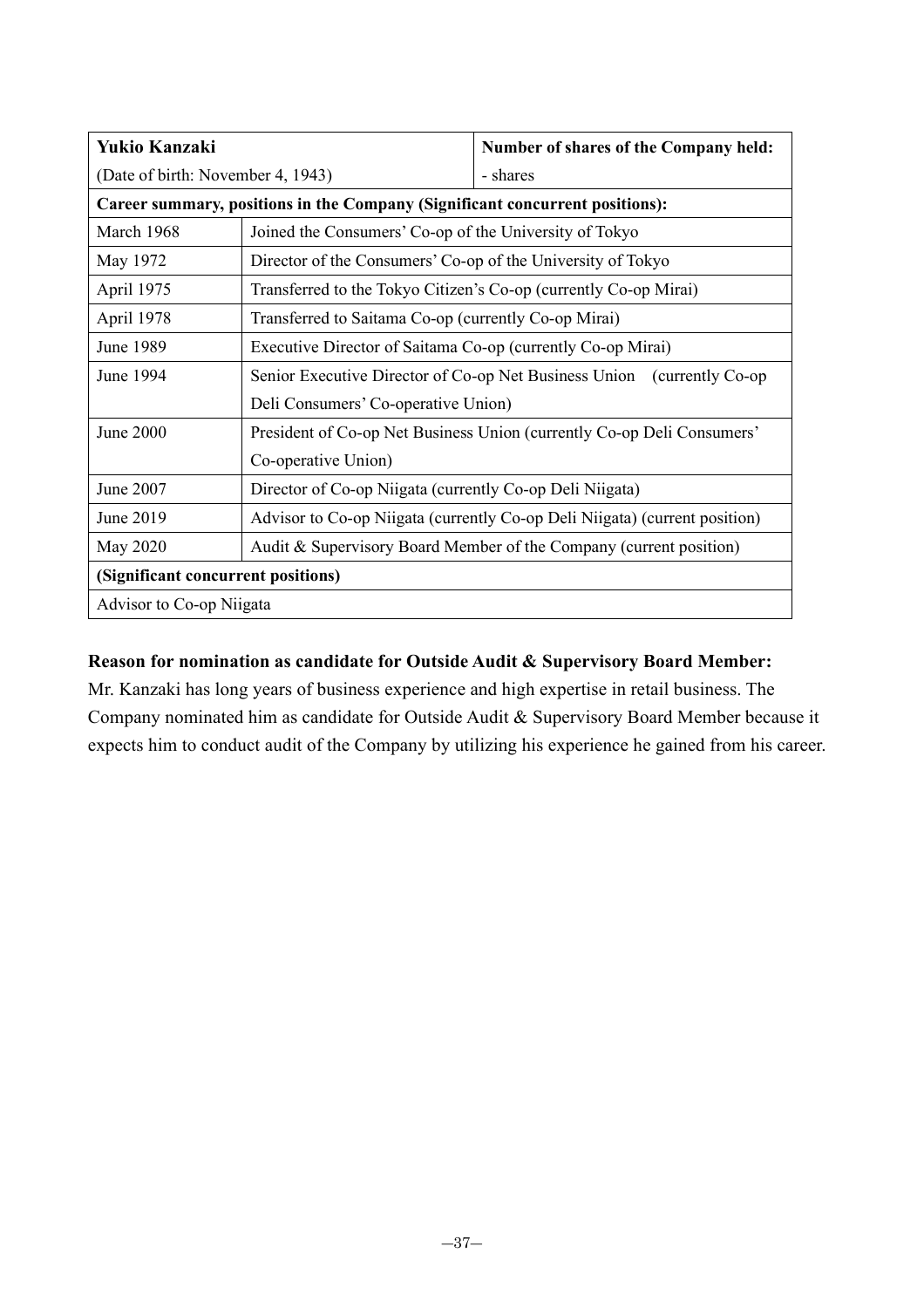| <b>Masahiro Odaka</b><br>Number of shares of the Company held:               |                                                                    |                                                                       |  |
|------------------------------------------------------------------------------|--------------------------------------------------------------------|-----------------------------------------------------------------------|--|
| (Date of birth: April 20, 1961)<br>- shares                                  |                                                                    |                                                                       |  |
| Career summary, positions in the Company (Significant concurrent positions): |                                                                    |                                                                       |  |
| October 1986                                                                 |                                                                    | Joined Tohmatsu Aoki & Sanwa (currently Deloitte Touche Tohmatsu LLC) |  |
| March 1990                                                                   | Registered as Certified Public Accountant, and as Tax Accountant,  |                                                                       |  |
|                                                                              | established Odaka Masahiro CPA Office (current position)           |                                                                       |  |
| January 2007                                                                 | Auditor of CELSYS, Inc. (current position)                         |                                                                       |  |
| April 2012                                                                   | Outside Auditor of ArtSpark Holdings Inc. (current position)       |                                                                       |  |
| May 2021                                                                     | Audit & Supervisory Board Member of the Company (current position) |                                                                       |  |
| (Significant concurrent positions)                                           |                                                                    |                                                                       |  |
| Representative of Odaka Masahiro CPA Office                                  |                                                                    |                                                                       |  |

## **Reason for nomination as candidate for Outside Audit & Supervisory Board Member:**

Mr. Odaka has experience and specialized knowledge in the areas of accounting and taxes gained as a Certified Public Accountant and Tax Accountant, along with high expertise. The Company nominated him as candidate for Outside Audit & Supervisory Board Member because it expects him to conduct audit of the Company by utilizing his experience he gained from his career.

## (Notes)

- 1. Messrs. Muraki, Kanzaki, and Odaka are candidates for Outside Audit & Supervisory Board Member.
- 2. Mr. Muraki will have served as Outside Audit & Supervisory Board Member for two (2) years, Mr. Kanzaki for two (2) years, and Mr. Odaka for one (1) year, respectively, at the conclusion of this AGM.
- 3. The Company has entered into a limited liability agreement respectively with Messrs. Muraki, Kanzaki, and Odaka. The maximum amount of liability under the contract is stipulated as the amount provided for in the relevant laws and regulations. If Messrs. Muraki, Kanzaki, and Odaka are elected as Outside Audit & Supervisory Board Members of the Holding Company, the Holding Company is scheduled to enter into the same agreement with each of them.
- 4. The Company has registered Messrs. Muraki, Kanzaki, and Odaka as Independent Auditors as provided for under the rules of the Tokyo Stock Exchange. If Messrs. Muraki, Kanzaki, and Odaka are elected as Audit & Supervisory Board Members of the Holding Company, the Holding Company will register them as Independent Auditors.
	- Mr. Muraki was a former employee of Saitama Resona Bank, Limited with which the Company has transactions. However, as seven (7) years have lapsed since he resigned from this bank, the Company judged that his past engagement with this bank will not affect independence.
	- \* Mr. Kanzaki was a former employee of Co-op Deli Consumers' Co-operative Union with which the Company has transactions. However, 10 years have lapsed since he resigned from this co-op and the Company judged that his past engagement with this co-op will not affect independence. Furthermore, the amount of transactions is less than 2% of the Company's consolidated net sales which is minimal.
- 5. If this proposal is approved and passed, the Holding Company is scheduled to enter into a directors and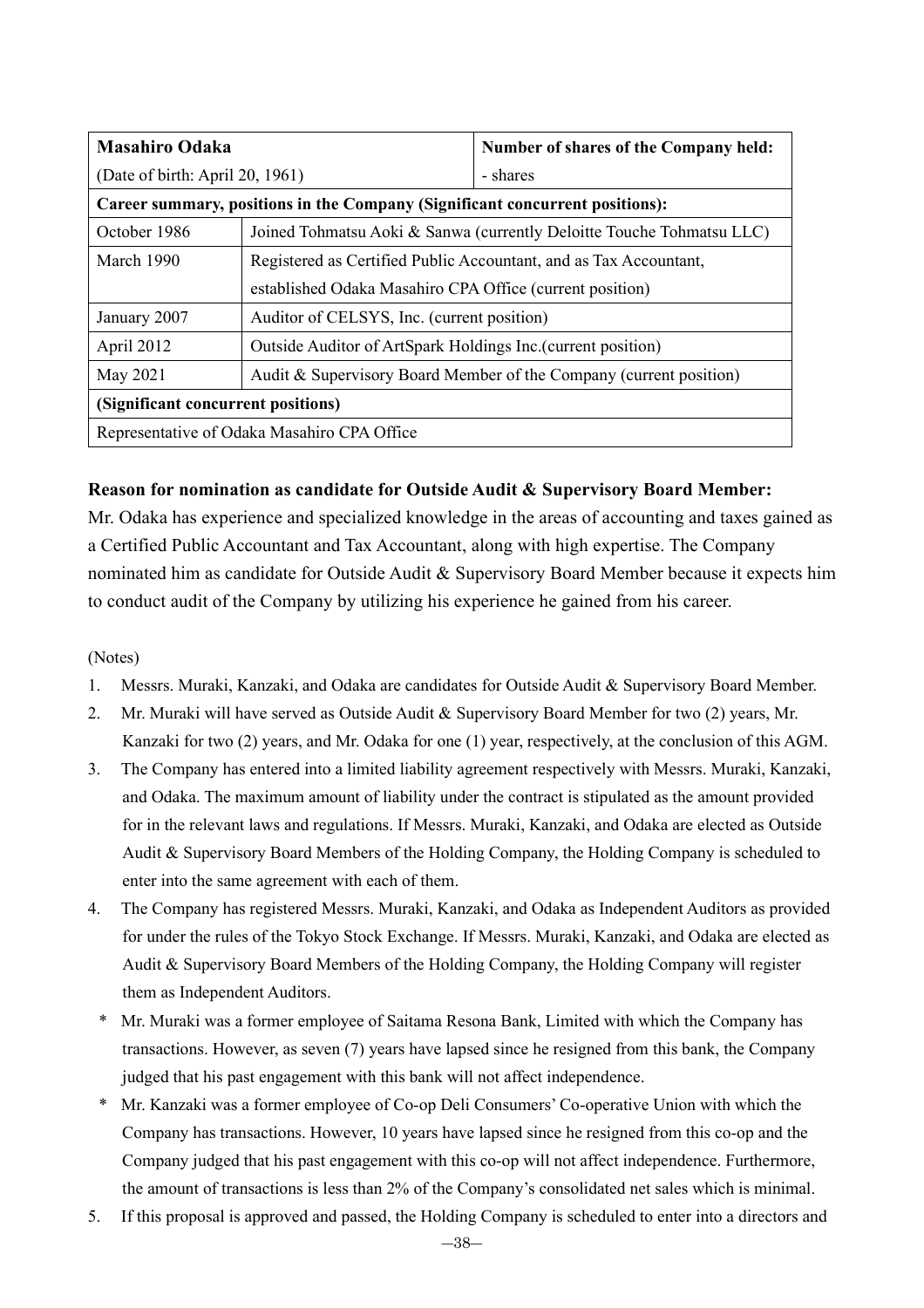officers liability insurance contract with an insurance company. The insurance contract will cover damages to be borne by the insureds that arise from litigation costs and compensatory damages claimed by third parties and the candidates will be included as an insured person under it.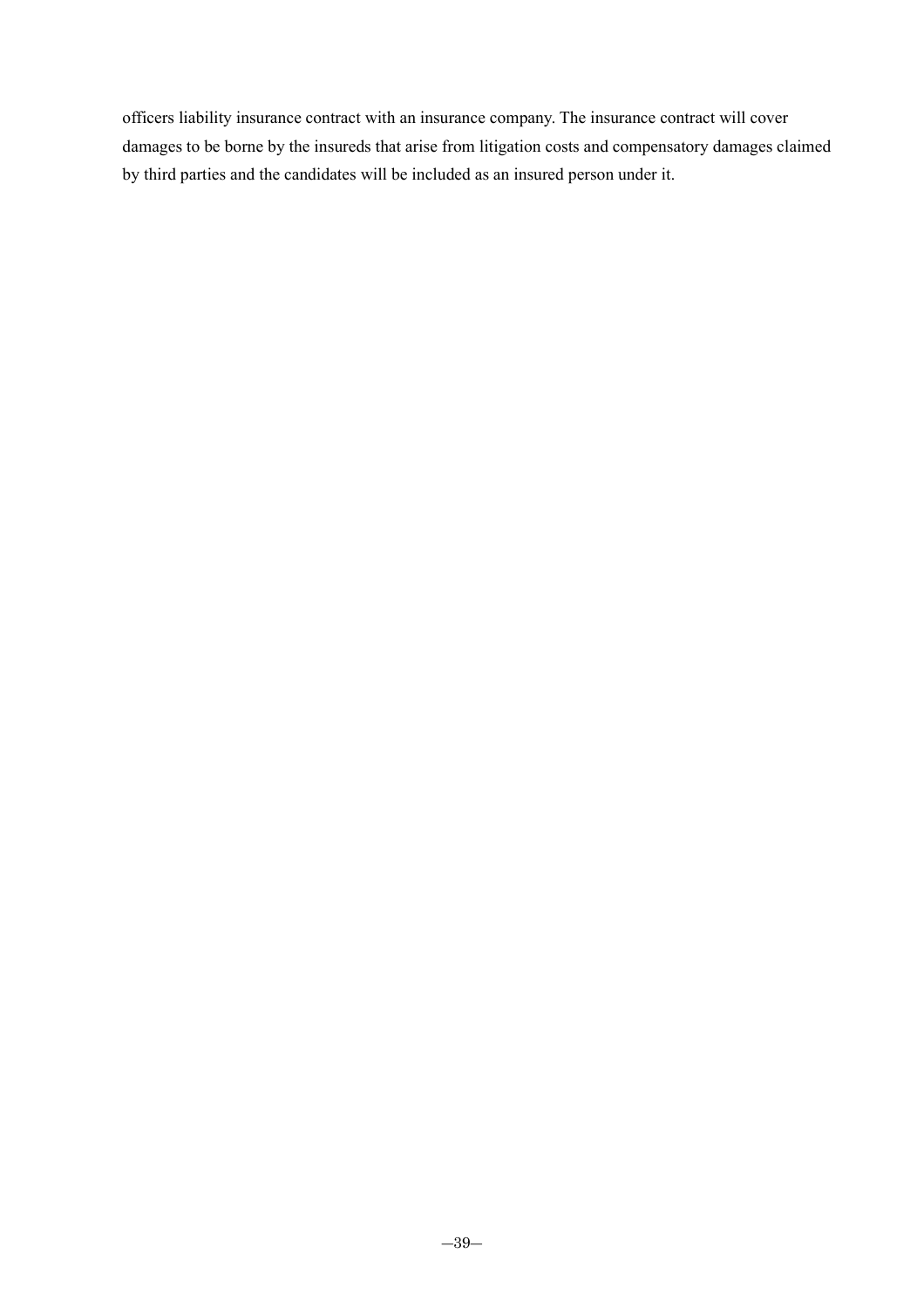# **6. Matters concerning proposed Financial Auditor of the Holding Company**

The following Financial Auditor is proposed to be engaged for the Holding Company.

(As of February 28, 2022)

| Name                    | Nihombashi Corporation                                                                                                                                                                                                                  |
|-------------------------|-----------------------------------------------------------------------------------------------------------------------------------------------------------------------------------------------------------------------------------------|
| Location of head office | 2-9, Nihonbashi 3-chome, Chuo-ku, Tokyo                                                                                                                                                                                                 |
| <b>History</b>          | Nihonbashi Corporation was established in August 1969.                                                                                                                                                                                  |
| Overview                | Capital: JPY 30 million                                                                                                                                                                                                                 |
|                         | Staff:<br>Certified public accountants: 37 (of which 3 are representative<br>members and 11 are members)<br>Number of staff who have passed the certified public accountants<br>examination: 10<br>Other staff: 14<br>Total: 61 persons |
|                         | Has engagements with 54 companies                                                                                                                                                                                                       |

(Note) The reason for proposing Nihonbashi Corporation as the candidate for Financial Auditor is because the Company judged that it is a competent firm in view of its scale, independence, expertise, and audit fee level, etc.

END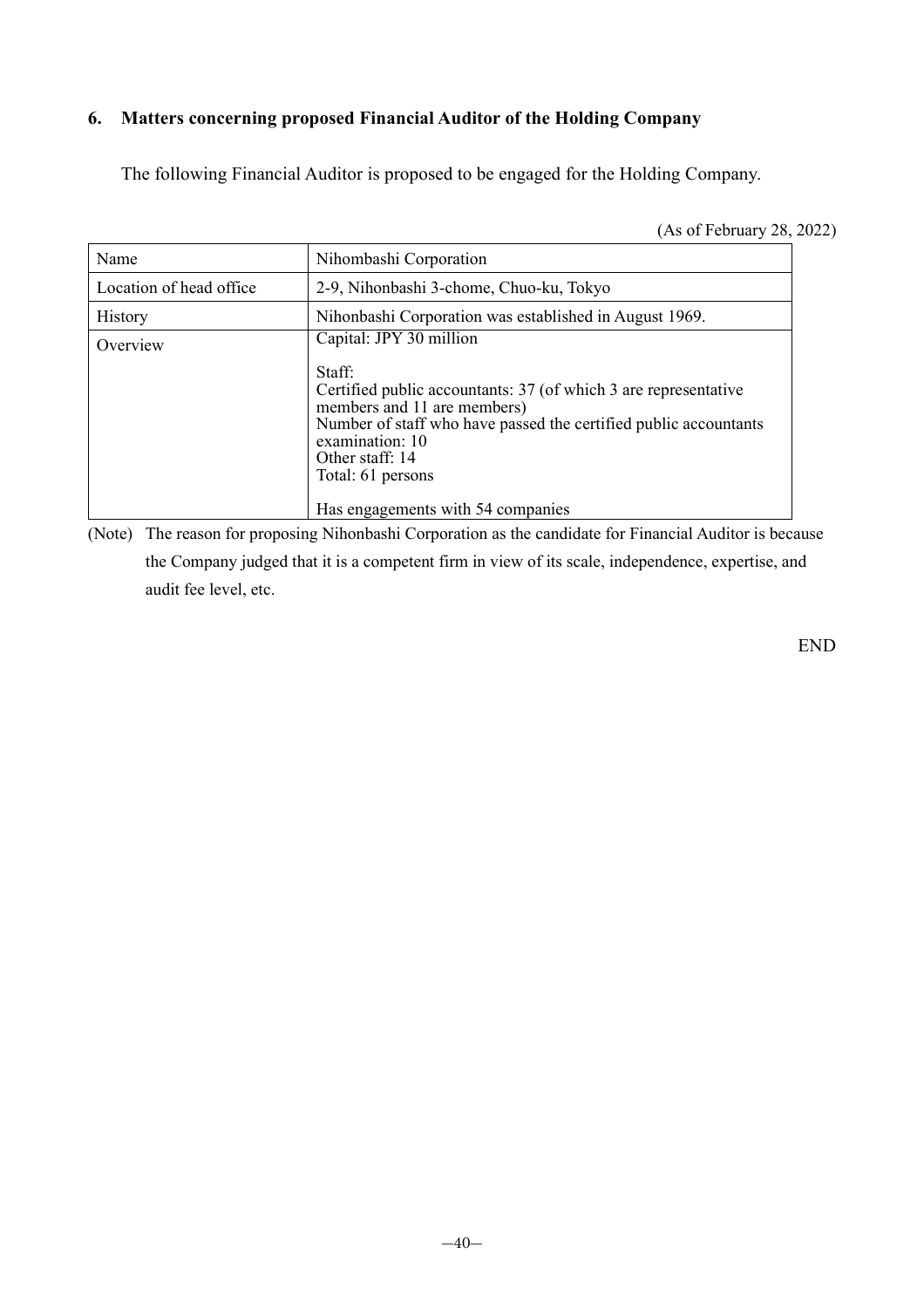# 1. Status of the Company Group

1 Changes in assets and profit/loss

| Item                                                                                     |                   | 42nd Fiscal Year<br>(February 2018) | 43rd Fiscal Year<br>(February 2019) | 44th Fiscal Year<br>(February 2020) | 45th Fiscal Year<br>(February 2021) | 46th Fiscal Year<br>(February 2022) |
|------------------------------------------------------------------------------------------|-------------------|-------------------------------------|-------------------------------------|-------------------------------------|-------------------------------------|-------------------------------------|
| Net sales                                                                                | (JPY<br>million)  | 37,616                              | 40,670                              | 41,417                              | 46,020                              | 45,006                              |
| Operating profit                                                                         | (JPY<br>million)  | 1,131                               | 1,409                               | 1,871                               | 2,711                               | 2,942                               |
| Ordinary profit                                                                          | (JPY<br>million)  | 1,233                               | 1,561                               | 1,973                               | 2,829                               | 3,068                               |
| Net profit attributable to<br>shareholders of the parent<br>m<br>$c \quad o$<br>a n<br>p | (JPY)<br>million) | 872                                 | 920                                 | 1,290                               | 1,832                               | 2,128                               |
| Net profit per share                                                                     | (JPY)             | 72.40                               | 71.94                               | 100.83                              | 142.96                              | 165.59                              |
| Total assets                                                                             | (JPY<br>million)  | 21,123                              | 22,132                              | 24,271                              | 25,949                              | 26,091                              |
| Net assets                                                                               | (JPY<br>million)  | 11,129                              | 11,904                              | 13,016                              | 14,728                              | 16,757                              |
| Net assets per share                                                                     | (JPY)             | 866.53                              | 924.94                              | 1,008.90                            | 1,137.69                            | 1,288.57                            |
| Return on equity(ROE)                                                                    | $(\%)$            | 8.6                                 | 8.0                                 | 10.4                                | 13.3                                | 13.7                                |
| Return on assets (ROA)                                                                   | $(\% )$           | 6.2                                 | 7.2                                 | 8.5                                 | 11.3                                | 11.8                                |

(Notes) 1. Effective from the beginning of the 44th fiscal year, the "Partial Revision of 'Accounting Standards for Tax Effect Accounting'" (Business Accounting Standards No. 28, February 16, 2018) is applied and the figures for the 43rd fiscal year are revised by retroactively applying such accounting standards.

2. The Company conducted a 2 for 1 stock split for its common shares on September 1, 2021. In association with such stock split, the amounts of net profit per share and net assets per share are calculated on the assumption that the stock split was conducted at the beginning of the 42nd fiscal year.







Net profit per share over

◆ Return on equity(ROE) m



Total assets gry million) Net assets gry million) ◆Return on assets(ROA) nu



Net assets per share (JPY)



 $-41-$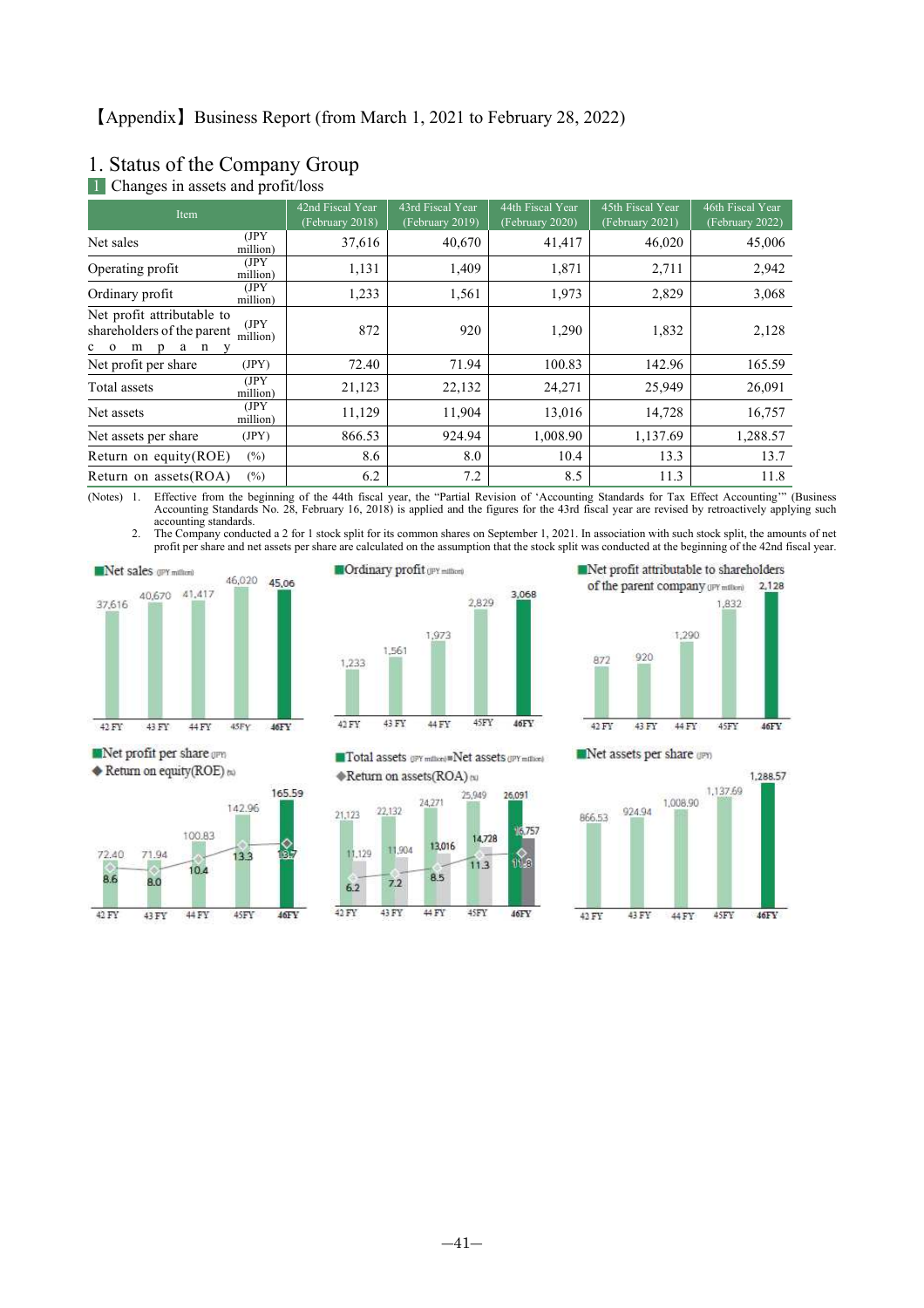#### 2 Business progress and results

During this consolidated fiscal year, the Japanese economy remained in a difficult situation, as mutant variants of COVID-19 caused the re-spread of COVID-19 infection, despite progress in vaccination and other measures amid the prolonged impact of COVID-19. Although it is expected that economic and social activities will normalize in the future through various policies and measures, the future remains uncertain due to some signs of weakness in the economic recovery.

In the food industry, domestic demand remained firm due to continued demand stimulated by stay at home economy. On the other hand, demand for food services remained sluggish due to the shortening of business hours and requests for restrictions and bans on the provision of alcoholic beverages. However, after the declaration of a state of emergency was lifted, demand for food services is increasing, and although certain measures are still necessary, there are signs of a bright future. However, the business environment has become difficult due to soaring crude oil prices and raw materials prices.

Under such circumstances, the Company Group made use of its nationwide manufacturing and sales network from Hokkaido to Kyushu to develop new customers and new sales channels and expand sales to existing customers.

In terms of sales, Food Label Co., Ltd. conducted a campaign to promote the sales of certain products such as Gyukaku Kimchi delivered directly from Korea. The Company also ran a gift-giving campaign entitled "Enjoy your meal at home! Good Compliments to Rice (*Gohan ga Susumu*) Gift Campaign" to promote the sales of *Gohan ga Susumu* series products and prepared five kinds of gifts that could be chosen, QUO cards, etc. The Company have also produced a new commercial to promote our corporate brand, which has been being broadcasted nationwide since November 2021.

In terms of product development, we revamped the hot kimchi and kakuteki products of *Gohan ga Susumu* series which are the flagship products of the Company, and released them in February 2022. As to their packaging after the revamp, we have reflected our efforts for a sustainable environment and society, such as the use of biomass inks and the display of the Biomass Mark on their packaging. In addition, we released "Magic of Fermentation Ready to-Use Fermented Rice Bran Bed for Pickling", with which everybody can enjoy making rice-brain pickles. In order to broaden the range of proposals to mass retailers, we also developed and released a new version of "*Gohan ga Susumu* Tofu Jjigae Base." Further, we developed collaboration products and new versions of existing products.

In terms of new business, we opened "OH!!! Magic of Fermentation, Health, and Food!!!"("OH!!!") (in Hanno-shi, Saitama) in October 2020, which is a theme park of food services and retailing featuring "fermentation." OH!!! consists of four facilities that are a specialty shop, a restaurant, a cafe and a workshop. We are operating OH!!! with taking COVID-19 prevention measures and many guests are visiting it.

As measures against COVID-19, the Company continuously ensure that all personnel take their temperature before going to and at the time of arrival at their workplaces, wear masks during work, disinfect hands, regularly ventilate workplaces, install acrylic boards in break rooms and meeting rooms of the offices, utilize web meetings, work staggered hours and work from home. In addition, taking into account the status of infection, we are providing a consolation payment to the employees of the Company Group who receive the vaccine.

Although consumption had been continually occurring due to demand stimulated by stay at home economy, including an increase in the number of opportunities to eat meal at home and consumption by drinking at home, net sales eventually decreased due to the impact of a reactionary decline in demand from stay at home economy as the number of people infected with COVID-19 decreased and the declaration of a state of emergency was lifted.

Profits increased due to stable raw material prices throughout this fiscal year as a result of relatively favorable weather conditions and increased production efficiency as a result of continued consolidation of production items.

As a result, net sales for this consolidated fiscal year were JPY 45,006 million (down 2.2% from the previous fiscal year), operating profit was JPY 2,942 million (up 8.5% from the previous fiscal year), ordinary profit was JPY 3,068 million (up 8.5% from the previous fiscal year) and profit attributable to shareholders of the parent company was JPY 2,128 million (up 16.2% from the previous fiscal year).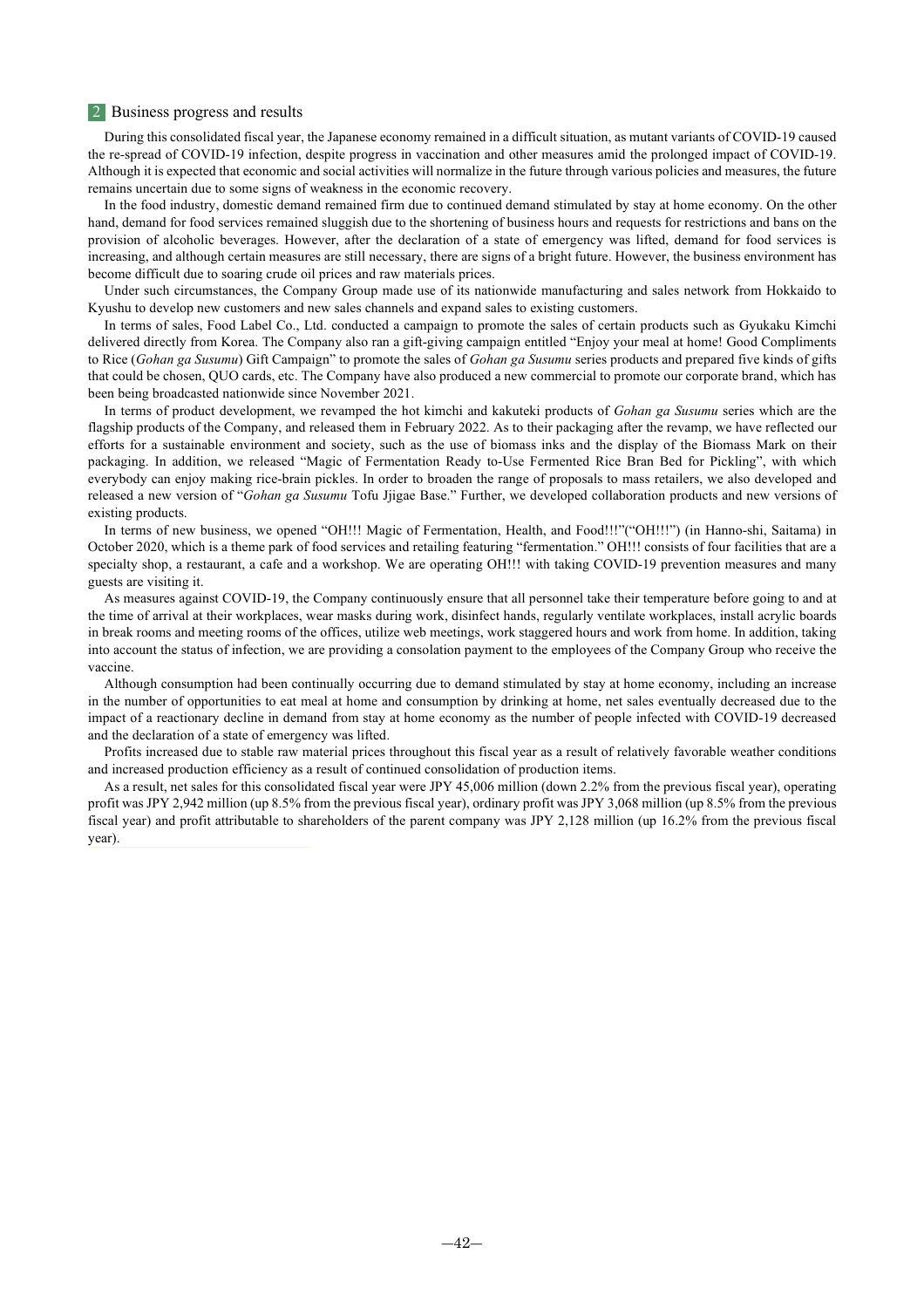| Net sales       | $JPY 45,006$ million<br>Operating profit |                                                                    | $JPY 2,942$ million |
|-----------------|------------------------------------------|--------------------------------------------------------------------|---------------------|
|                 | DOWN 2.2% YoY                            |                                                                    | UP 8.5% YoY         |
| Ordinary profit | $JPY3,068$ million                       | Net profit<br>attributable to<br>shareholders of<br>parent company | JPY 2,128 million   |
|                 | UP 8.5% YoY                              |                                                                    | UP 16.2% YoY        |

### 3 Status of capital investment

The total amount of capital investment made during this consolidated fiscal year is JPY 718 million, mainly consisting of investments in production equipment at each plant.

#### 4 Status of financing

N/A

### 5 Issues to be addressed

In the food industry, the business environment continues to be difficult due to the prolonged impact of the COVID-19 pandemic and rising crude oil prices and raw materials prices. In addition, while the market size is not expected to grow significantly due to certain factors such as the declining birthrate and the aging of the population, it is expected that consumers' concern in safety and security will remain high and there is a need to strengthen quality control efforts.

Under these circumstances, the Company Group will work on the following:

(i) Increasing sales by utilizing manufacturing and sales bases nationwide

As a pickles manufacturer capable of supplying products throughout Japan, we will make the most of the Company Group's strengths and actively conduct sales and advertising activities to develop new customers and identify further needs of existing customers. Especially, we will actively working to increase sales in the western Japan area where the production system has been strengthened by Saga Plant of PICKLES CORPORATION NISHINIHON and Tegara Shokuhin Co., Ltd.

(ii) Enhancing product development

In addition to products with high added value and existing products such as kimchi and lightly-pickled vegetables, we will work to develop products in new fields that can be deployed in selling spaces other than those for pickles and side dishes, thereby leading to increased sales and enhanced brand power.

(iii) Promoting cost reduction

We will reduce costs by expanding contracted cultivation of raw vegetables, reviewing the methods of procurement of materials, introducing labor-saving machines, reviewing production and distribution systems, etc.

(iv) Pursuing food safety and security

In order to create products that our customers can eat without anxiety for safety, we use FSSC 22000 and JFS-B, which are standards for food safety, to improve the quality control level at each business site and strengthen our food defense efforts to prevent intentional contamination by foreign substances.

(v) Establishing new businesses

The Company will work on new businesses such as the e-commerce business, which sells products utilizing our unique lactic acid bacteria Pne-12 ("Pne 12") and deeply-pickled vegetables, as well as the restaurant business and retail business, to increase revenue. Further, we will, through Pickles Farm Co., Ltd., produce vegetables used in the Company Group, and create jobs and revitalize local communities through agriculture.

(vi) Strengthening the business foundation

We believe that it is essential to recruit and nurture excellent human resources in order to establish a corporate structure with future growth and profitability. For such purposes, we will make use of Management By Objectives and educational programs, and strive to enhance our welfare and personnel systems. In addition, we believe that ESG (Environment, Social, Governance) and SDGs (Sustainable Development Goals) are essential for the sustainable development of companies, and we will work to resolve social issues through our business.

Your continued support and encouragement would be greatly appreciated.

6 Status of principal parent company and subsidiaries (As of February 28, 2022)

(i) Status of parent company

N/A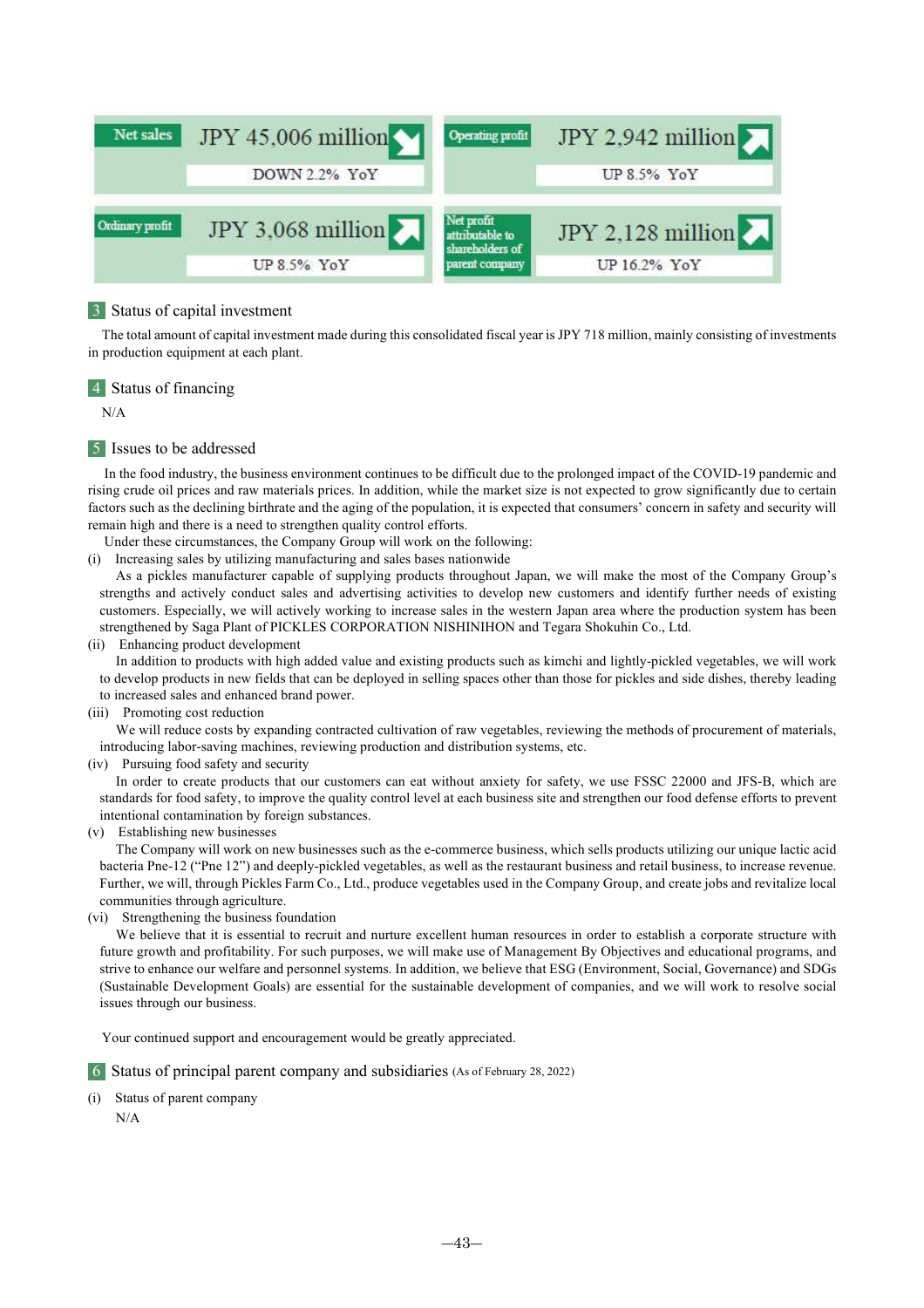#### (ii) Status of principal subsidiaries

| Company name                                       | Capital<br>(JPY million) | Voting rights held by the<br>Company | Principal business                                         |
|----------------------------------------------------|--------------------------|--------------------------------------|------------------------------------------------------------|
| PICKLES CORPORATION<br>P<br>R<br>P<br>A            | 60                       | 100.0%                               | Manufacture of lightly-<br>pickled vegetables              |
| Yawataya Co., Ltd.                                 | 40                       | 100.0%                               | Manufacture of pickled<br>vegetables                       |
| PICKLES CORPORATION<br>N<br>S<br>A<br>A            | 20                       | 100.0%                               | Manufacture of lightly-<br>pickled vegetables              |
| PICKLES CORPORATION<br>NISHINIH<br>- N<br>$\Omega$ | 50                       | 100.0%                               | Manufacture of lightly-<br>pickled vegetables              |
| Food Label Co., Ltd.                               | 55                       | 100.0%                               | Development and<br>purchase of pickled<br>vegetables, etc. |
| Food Label Sales Co., Ltd.                         | 20                       | 100.0%<br>$(100.0\%)$                | Sale of pickled<br>vegetables, etc.                        |
| Tegara Shokuhin Co., Ltd.                          | 60                       | 100.0%                               | Manufacture of lightly-<br>pickled vegetables              |

(Note) The percentage in the parentheses in "Voting rights held by the Company" means the percentage of voting rights indirectly held by the Company.

### 7 Principal business (As of February 28, 2022)

The Company Group manufactures and sells lightly-pickled vegetables, kimchi, side dish products, etc., and purchases and sells pickled vegetables, etc.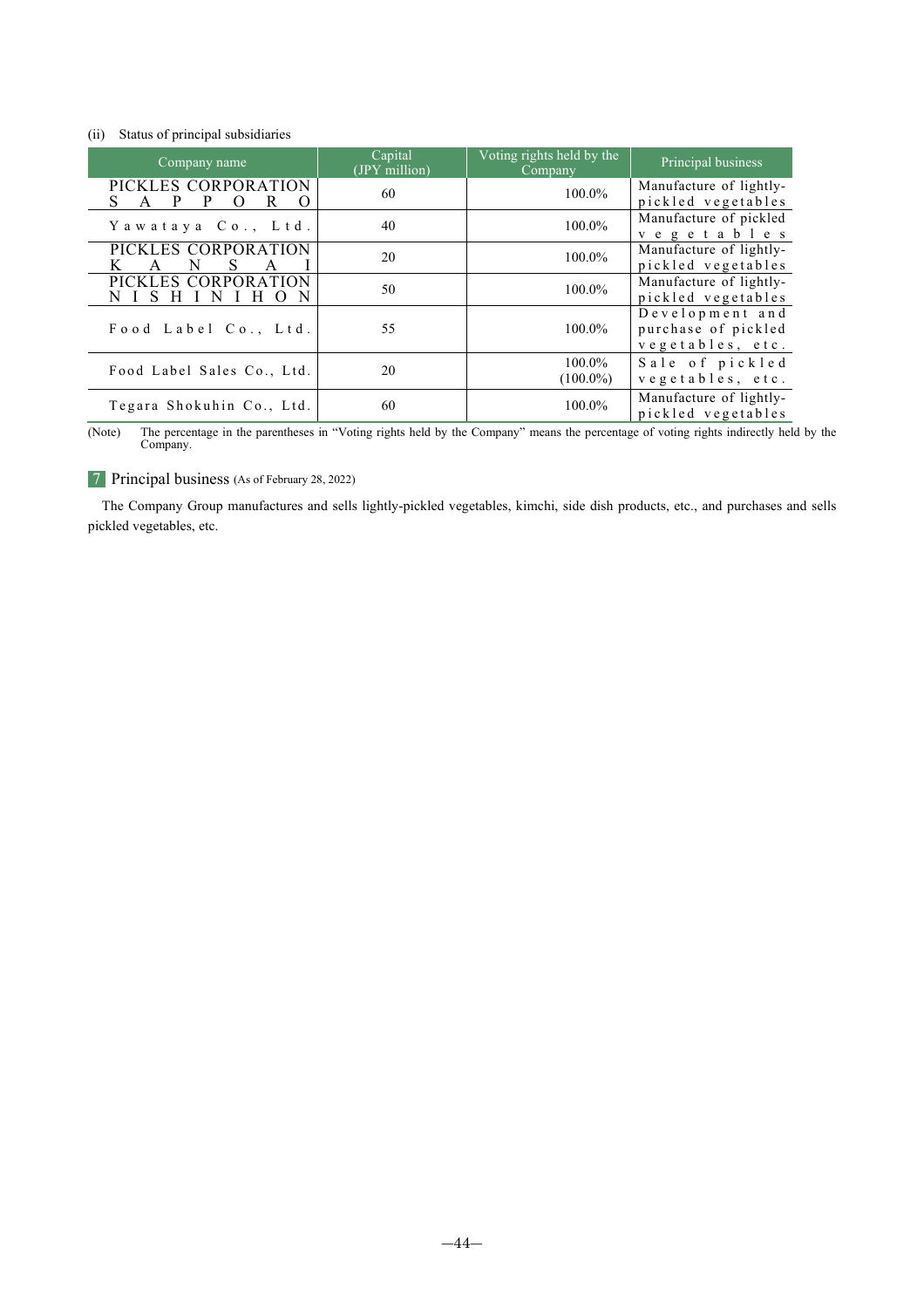## 8 Major offices (As of February 28, 2022)

#### (i) Company

| Name                             | Location     | Name                                                                                                | Location    |
|----------------------------------|--------------|-----------------------------------------------------------------------------------------------------|-------------|
|                                  |              | H e a d O f f i c e   Tokorozawa-shi, Saitama   S h o n a n F a c t o r y   Hiratsuka-shi, Kanagawa |             |
|                                  | gun, Saitama | Distribution Center Miyoshi-machi, Iruma- Miyagi Factory Kami-machi, Kami-gun,                      | M i y a g i |
|                                  | gun, Saitama | Tokorozawa Plant Miyoshi-machi, Iruma-<br>Tokorozawa Plant gun, Saitama Fukushima Plant Fukushima   |             |
| Omiya Factory                    |              | [Ina-machi, Kita-adachi-   C h u k y o P l a n t   S e t o - s h i, A i c h i                       |             |
| Chiba Plant Yachimata-shi, Chiba |              |                                                                                                     |             |

(ii) Subsidiaries

| Name                                          | Location      | Name                                                          | Location           |  |
|-----------------------------------------------|---------------|---------------------------------------------------------------|--------------------|--|
| PICKLES CORPORATION   Shiroishi-ku, Sapporo-  |               | PICKLES CORPORATION                                           | $Ooyamazaki-cho,$  |  |
| $S$ A P P O R O                               | shi, Hokkaido | K A N<br>- S<br>A I                                           | Otokuni-gun, Kyoto |  |
| Yawataya Co., Ltd. Tokorozawa-shi, Saitama    |               | PICKLES CORPORATION   Miyaki-cho, Miyaki-gun,<br>NISHINIHONIS | a a                |  |
| Food Label Co., Ltd. Tokorozawa-shi, Saitama  |               | Food Label Sales Co., Ltd.   Tokorozawa-shi, Saitama          |                    |  |
| Tegara Shokuhin Co., Ltd.   Himeji-shi, Hyogo |               |                                                               |                    |  |

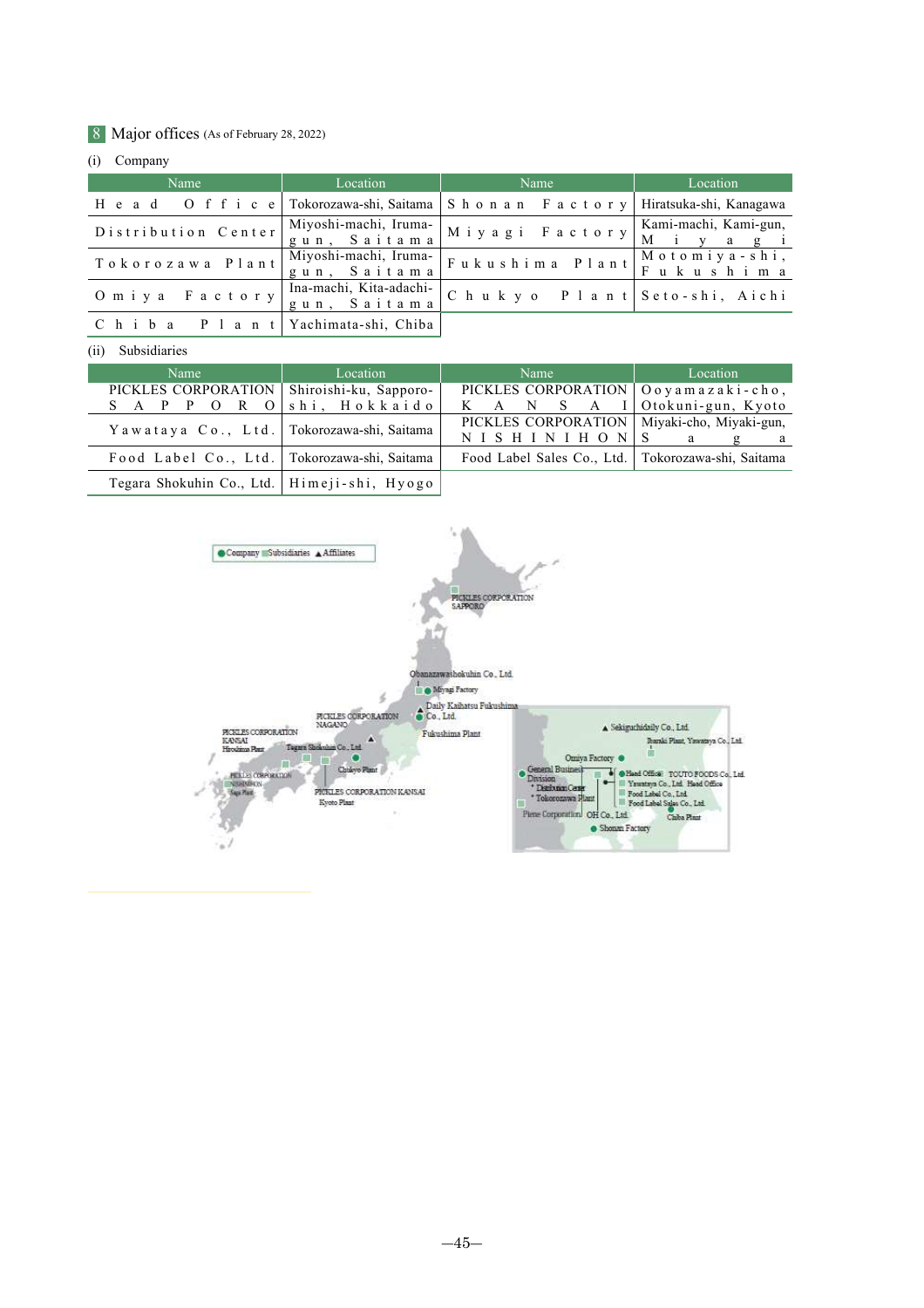## 9 Status of employees(As of February 28, 2022)

#### (i) Status of employees of the Company Group

| Number of employees | Number of increase/decrease from the end of the previous<br>consolidated fiscal vear |  |
|---------------------|--------------------------------------------------------------------------------------|--|
| 454                 | Increased by 16                                                                      |  |

(Note) In addition to the employees above, the Company Group has 1,136 temporary employees (annual average number). (ii) Status of employees of the Company

| Number of employees | Number of increase/decrease<br>from the end of the previous<br>period |                | Average years of service |
|---------------------|-----------------------------------------------------------------------|----------------|--------------------------|
| 308                 | increased by 22                                                       | 33.5 years old | 8.1 years                |

(Notes) 1. Excludes the number of secondees. 2. In addition to the employees above, the Company has 673 temporary employees (annual average number).

## 1 0 Principal lenders(As of February 28, 2022)

| Lender                              | Borrowings outstanding (JPY million) |
|-------------------------------------|--------------------------------------|
| Saitama Resona Bank, Limited        | 1.054                                |
| Mizuho Bank, Ltd.                   | 471                                  |
| The Musashino Bank, Ltd.            | 362                                  |
| MUFG Bank, Ltd.                     | 308                                  |
| Sumitomo Mitsui Trust Bank, Limited | 269                                  |
| Sumitomo Mitsui Banking Corporation | 245                                  |
| Japan Finance Corporation           | 209                                  |

11 Other important matters regarding the current status of the Company Group

N/A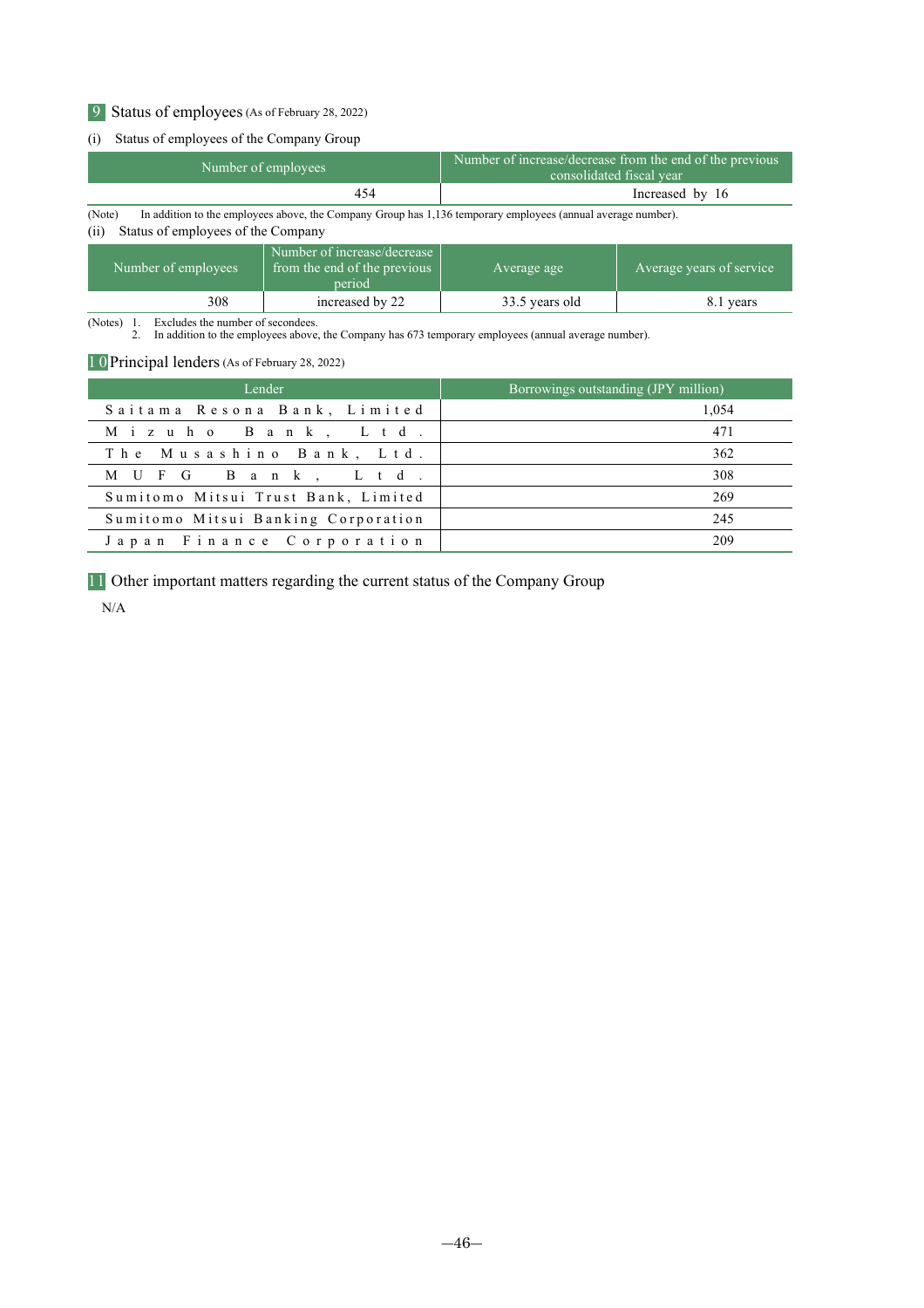# 2. Matters Regarding Shares (As of February 28, 2022)

| <b>1</b> Total number of authorized shares | 47,184,000 shares |
|--------------------------------------------|-------------------|
| 2 Total number of issued shares            | 12,859,200 shares |
| 3 Total number of shareholders             | 12.704            |

4 Major shareholders (Top 10 shareholders)

| Shareholder name                                                                                                                | Number of shares held<br>(thousand shares) | Shareholding ratio |
|---------------------------------------------------------------------------------------------------------------------------------|--------------------------------------------|--------------------|
| Tokai Pickling Co., Ltd.                                                                                                        | 1,953                                      | 15.19%             |
| The Master Trust Bank of Japan, Ltd. (Trust account)                                                                            | 1,339                                      | 10.42%             |
| Y o shitaka O gino                                                                                                              | 483                                        | 3.76%              |
| Saitama Resona Bank, Limited                                                                                                    | 366                                        | 2.85%              |
| SEVEN-ELEVEN JAPAN CO., LTD.                                                                                                    | 280                                        | 2.18%              |
| Pickles Corporation Business Partners Stock Ownership<br>A<br>a t<br>$S$ $S$ $O$ $C$ $1$<br>$\mathbf{O}$<br>$\blacksquare$<br>n | 235                                        | 1.83%              |
| Hiroyuki Taji<br>m a                                                                                                            | 219                                        | 1.71%              |
| <b>BBH Fidelity Puritan Fidelity Series Intrinsic Opportunities</b><br>Fund                                                     | <b>200</b>                                 | 1.56%              |
| The Musashino Bank, Ltd.                                                                                                        | 200                                        | 1.56%              |
| BBH For Fidelity Low-Priced Stock Fund (Principal All<br>Sector Subportfolio)                                                   | 198                                        | 1.54%              |

(Note) Each shareholding ratio is calculated after deducting the number of treasury shares (770 shares) from the total number of issued shares.

5 Other important matters regarding shares

Following the stock split conducted on September 1, 2021 (one common share was split into two shares), the total number of authorized shares increased by 23,592,000 shares and the total number of issued shares increased by 6,429,600 shares.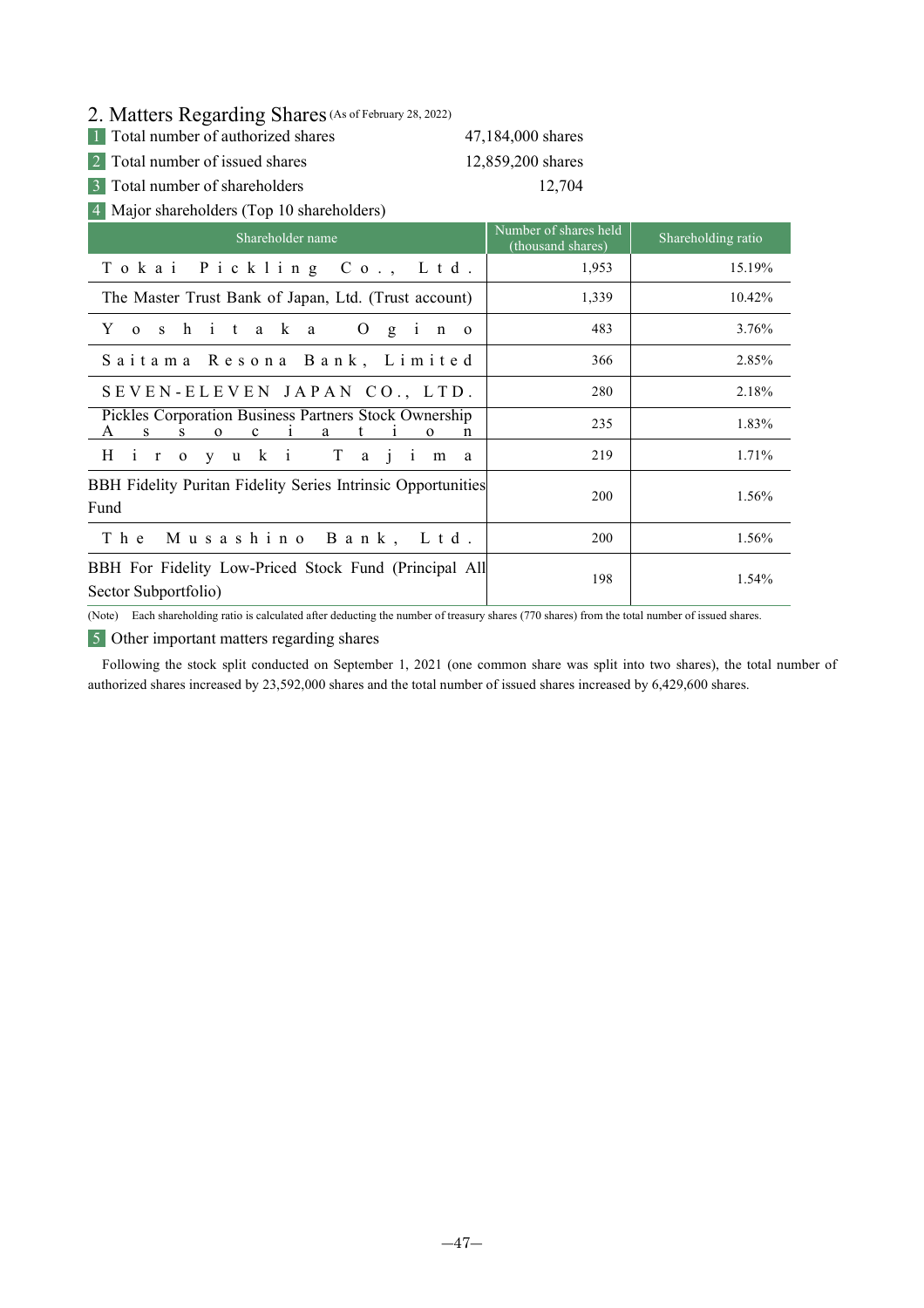## 3. Matters Regarding Directors and Other Officers

1 Names, etc. of directors and audit & supervisory board members (As of February 28, 2022)

| Position                                         | Name                | Responsibilities and significant concurrent positions                                                                                                                                                                                                                                                                                                          |  |  |
|--------------------------------------------------|---------------------|----------------------------------------------------------------------------------------------------------------------------------------------------------------------------------------------------------------------------------------------------------------------------------------------------------------------------------------------------------------|--|--|
| President and<br>Representative<br>Director      | Masahiro Miyamoto   | Representative Director, PICKLES CORPORATION KANSAI<br>PICKLES<br>Representative<br>Director,<br><b>CORPORATION</b><br><b>NISHINIHON</b><br>Representative Director, PICKLES CORPORATION SAPPORO<br>Representative Director, Food Label Co., Ltd.<br>Representative Director, Food Label Sales Co., Ltd.<br>Representative Director, Tegara Shokuhin Co., Ltd. |  |  |
| Vice President and<br>Representative<br>Director | Naoji Kageyama      | Representative Director and President, Yawataya Co., Ltd.                                                                                                                                                                                                                                                                                                      |  |  |
| Senior Managing<br>Director                      | Shigeru Tadenuma    | General Manager of General Affairs Division                                                                                                                                                                                                                                                                                                                    |  |  |
| Managing Director                                | Toru Mishina        | General Manager of Accounting and Finance Division                                                                                                                                                                                                                                                                                                             |  |  |
| Director                                         | Kenichiro Miyakoshi | General Manager of Product Development Division                                                                                                                                                                                                                                                                                                                |  |  |
| Director                                         | Yoriko Hagino       | President and Representative Director, Hanno Seisakusho Co., Ltd.                                                                                                                                                                                                                                                                                              |  |  |
| Director                                         | Tokubei Tanaka      | President and Representative Director, Central Automotive Giken<br>Co., Ltd.                                                                                                                                                                                                                                                                                   |  |  |
| D i r e c t o r                                  | Eiichi Doi          |                                                                                                                                                                                                                                                                                                                                                                |  |  |
| Full-time Audit &<br>Supervisory Board<br>Member | Wataru Nishi        |                                                                                                                                                                                                                                                                                                                                                                |  |  |
| Audit & Supervisory<br>Board Member              | Toru Muraki         | Standing Auditor, Saibo.Co., Ltd.                                                                                                                                                                                                                                                                                                                              |  |  |
| Audit & Supervisory<br>Board Member              | Yukio Kanzaki       | Corporate Adviser, Consumer Co-op Niigata                                                                                                                                                                                                                                                                                                                      |  |  |
| Audit & Supervisory<br>Board Member              | Masahiro Odaka      | Representative, Odaka Masahiro CPA Office<br>Outside Auditor, ArtSpark Holdings Inc.                                                                                                                                                                                                                                                                           |  |  |

(Notes) 1. Among the directors, Ms. Yoriko Hagino, Mr. Tokubei Tanaka and Mr. Eiichi Doi are outside directors.

2. Among the audit & supervisory board members, Mr. Toru Muraki, Mr. Yukio Kanzaki and Mr. Masahiro Odaka are outside audit & supervisory board members.

3. Among the directors, Ms. Yoriko Hagino, Mr. Tokubei Tanaka and Mr. Eiichi Doi, as well as among the audit & supervisory board members, Mr. Toru Muraki, Mr. Yukio Kanzaki and Mr. Masahiro Odaka are Independent Officers as provided for under the rules of the Tokyo Stock Exchange.<br>4. At the 45th Annual General Meeting of Shareholders held on May 28, 2021, Mr. Ei

was newly elected as audit & supervisory board member and they assumed office.

5. Among the audit & supervisory board members, Mr. Masahiro Odaka is qualified as a certified public accountant and a certified public tax accountant and has a considerable knowledge of finance and accounting.

6. As at the conclusion of the 45th Annual General Meeting of Shareholders held on May 28, 2021, Mr. Hidejiro Fujiwara retired as director due to the expiration of the term of office. 7. As at the conclusion of the 45th Annual General Meeting of Shareholders held on May 28, 2021, Mr. Shinichi Isobe resigned as audit & supervisory

board member.

8. On July 27, 2021, Mr. Yoshitaka Ogino resigned as director. His significant concurrent position as at his resignation was Representative Director of Yuwaeru Co., Ltd.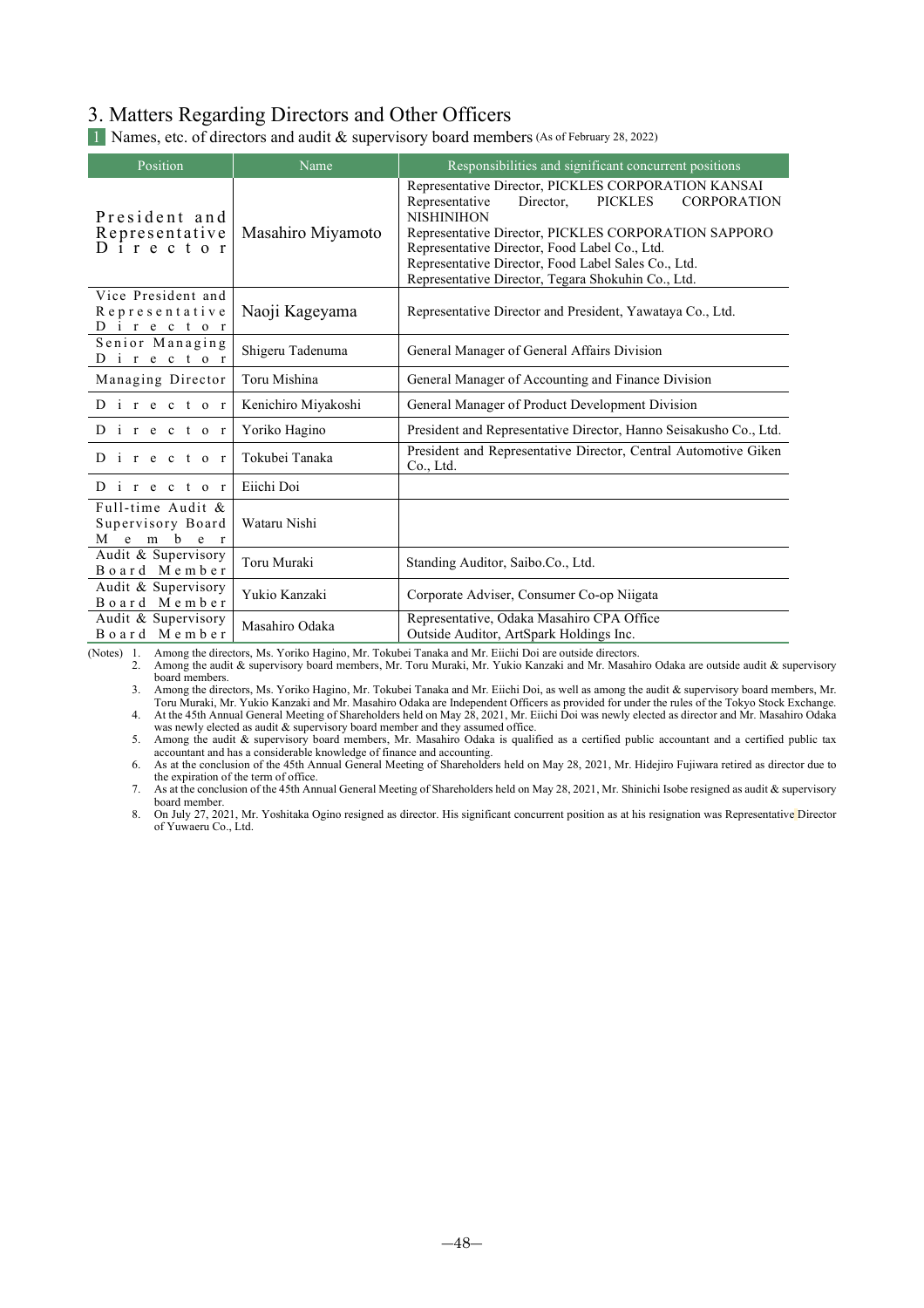| 9. Changes in the positions and responsibilities of directors during this fiscal year are as follows: |  |  |  |
|-------------------------------------------------------------------------------------------------------|--|--|--|
|                                                                                                       |  |  |  |

| Name                | Before change                                                               | After change                                                                                   | Date of change  |
|---------------------|-----------------------------------------------------------------------------|------------------------------------------------------------------------------------------------|-----------------|
| Naoji Kageyama      | Representative Director and<br>Senior Managing Director                     | Representative Director and<br>Vice President                                                  | May 28, 2021    |
| Shigeru Tadenuma    | Managing Director and<br>General Manager of<br>General Affaires Division    | Senior Managing Director<br>$\mathbf n$<br>a<br>General Manager of<br>General Affairs Division | May 28, 2021    |
| Toru Mishina        | Director and<br>General Manager of<br>Accounting and Finance<br>$D$ ivision | Managing Director and<br>General Manager of<br>Accounting and Finance<br>$D$ ivision           | May 28, 2021    |
| Kenichiro Miyakoshi | Director and<br>General Manager of<br>Development Office                    | Director and<br>General Manager of<br>Product Development<br>$v$ is ion<br>D.                  | October 1, 2021 |

#### 2 Outline of the contents of liability limitation agreements

Under Article 427, Paragraph 1 of the Companies Act, the Company has entered into an agreement to limit the liability for damages provided for in Article 423, Paragraph 1 of the Companies Act with each of, among directors, Ms. Yoriko Hagino, Mr. Tokubei Tanaka and Mr. Eiichi Doi, and among audit & supervisory board members, Mr. Wataru Nishi, Mr. Toru Muraki, Mr. Yukio Kanzaki and Mr. Masahiro Odaka. The maximum amount of liability for damages under such agreement is the amount provided for by laws and regulations. The limitation of liability is applicable only when the relevant outside director or audit & supervisory board member has acted in good faith and without gross negligence in performing their duties from which the liability has arisen.

#### 3 Outline of the contents of directors and officers liability insurance agreements

The Company has entered into an officer's liability insurance contract provided for in Article 430-3, Paragraph 1 of the Companies Act with an insurance company. The scope of the insured under the insurance contract is the directors and audit & supervisory board members of the Company and its subsidiaries and executive officers of the Company, and the insured bear no insurance premium. The insurance policy will cover litigation costs and damages, such as compensation to third parties, that the insured will bear. However, in order to ensure that the appropriateness of the execution of duties by the insured is not impaired, there are certain groundsfor exemption, such as not covering damages arising from any act committed with the knowledge that such act is in violation of laws and regulations.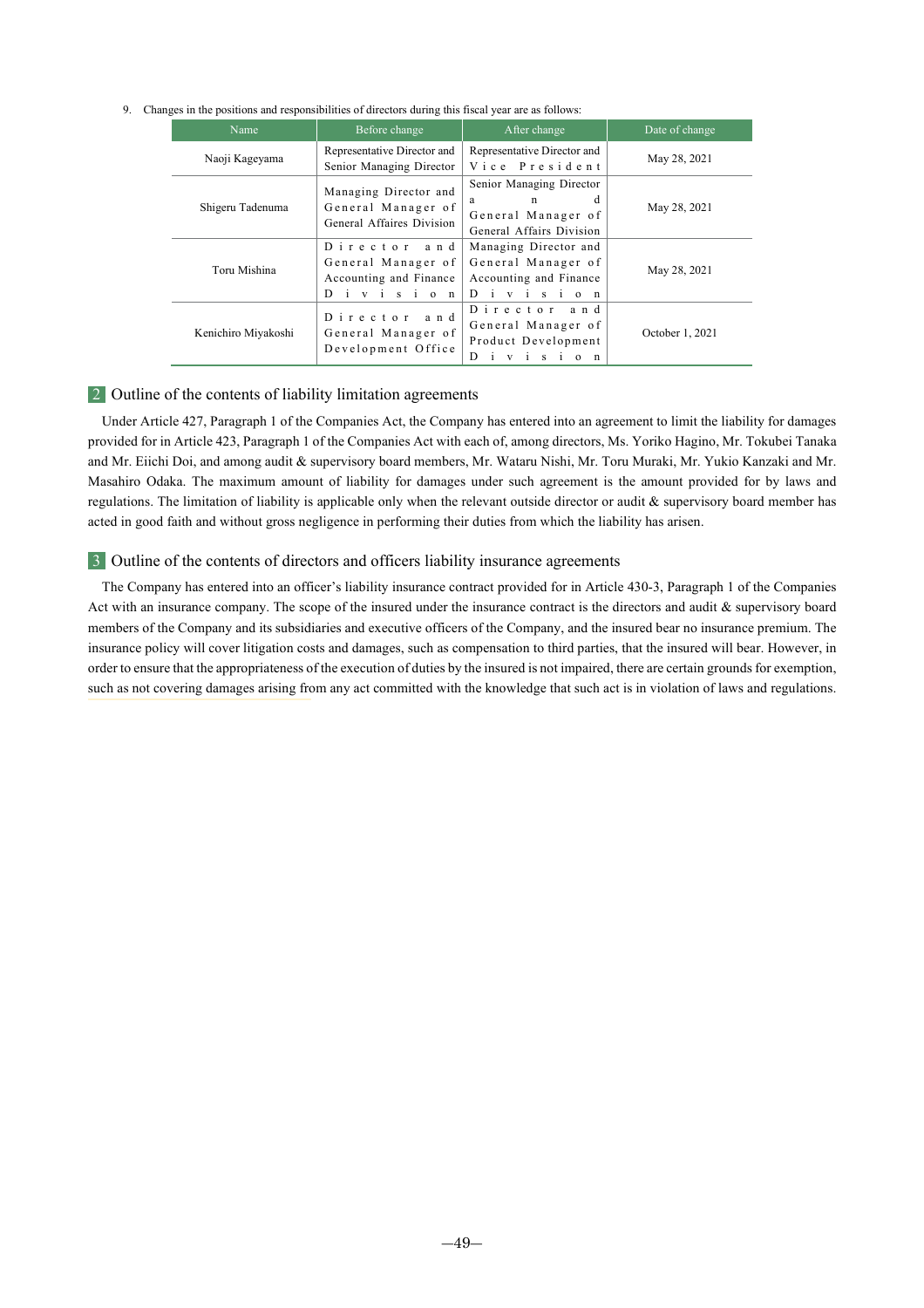#### 4 Remuneration for directors and audit & supervisory board members

(i) Total amount of remuneration in this fiscal year

|                                                                                    | Total amount of               | Total amount by type of remuneration | Number of                                           |                                               |                            |
|------------------------------------------------------------------------------------|-------------------------------|--------------------------------------|-----------------------------------------------------|-----------------------------------------------|----------------------------|
| Category                                                                           | remuneration<br>(JPY million) | Basic remuneration<br>(JPY million)  | Performance-linked<br>remuneration<br>(JPY million) | Non-monetary<br>remuneration<br>(JPY million) | officers paid<br>(persons) |
| Directors                                                                          | 296                           | 120                                  | 87                                                  | 89                                            | 10                         |
| (of which the amount<br>for outside directors)                                     | (18)                          | (18)                                 | $\frac{1}{2}$                                       | $\left( -\right)$                             | (4)                        |
| Audit & supervisory<br>board members                                               | 17                            | 17                                   |                                                     |                                               |                            |
| (of which the amount<br>for outside audit $\&$<br>board<br>supervisory<br>members) | (10)                          | (10)                                 |                                                     |                                               | (4)                        |
| Total                                                                              | 314                           | 138                                  | 87                                                  | 89                                            | 15                         |
| (of which the amount<br>for outside officers)                                      | (28)                          | (28)                                 | $\overline{\phantom{m}}$                            | $\overline{\phantom{m}}$                      | (8)                        |

(Notes) 1. The total amount of remuneration paid to directors does not include the employee salaries of the employees who are concurrently serving as directors.<br>2. Bonuses are paid to five directors as performance-linked r 2. Bonuses are paid to five directors as performance-linked remuneration. The performance indicators for performance-linked remuneration are year to year changes in net sales (consolidated), ordinary profit (consolidated) and net profit (consolidated) attributable to shareholders of the parent company. The Company has selected these indicators because they provide an easy-to-understand picture of its operating results. As for the indicators related to bonuses for this fiscal year, net sales (consolidated) are JPY 46,020 million (up 11.1% compared to the previous fiscal year), ordinary profit (consolidated) is JPY 2,829 million (up 43.4% compared to the previous fiscal year), and net profit (consolidated) attributable to shareholders of the parent company is JPY 1,832 million (up 42.0% compared to the previous fiscal year).

The Company has introduced stock options as non-monetary remuneration in order for directors to share the benefits and risks of stock price fluctuations with shareholders and to increase their motivation to contribute to stock price increases and corporate value improvement. The Company granted 21 stock acquisition rights (JPY 89 million) to five directors based on resolution of the Board of Directors held on June 29, 2021. allocation method is as described in "c. Policy on determination of performance-linked remuneration, and the contents of and calculation method of amount/number of non-monetary remuneration (including the policy on determination of timing and terms of payment of remuneration)" below.

4. At the 39th Annual General Meeting of Shareholders held on May 28, 2015, it was resolved that the annual maximum amount of remuneration for directors shall be JPY 250 million (including JPY 20 million for outside directors). The number of directors at the conclusion of the Annual General Meeting of Shareholders was eight (including two outside directors). In addition, at the 45th Annual General Meeting of Shareholders held on May 28, 2021, it was resolved that the annual amount of stock option compensation shall be JPY 160 million or less. The number of directors at the conclusion of the Annual General Meeting of Shareholders was nine (including three outside directors).

5. At the 32nd Annual General Meeting of Shareholders held on May 29, 2008, it was resolved that the annual maximum amount of remuneration for audit & supervisory board members shall be JPY 60 million. The number of audit & supervisory board members at the conclusion of the Annual General Meeting of Shareholders was three.

(ii) Policy on determination of contents of remuneration for officers

The Board of Directors resolved the policy on determination of contents of remuneration for each director as stated below.

In addition, the Board of Directors has confirmed and judged that the method of determining the contents of remuneration for each director in this fiscal year and the contents of remuneration determined are consistent with the determination policy resolved by the Board of Directors.

The details of the policy on determination of contents of remuneration for each director are as follows:

a. Basic policy

The Company will pay remuneration to directors on the basis that they contribute the sustainable improvement of the corporate performance and corporate value and the basic policy is that the remuneration for each director should be set at an appropriate level based on their position and other factors. More specifically, the remuneration for executive directors consists of the basic remuneration as a fixed remuneration, bonus and stock options. As to the remuneration for outside directors, the Company only pays the basic remuneration taking into account their duties.

b. Policy on determination of the amount of basic remuneration (monetary remuneration) for each director (including the policy relating to the determination of the timing or terms of payment of remuneration)

The basic remuneration for directors of the Company shall be a monthly fixed remuneration, which is determined by comprehensively taking into account the position, responsibility and years in office of each director while taking into account the level of remuneration of other companies, the business performance of the Company and the level of salaries of employees of the Company.

c. Policy on determination of performance-linked remuneration, and the contents of and calculation method of amount/number of non-monetary remuneration (including the policy on determination of timing and terms of payment of remuneration)

Performance-linked remuneration is a cash remuneration reflecting the performance indicators that is paid to increase the motivation for increasing the business performance in each fiscal year. The amount calculated corresponding to the degree of achievement of consolidated net sales, profits, etc. in each fiscal year is paid as a bonus at a certain time every year.

As to non-monetary remuneration, stock options are granted to each director at a certain time every year to share the benefits and risks of stock price fluctuations with shareholders and to increase their motivation to contribute to an increase in the stock price and the corporate value. Each director may exercise such stock options after retirement as Director. The total number of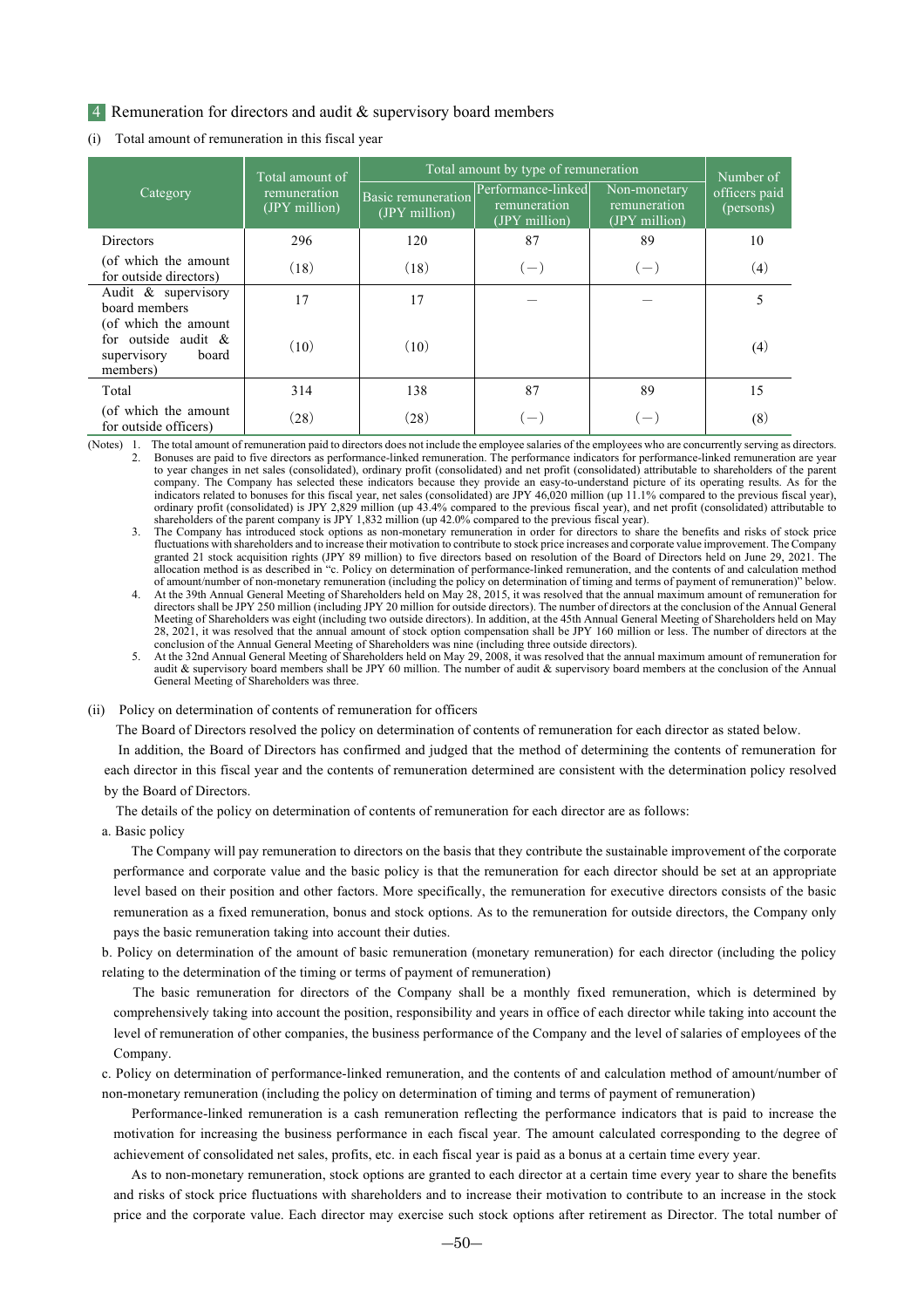stock options to be granted shall be determined taking into account the total number of stock options granted in the previous year and the business performance of the Company, and the number of stock options to be granted to each director shall be determined in accordance with the position of each director and years in office.

d. Policy on determination of the ratio of the amount of monetary remuneration, performance-linked remuneration or non-monetary remuneration to the amount of remuneration for each director

The ratio of remuneration by type for executive directors shall be determined taking into account the level of remuneration provided by companies with the scale of business similar to that of the Company and that in relevant industries.

e. Matters regarding determination of contents of remuneration for each director

The amounts of basic remuneration, bonus and stock options for each director shall be determined by the Board of Directors.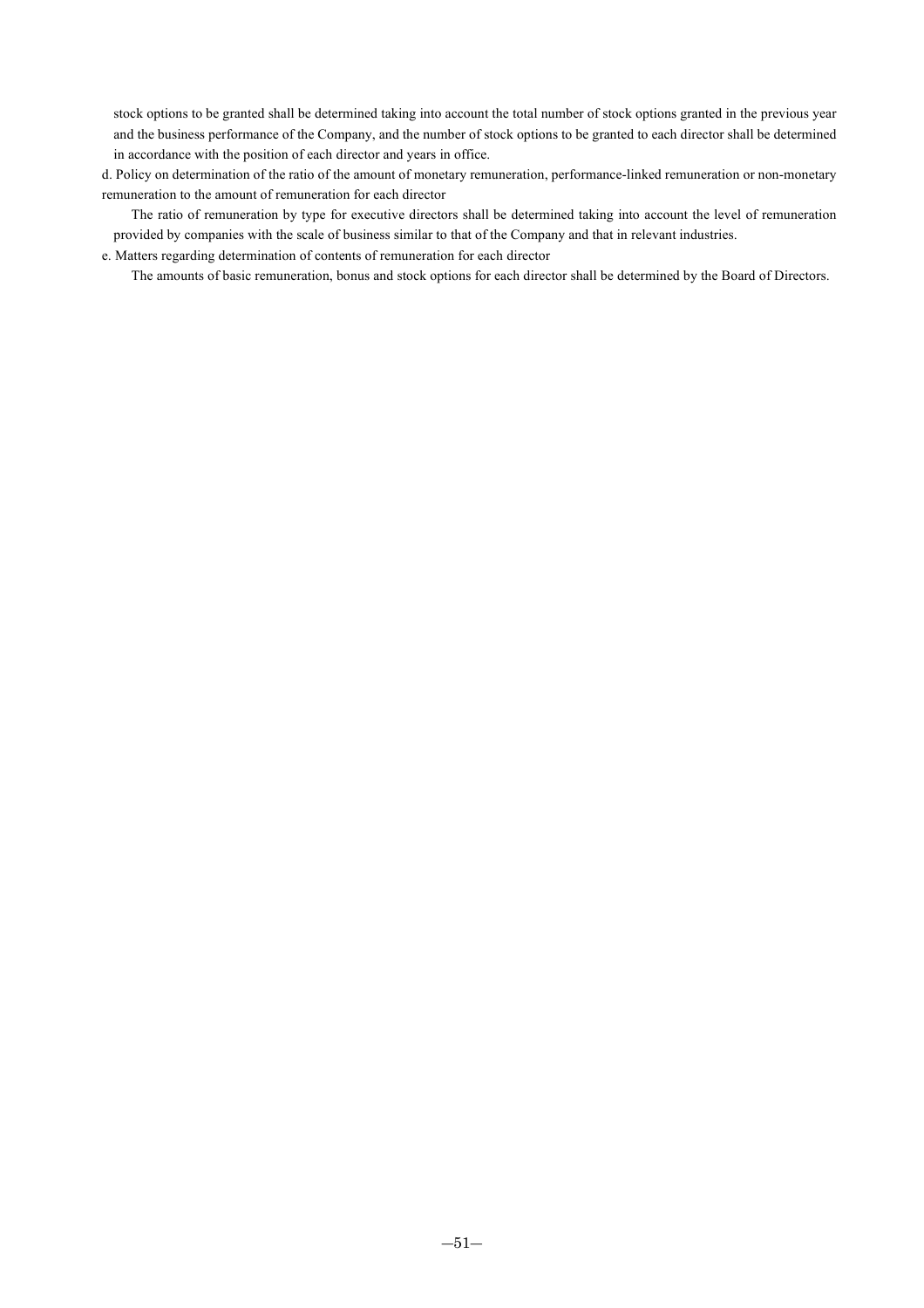## 5 Matters Regarding Outside Directors and other Officers

| Position                                  | Name           | Significant concurrent position                                                                  | Relationship                                                     |
|-------------------------------------------|----------------|--------------------------------------------------------------------------------------------------|------------------------------------------------------------------|
| Director                                  | Yoriko Hagino  | President<br>Representative<br>and<br>Director, Hanno Seisakusho Co., Ltd.                       | There are no significant transactions<br>or other relationships. |
| Director                                  | Tokubei Tanaka | President<br>Representative<br>and<br>Director, Central Automotive Giken<br>Co., Ltd.            | There are no significant transactions<br>or other relationships. |
| Audit $\&$<br>Supervisory Board<br>Member | Toru Muraki    | Standing Auditor, Saibo.Co., Ltd.                                                                | There are no significant transactions<br>or other relationships. |
| Audit $\&$<br>Supervisory Board<br>Member | Yukio Kanzaki  | Corporate Adviser, Consumer Co-op<br>Niigata                                                     | There are no significant transactions<br>or other relationships. |
| Audit &<br>Supervisory Board<br>Member    | Masahiro Odaka | Odaka<br>Masahiro<br>Representative,<br>CPA Office<br>Outside Auditor, ArtSpark Holdings<br>Inc. | There are no significant transactions<br>or other relationships. |

(i) Relationship between the Company and the company in which each director/officer holds the significant concurrent position

### (ii) Status of the main activities in this fiscal year

| Position                                  | Name           | Attendance at<br>meetings of the<br>Board of<br><b>Directors</b><br>(Attendance<br>rate) | Attendance at<br>meetings of the<br>Audit &<br>Supervisory<br>Board<br>(Attendance<br>rate) | Status of main activities and outline of duties performed in<br>relation to expected roles of outside directors                                                                                                                                                                                                                                                                     |
|-------------------------------------------|----------------|------------------------------------------------------------------------------------------|---------------------------------------------------------------------------------------------|-------------------------------------------------------------------------------------------------------------------------------------------------------------------------------------------------------------------------------------------------------------------------------------------------------------------------------------------------------------------------------------|
| Director                                  | Yoriko Hagino  | 100%                                                                                     |                                                                                             | The attendance rate at meetings of the Board of Directors<br>is 100%, and she plays an appropriate role in ensuring the<br>appropriateness and properness of decision making by<br>stating her opinions as appropriate based on her abundant<br>experience in and extensive insights on corporate<br>management.                                                                    |
| Director                                  | Tokubei Tanaka | 92%                                                                                      |                                                                                             | The attendance rate at meetings of the Board of Directors<br>is 92%, and he plays an appropriate role in ensuring the<br>appropriateness and properness of decision making by<br>stating his opinions as appropriate based on his abundant<br>experience in and extensive insights on corporate<br>management.                                                                      |
| Director                                  | Eiichi Doi     | 100%                                                                                     |                                                                                             | The attendance rate at meetings of the Board of Directors<br>is 100%, and he plays an appropriate role in ensuring the<br>appropriateness and properness of decision making by<br>stating his opinions as appropriate based on his abundant<br>experience in and extensive insights on the food<br>manufacturing industry and corporate management.                                 |
| Audit &<br>Supervisory<br>Board<br>Member | Toru Muraki    | 92%                                                                                      | 92%                                                                                         | The attendance rate at meetings of the Board of Directors<br>is 92% and the attendance rate at meetings of the Audit $\&$<br>Supervisory Board is 92%, and he states his opinions as<br>appropriate based on his experience in financial institutions<br>as well as experience and broad insights acquired as an<br>audit supervisory board member in other companies.              |
| Audit &<br>Supervisory<br>Board<br>Member | Yukio Kanzaki  | 100%                                                                                     | 100%                                                                                        | The attendance rate at meetings of the Board of Directors<br>is 100% and the attendance rate at meetings of the Audit $\&$<br>Supervisory Board is 100%, and he states his opinions as<br>appropriate based on his experience in and broad insights<br>on retailing.                                                                                                                |
| Audit &<br>Supervisory<br>Board<br>Member | Masahiro Odaka | 100%                                                                                     | 100%                                                                                        | The attendance rate at meetings of the Board of Directors<br>is 100% and the attendance rate at meetings of the Audit $\&$<br>Supervisory Board is 100%, and he states his opinions as<br>appropriate based on his expertise and experience in and<br>deep insights on accounting and taxation acquired as a<br>certified public accountant and certified public tax<br>accountant. |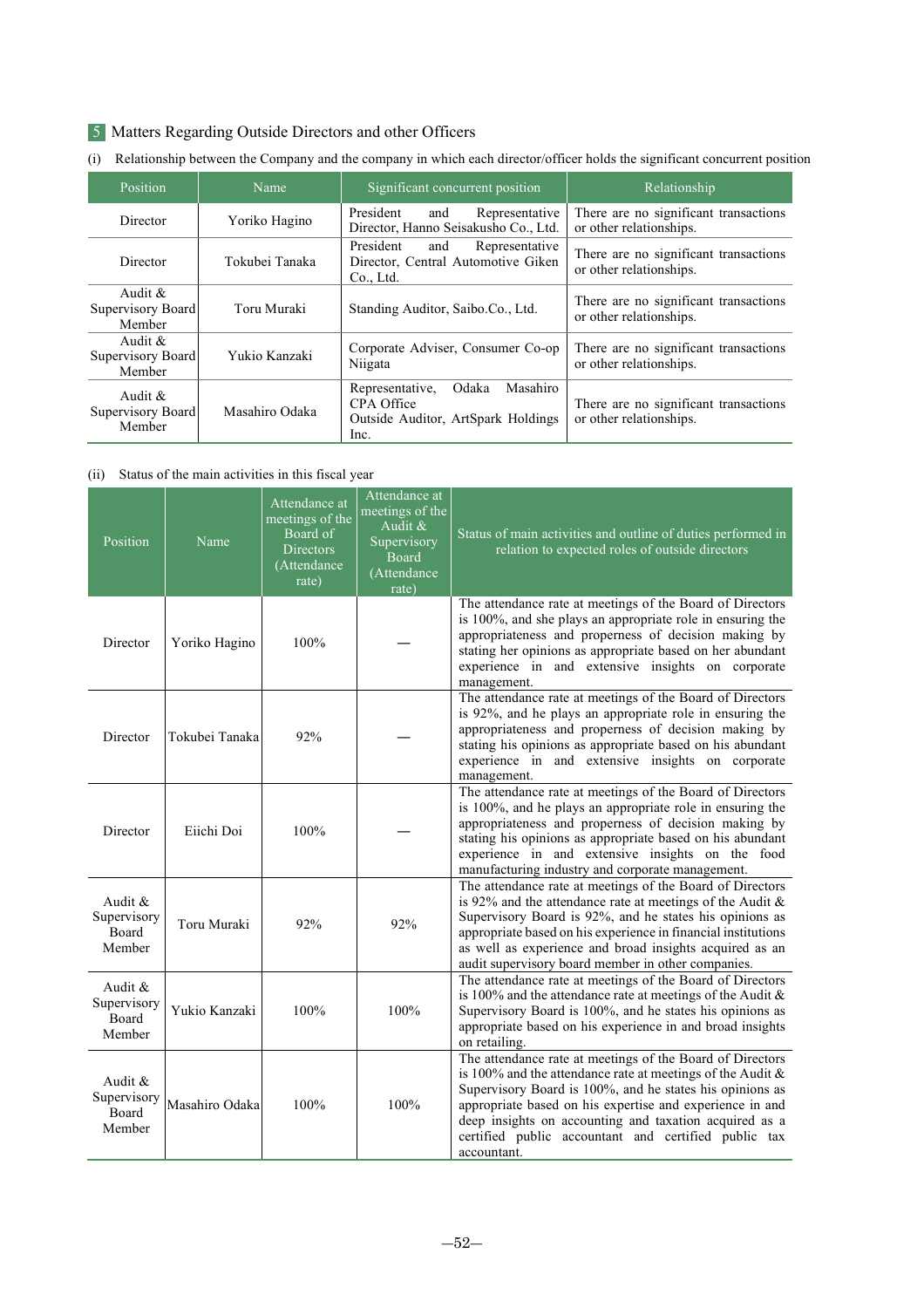# 4. Matters Regarding Financial Auditor

### 1 Name of the financial auditor

Nihombashi Corporation

### 2 Amount of fees of the financial auditor for this fiscal year

|                                                                                                                                        | Amount paid (JPY million) |
|----------------------------------------------------------------------------------------------------------------------------------------|---------------------------|
| Amount of fees for this fiscal year                                                                                                    | 20                        |
| Total amount of money and other economic benefits to be paid by the<br>Company and the Company's subsidiaries to the financial auditor | 20                        |

(Notes) 1. Under the audit agreement between the Company and the financial auditor, the amount of fees for the audit under the Companies Act and those for the audit under the Financial Instruments and Exchange Act are not clearly separated and they cannot be practically separated. Therefore the total amount of these fees is presented as the amount of fees for this fiscal year.

2. The Audit & Supervisory Board conducted a necessary review that whether the contents of the audit plan prepared by the financial auditor, the status of performance of accounting audit duties, and the basis for the calculation of the estimate of fees were appropriate, and decided to agree on the amount of fees for the financial auditor.

3 Contents of non-auditing services

N/A

4 Policy on determination of dismissal or refusal of reelection of the financial auditor

If the Audit & Supervisory Board determines that it is necessary to dismiss or refuse to reelect the financial auditor, such as in the event that the financial auditor has difficulty in performing its duties, the Audit & Supervisory Board will determine the contents of a proposal concerning the dismissal or non-reelection of the financial auditor to be submitted to a general meeting of shareholders.

Further, if the financial auditor is deemed to fall under any of the items of Article 340, Paragraph 1 of the Companies Act, the Audit & Supervisory Board will dismiss the financial auditor with the consent of all audit & supervisory board members. In such case, the audit & supervisory board member selected by the Audit & Supervisory Board shall report the dismissal of the financial auditor and the reason therefor at the first general meeting of shareholders convened after the dismissal.

### 5 Matters regarding liability limitation agreements

N/A

〰〰〰〰〰〰〰〰〰〰〰〰〰〰〰〰〰〰〰〰〰〰〰〰〰〰〰〰〰〰〰〰〰〰〰〰〰〰〰〰〰〰〰〰〰〰〰〰〰 (Note) Amounts less than one whole unit indicated for each of the amounts and the numbers of shares in this business report are disregarded and the percentages in this business report are rounded to the nearest whole unit.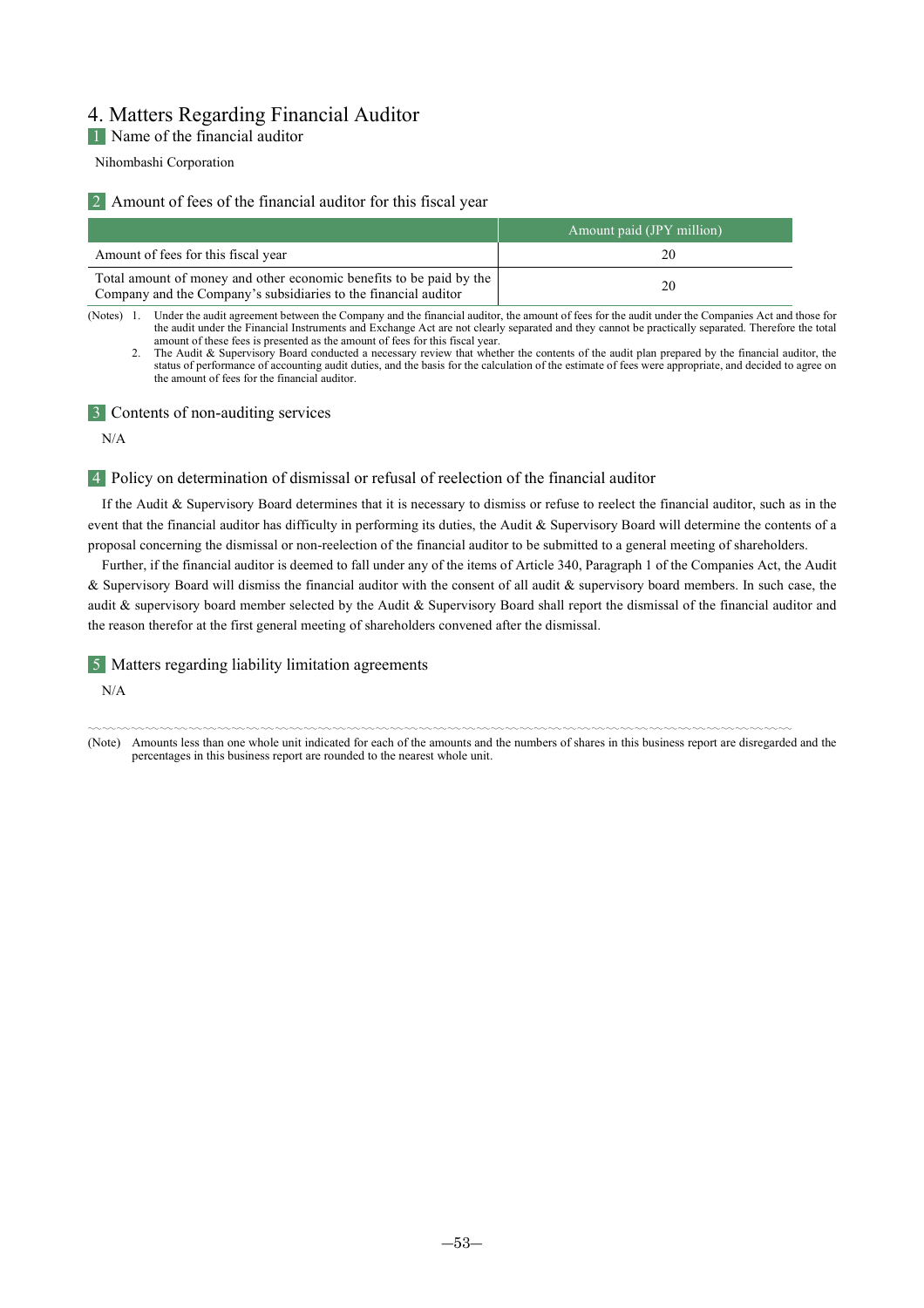# Consolidated Balance Sheet (As of February 28, 2022)

(Unit: JPY million)

| Description                              | Amount | Description                                                        | Amount       |
|------------------------------------------|--------|--------------------------------------------------------------------|--------------|
| Assets                                   |        | Liabilities                                                        |              |
| Current assets                           | 10.864 | Current liabilities                                                | 7,345        |
| Cash and deposits                        | 6,034  | Accounts payable - trade                                           | 2,828        |
| Notes and accounts receivable -<br>trade | 4,205  | Short-term borrowings                                              | 1,000        |
| Merchandise and finished goods           | 267    | Current portion of long-term<br>borrowings                         | 885          |
| Work in process                          | 75     | Lease liabilities                                                  | 8            |
| Raw materials and supplies               | 236    | Income taxes payable                                               | 583          |
| Other                                    | 45     | Provision for bonuses                                              | 166          |
| Non-current assets                       | 15,227 | Provision<br>for<br>bonuses<br>for<br>directors and other officers | 16           |
| Property, plant and equipment            | 13,588 | Other                                                              | 1,857        |
| Buildings and structures                 | 5,215  | Non-current liabilities                                            | 1,989        |
| Machinery,<br>equipment and<br>vehicles  | 1,702  | Long-term borrowings                                               | 1,035        |
| Land                                     | 6,401  | Lease liabilities                                                  | 20           |
| Leased assets                            | 54     | Deferred tax liabilities                                           | $\theta$     |
| Construction in progress                 | 44     | Retirement benefit liability                                       | 567          |
| Other                                    | 170    | Negative goodwill                                                  | 59           |
| Intangible assets                        | 571    | Other                                                              | 305          |
| Goodwill                                 | 403    | <b>Total liabilities</b>                                           | 9,334        |
| Other                                    | 167    | Net assets                                                         |              |
| Investments and other assets             | 1,066  | Shareholders' equity                                               | 16,451       |
| Investment securities                    | 556    | Share capital                                                      | 766          |
| Deferred tax assets                      | 434    | Capital surplus                                                    | 2,137        |
| Other                                    | 76     | Retained earnings                                                  | 13,547       |
|                                          |        | Treasury shares                                                    | (0)          |
|                                          |        | Accumulated other comprehensive<br>income                          | 117          |
|                                          |        | Valuation<br>difference<br>on<br>available-for-sale securities     | 117          |
|                                          |        | Stock acquisition rights                                           | 188          |
|                                          |        | Non-controlling interests                                          | $\mathbf{0}$ |
|                                          |        | Total net assets                                                   | 16,757       |
| Total assets                             | 26.091 | Total liabilities and net assets                                   | 26,091       |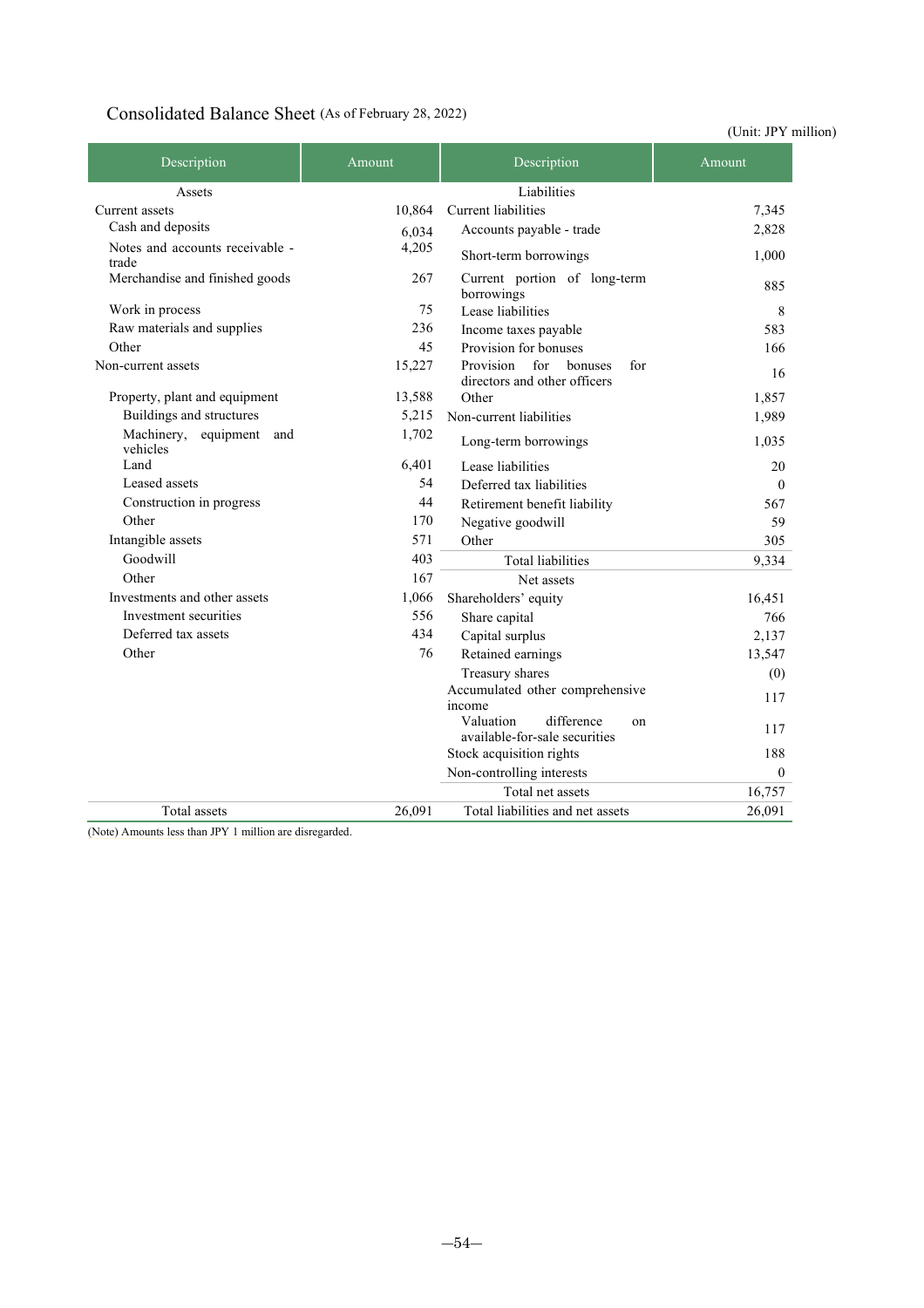# Consolidated Statement of Income (From March 1, 2021 to February 28, 2022)

|                                                                  |              | (Unit: JPY million) |
|------------------------------------------------------------------|--------------|---------------------|
| Description                                                      | Amount       |                     |
| Net sales                                                        |              | 45,006              |
| Cost of sales                                                    |              | 32,540              |
| Gross profit                                                     |              | 12,466              |
| Selling, general and administrative expenses                     |              | 9,523               |
| Operating profit                                                 |              | 2,942               |
| Non-operating income                                             |              |                     |
| Interest income                                                  | $\mathbf{0}$ |                     |
| Dividend income                                                  | 8            |                     |
| Amortization of negative goodwill                                | 37           |                     |
| Share of profit of entities accounted for<br>using equity method | 33           |                     |
| Rental income                                                    | 33           |                     |
| Dividends on the basis of the volume of<br>business              | 7            |                     |
| Other                                                            | 30           | 151                 |
| Non-operating expenses                                           |              |                     |
| Interest expenses                                                | $\tau$       |                     |
| Rental expenses                                                  | 17           | 25                  |
| Ordinary profit                                                  |              | 3,068               |
| Extraordinary income                                             |              |                     |
| Gain on sale of non-current assets                               | $\mathbf{0}$ |                     |
| Subsidy income                                                   | 35           |                     |
| Insurance claim income                                           | 60           | 96                  |
| <b>Extraordinary</b> losses                                      |              |                     |
| Loss on disposal of non-current assets                           | 17           | 17                  |
| Profit before income taxes                                       |              | 3,147               |
| Income taxes-current                                             | 1,058        |                     |
| Income taxes - deferred                                          | (40)         | 1,018               |
| Profit                                                           |              | 2,128               |
| Profit attributable to non-controlling interests                 |              | $\mathbf{0}$        |
| Net profit attributable to shareholders of the<br>parent company |              | 2,128               |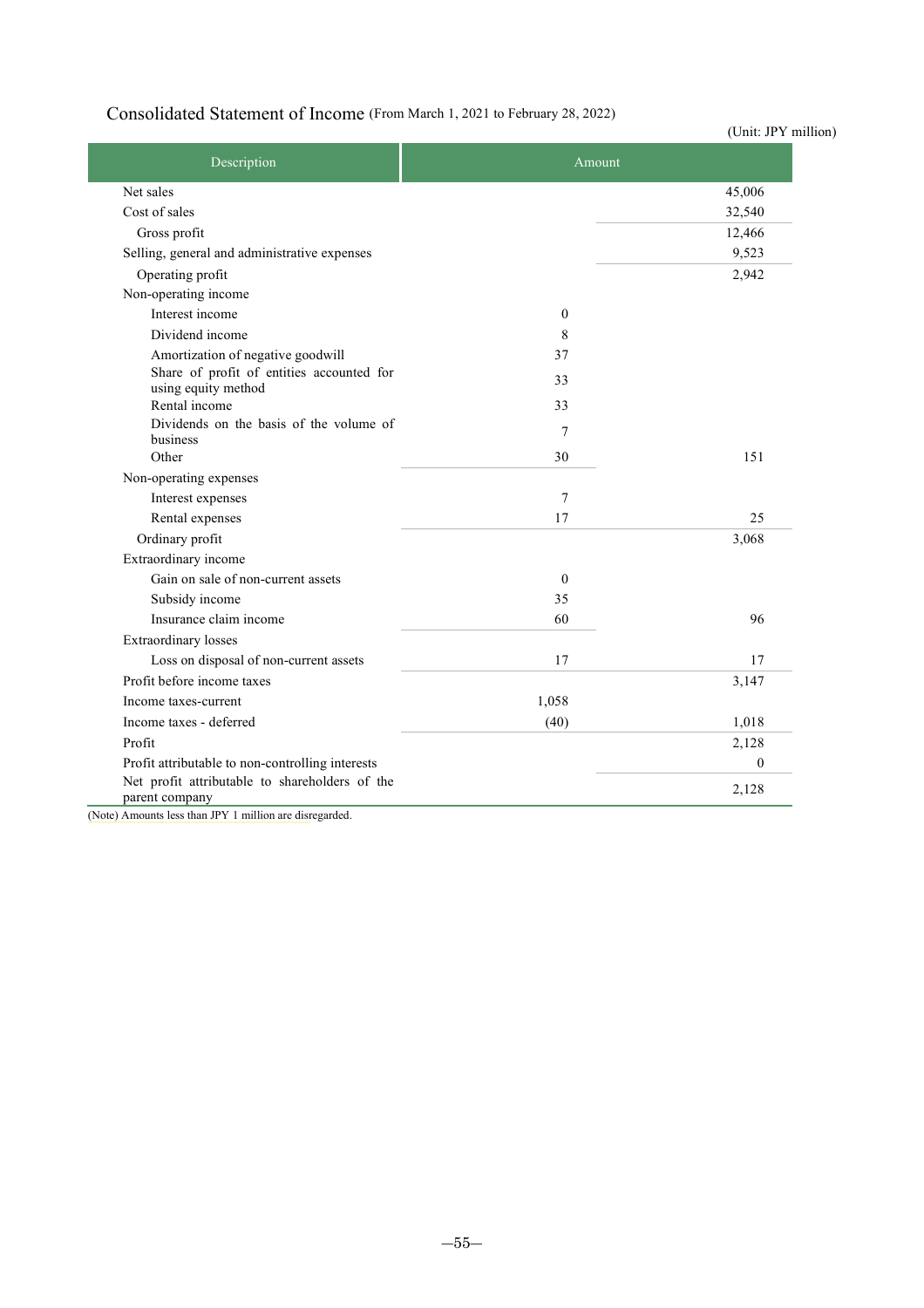# Non-consolidated Balance Sheet (As of February 28, 2022)

(Unit: JPY million)

| Description                              | Amount         | Description                                | Amount |
|------------------------------------------|----------------|--------------------------------------------|--------|
| Assets                                   |                | Liabilities                                |        |
| Current assets                           | 7.160          | Current liabilities                        | 5,910  |
| Cash and deposits                        | 4,104          | Accounts payable - trade                   | 2.206  |
| Accounts receivable-trade                | 2,643          | Short-term borrowings                      | 1,000  |
| Merchandise and finished goods           | 96             | Current portion of long-term<br>borrowings | 885    |
| Work in process                          | 39             | Lease liabilities                          | 8      |
| Raw materials and supplies               | 74             | Accounts payable - other                   | 702    |
| Prepaid expenses                         | 22             | Income taxes payable                       | 410    |
| Other                                    | 179            | Accrued consumption taxes                  | 185    |
| Non-current assets                       | 14,774         | Accrued expenses                           | 358    |
| Property, plant and equipment            | 11,560         | Advances received                          | 2      |
| <b>Buildings</b>                         | 3,608          | Deposits received                          | 43     |
| Structures                               | 522            | Provision for bonuses                      | 107    |
| Machinery and equipment                  | 1.120          | Other                                      | 1      |
| Vehicles                                 | 14             | Non-current liabilities                    | 1,794  |
| Tools, furniture and fixtures            | 147            | Long-term borrowings                       | 1,035  |
| Land                                     | 6.048          | Lease liabilities                          | 20     |
| Leased assets                            | 54             | Provision for retirement benefits          | 473    |
| Construction in progress                 | 44             | Asset retirement obligations               | 212    |
| Intangible assets                        | 141            | Other                                      | 53     |
| Software                                 | 129            | <b>Total liabilities</b>                   | 7,705  |
| Software in progress                     | $\overline{4}$ | Net assets                                 |        |
| Telephone subscription right             | 5              | Shareholders' equity                       | 13,971 |
| Right to use water facilities            | $\overline{2}$ | Share capital                              | 766    |
| Investments and other assets             | 3.071          | Capital surplus                            | 2.032  |
| Investment securities                    | 247            | Legal capital surplus                      | 733    |
| Shares of subsidiaries and<br>associates | 1,789          | Other capital surplus                      | 1,298  |
| Investments in capital                   | $\overline{4}$ | Retained earnings                          | 11,173 |
| Long-term loans receivable               |                |                                            |        |
| from<br>subsidiaries<br>and              | 873            | Legal retained earnings                    | 176    |
| associates                               |                |                                            |        |
| Guarantee deposits                       | 61             | Other retained earnings                    | 10.997 |
| Deferred tax assets                      | 380            | General reserve                            | 1,909  |
|                                          |                | Retained earnings brought                  |        |
| Other                                    | $\mathbf{1}$   | forward                                    | 9,088  |
| doubtful<br>Allowance<br>for             | (286)          | Treasury shares                            | (0)    |
| accounts                                 |                |                                            |        |
|                                          |                | Valuation<br>translation<br>and            | 69     |
|                                          |                | adjustments                                |        |
|                                          |                | Valuation<br>difference<br><sub>on</sub>   | 69     |
|                                          |                | available-for-sale securities              |        |
|                                          |                | Stock acquisition rights                   | 188    |
|                                          |                | Total net assets                           | 14,229 |
| Total assets                             | 21,934         | Total liabilities and net assets           | 21,934 |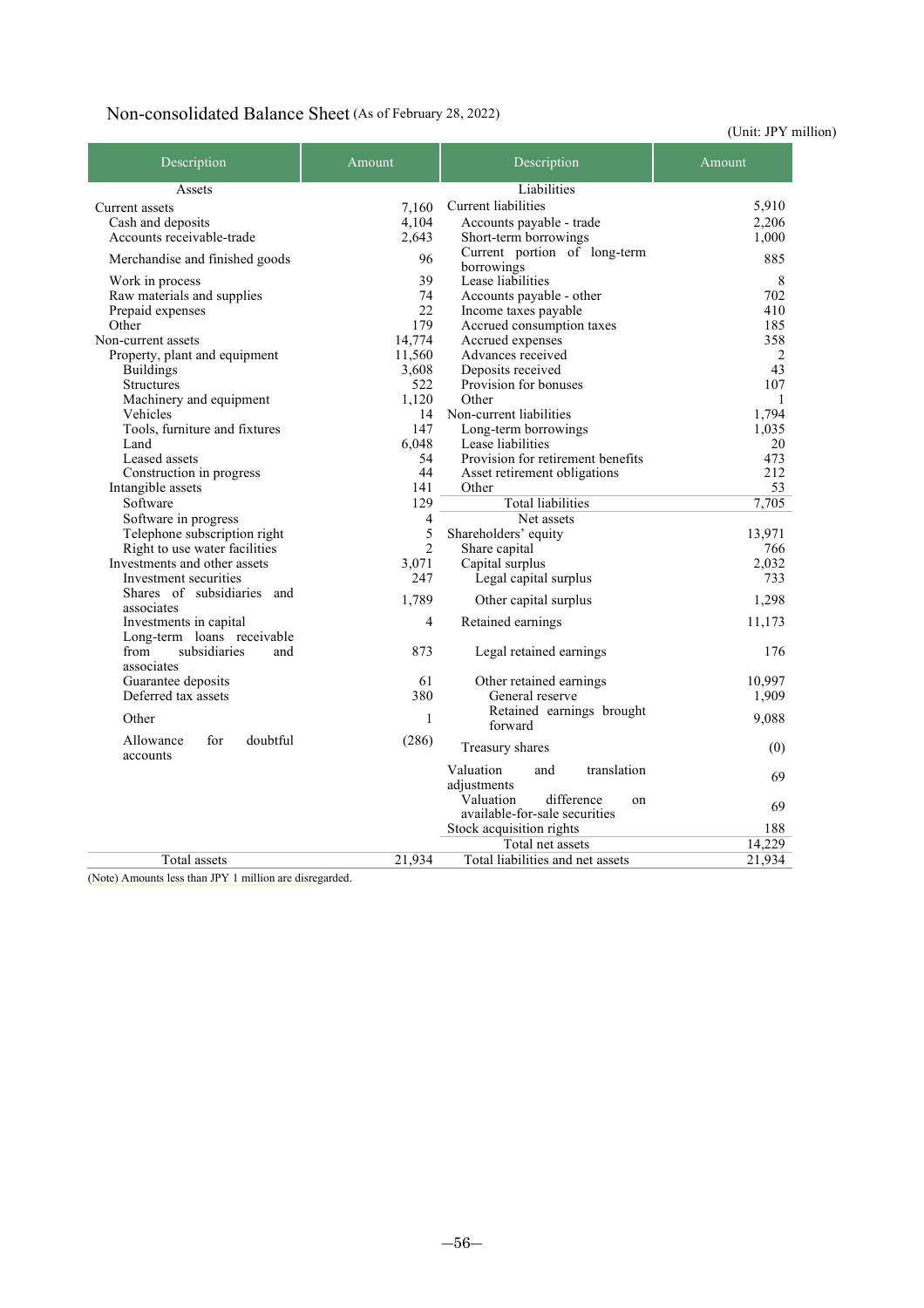# Non-consolidated Statement of Income (From March 1, 2021 to February 28, 2022)

|                                                                                 |                | (Unit: JPY million) |
|---------------------------------------------------------------------------------|----------------|---------------------|
| Description                                                                     | Amount         |                     |
| Net sales                                                                       |                | 29,731              |
| Cost of sales                                                                   |                | 21,702              |
| Gross profit                                                                    |                | 8,029               |
| Selling, general and administrative expenses                                    |                | 5,996               |
| Operating profit                                                                |                | 2,033               |
| Non-operating income                                                            |                |                     |
| Interest income                                                                 | $\overline{4}$ |                     |
| Dividend income                                                                 | 7              |                     |
| Rental income                                                                   | 250            |                     |
| Dividends on the basis of the volume of<br>business                             | 5              |                     |
| Other                                                                           | 10             | 278                 |
| Non-operating expenses                                                          |                |                     |
| Interest expenses                                                               | 7              |                     |
| Rental expenses                                                                 | 328            | 335                 |
| Ordinary profit                                                                 |                | 1,976               |
| Extraordinary income                                                            |                |                     |
| Gain on sale of non-current assets                                              | $\mathbf{0}$   |                     |
| Reversal of allowance for doubtful<br>accounts for subsidiaries and associates  | 58             |                     |
| Subsidy income                                                                  | $\mathbf{1}$   |                     |
| Insurance claim income                                                          | 60             | 120                 |
| <b>Extraordinary</b> losses                                                     |                |                     |
| Loss on disposal of non-current assets                                          | $\overline{c}$ |                     |
| Loss on valuation of shares of subsidiaries<br>and associates                   | 49             |                     |
| Provision of allowance for doubtful<br>accounts for subsidiaries and associates | 61             | 113                 |
| Profit before income taxes                                                      |                | 1,983               |
| Income taxes-current                                                            | 662            |                     |
| Income taxes - deferred                                                         | (44)           | 618                 |
| Profit                                                                          |                | 1,365               |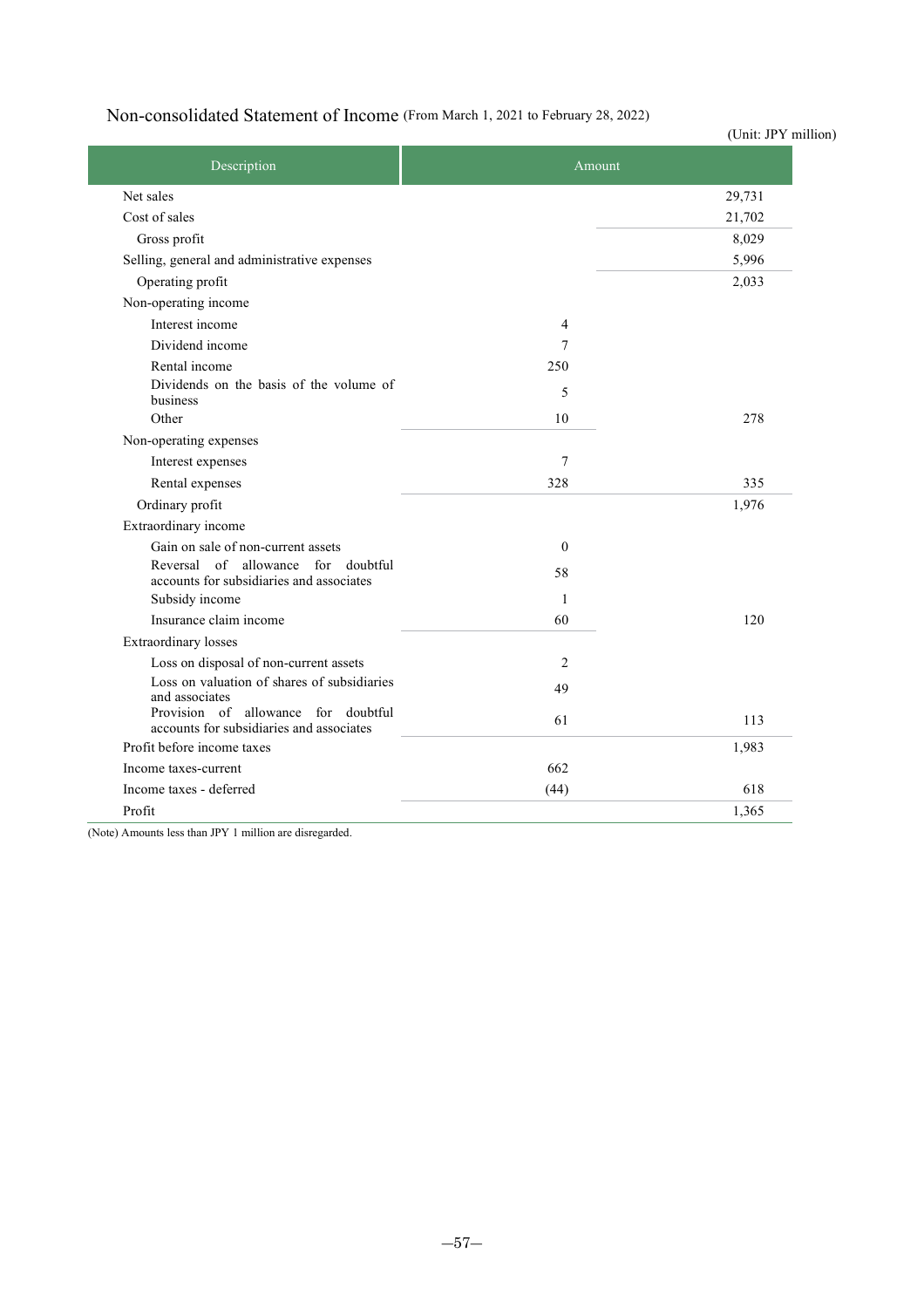#### Accounting Audit Report on Consolidated Financial Statements

|                                                   | Independent Auditor' Audit Report                                                                                                         |                                                                                                    |                                                 |
|---------------------------------------------------|-------------------------------------------------------------------------------------------------------------------------------------------|----------------------------------------------------------------------------------------------------|-------------------------------------------------|
| To: The Board of Directors of PICKLES CORPORATION |                                                                                                                                           |                                                                                                    | April 18, 2022                                  |
|                                                   | Nihombashi Corporation<br>Chuo-ku, Tokyo                                                                                                  |                                                                                                    |                                                 |
|                                                   | Designated Partner<br>Engagement<br>Partner<br>Designated Partner<br>Engagement<br>Partner<br>Designated Partner<br>Engagement<br>Partner | Certified Public<br>Accountant<br>Certified Public<br>Accountant<br>Certified Public<br>Accountant | Yoichi Endo<br>Kazunori Kudo<br>Hirokazu Shindo |

Audit Opinion

In accordance with the provision of Article 444, Paragraph 4 of the Companies Act, we have audited the consolidated financial statements (i.e., the consolidated balance sheet, the consolidated statement of income, the consolidated statement of changes in equity and notes to the consolidated financial statements) for the consolidated fiscal year starting on March 1, 2021 and ending on February 28, 2022 of PICKLES CORPORATION (the "Company").

In our opinion, the consolidated financial statements referred to above present fairly, in all material respects, the financial position (assets, profit and loss) for the period covered by such consolidated financial statements of the corporate group comprising PICKLES CORPORATION and its consolidated subsidiaries in conformity with the business accounting standards generally accepted in Japan.

#### Basis of Audit Opinion

We conducted our audit in accordance with auditing standards generally accepted in Japan. Our responsibility under the auditing standards is stated in "Auditor's Responsibility in Auditing Consolidated Financial Statements" below. In accordance with rules on professional ethics in Japan, we are independent from the Company and its consolidated subsidiaries and fulfill other ethical responsibilities as auditor. We believe that we have obtained sufficient and appropriate audit evidence that provides a basis for our opinion.

Responsibility of Management as well as Audit & Supervisory Board Members and the Audit & Supervisory Board for Consolidated Financial Statements

Management is responsible for the preparation and fair presentation of the consolidated financial statements in accordance with the business accounting standards generally accepted in Japan. This includes the design and operation of such internal control as management determines necessary to enable the preparation and fair presentation of the consolidated financial statements free from material misstatement, whether due to fraud or error. In preparing the consolidated financial statements, management is responsible for assessing whether it is appropriate to prepare the consolidated financial statements based on the going concern assumption and for disclosing any matters relating to the going concern if such matters are required to be disclosed in accordance with the business accounting standards generally accepted in Japan.

Audit & supervisory board members and the Audit & Supervisory Board is responsible for monitoring the execution of duties by directors in developing and operating the financial reporting process.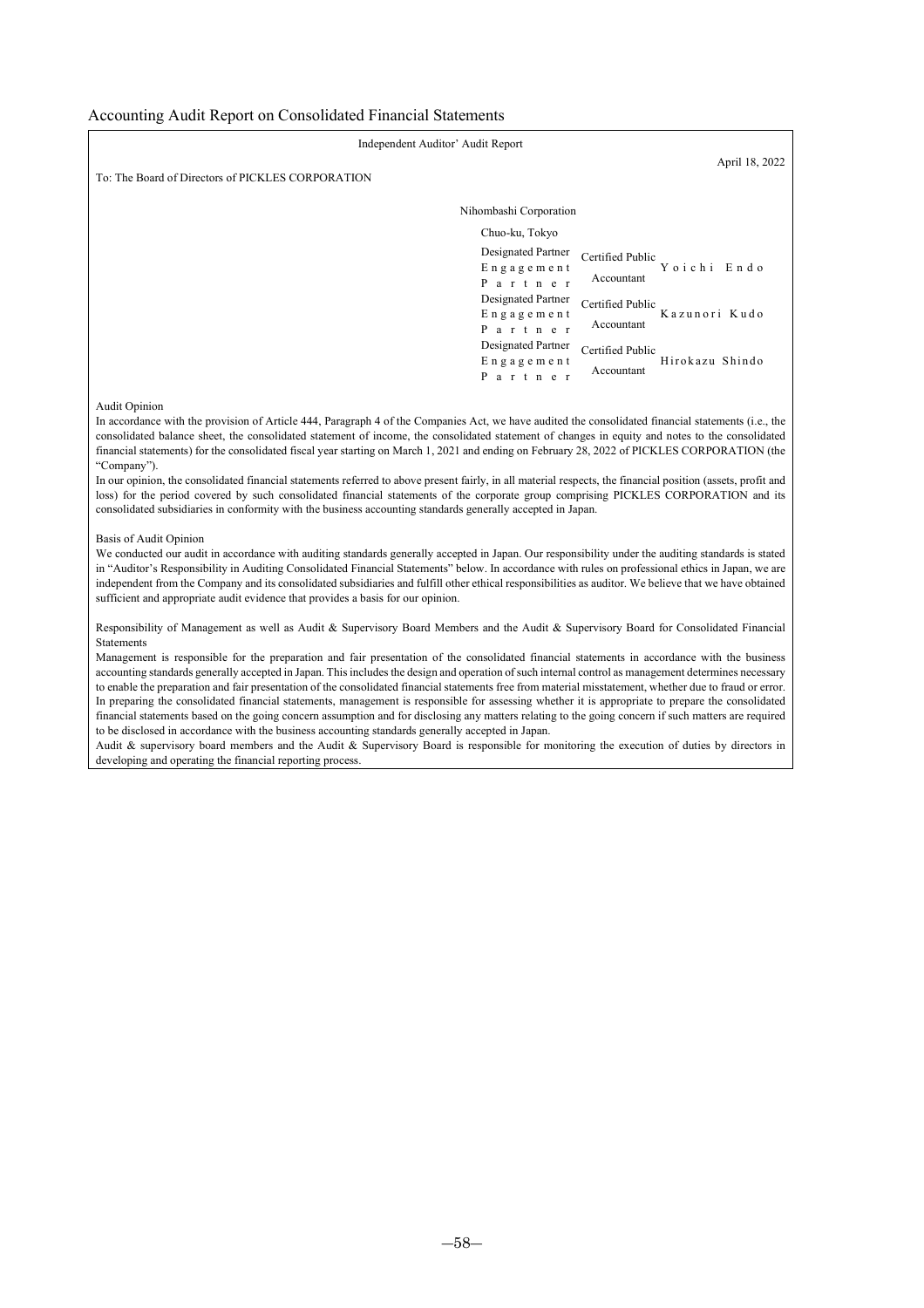#### Auditor's Responsibility in Auditing Consolidated Financial Statements

Our responsibility is to express an independent opinion on the consolidated financial statements in the audit report, based on the audit we performed, with reasonable assurance as to whether the consolidated financial statements, taken as a whole, is free of material misstatements, whether due to fraud or error. A misstatement may arise from a fraud or error, and such misstatement is considered material if it is reasonably expected that such misstatement is, individually or aggregated, likely to affect decision making of users of the consolidated financial statements.

In accordance with auditing standards generally accepted in Japan, the auditor will, throughout the audit process, make judgments as a professional expert, and with professional skepticism:

- ・identify and assess the risks of material misstatement due to fraud or error, and design and implement audit procedures in response to the risks of material misstatement. The choice and application of audit procedures is at the auditor's discretion. In addition, sufficient and appropriate audit evidence should be obtained to provide a basis for opinions;
- ・consider internal control relevant to audits in making risk assessments in order to design audit procedures that are appropriate in the circumstances, though the purpose of the audit of the consolidated financial statements is not to express an opinion on the effectiveness of internal control;
- ・evaluate the appropriateness of accounting policies adopted by management and the methods of their application as well as the reasonableness of accounting estimates made by management and the properness of the related notes;
- ・conclude whether it is appropriate for management to prepare the consolidated financial statements based on the going concern assumption and whether, on the basis of the audit evidence obtained, there are significant uncertainties regarding events or circumstances which could give rise to a significant doubt about the going concern assumption. The auditor is required to draw attention to notes to the consolidated financial statements in the audit report if there is any significant uncertainty as to the going concern assumption, or to provide an opinion with an exception on the consolidated financial statements if notes to the consolidated financial statements regarding significant uncertainties are not appropriate. The conclusion by the auditor is based on audit evidence obtained up to the date of the audit report, but future events and circumstances may prevent the entity from continuing as a going concern.
- assess whether the presentation on and notes to the consolidated financial statements comply with the business accounting standards generally accepted in Japan, and assess the presentation, composition and contents of the consolidated financial statements, including the related notes, and whether the consolidated financial statements properly present the underlying transactions and accounting events.
- ・obtain sufficient and appropriate audit evidence of the financial information of the Company and its consolidated subsidiaries in order to express an opinion on the consolidated financial statements. The auditor is responsible for directing, supervising and conducting the audit of the consolidated financial statements. The auditor is solely responsible for the audit opinion.

The auditor will report to audit & supervisory board members and the Audit & Supervisory Board on the scope and timing of the planned audit, any material findings in the audit, including any material deficiencies in internal control identified in the course of conducting the audit, and any other matters required by the auditing standards.

The auditor will report to audit & supervisory board members and the Audit & Supervisory Board that the auditor has complied with rules on professional ethics in Japan concerning independence, matters that may reasonably considered to affect independence of the auditor, and if safeguards are taken to remove or mitigate threats, the details of such safeguards.

#### Interest

Our corporation and the engagement partners do not have any interest in the Company and its subsidiaries for which disclosure is required under the provisions of the Certified Public Accountants Act.

END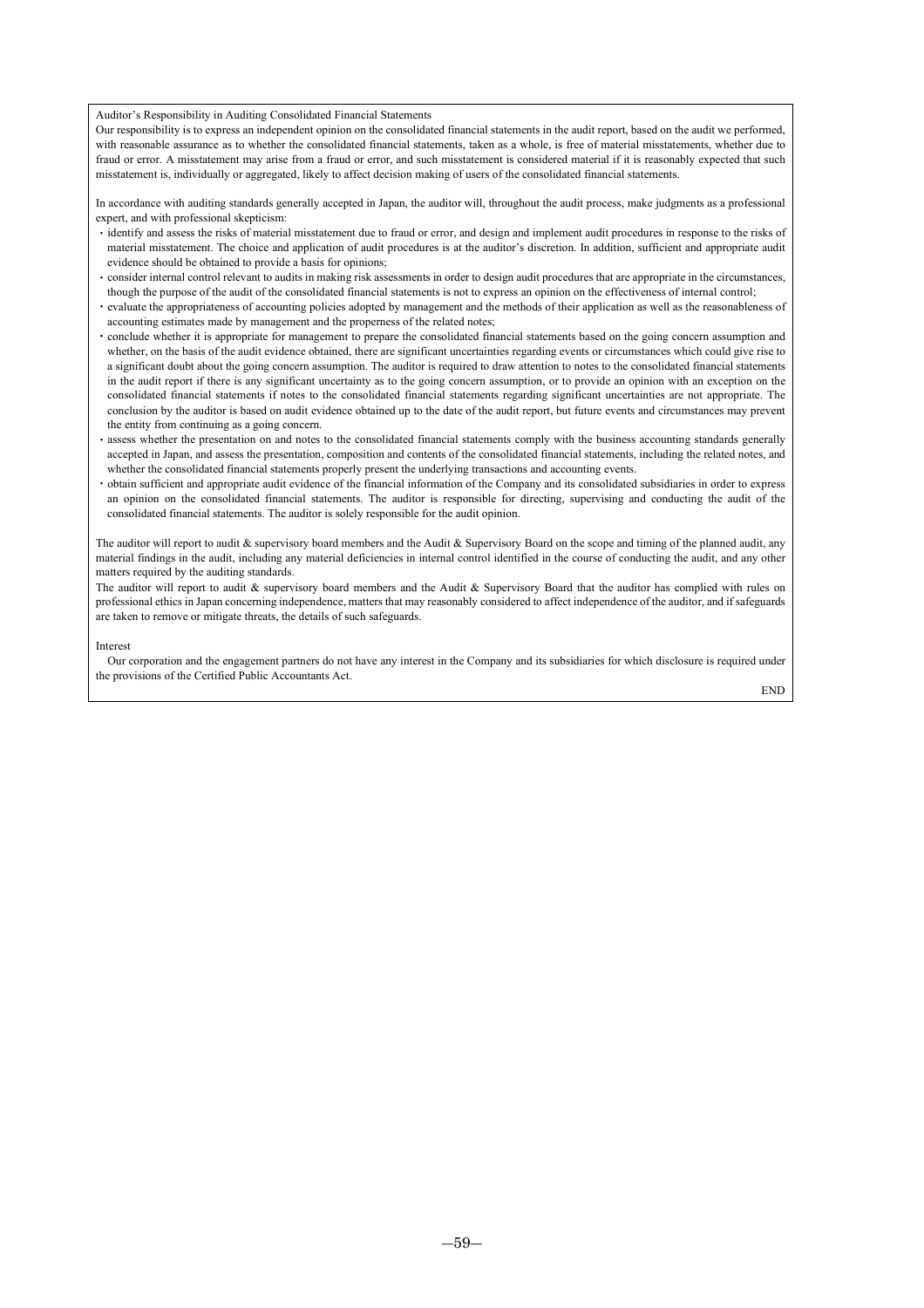Accounting Audit Report on Non-consolidated Financial Statements

| Independent Auditor' Audit Report                 |                                                                                                                                           |                                                                                                                                                       |  |
|---------------------------------------------------|-------------------------------------------------------------------------------------------------------------------------------------------|-------------------------------------------------------------------------------------------------------------------------------------------------------|--|
| To: The Board of Directors of PICKLES CORPORATION |                                                                                                                                           | April 18, 2022                                                                                                                                        |  |
|                                                   | Nihombashi Corporation                                                                                                                    |                                                                                                                                                       |  |
|                                                   | Chuo-ku, Tokyo                                                                                                                            |                                                                                                                                                       |  |
|                                                   | Designated Partner<br>Engagement<br>Partner<br>Designated Partner<br>Engagement<br>Partner<br>Designated Partner<br>Engagement<br>Partner | Certified Public<br>Yoichi Endo<br>Accountant<br>Certified Public<br>Kazunori Kudo<br>Accountant<br>Certified Public<br>Hirokazu Shindo<br>Accountant |  |

#### Audit Opinion

In accordance with the provision of Article 436, Paragraph 2, Item (i) of the Companies Act, we have audited the non-consolidated financial statements (i.e., the non-consolidated balance sheet, the non-consolidated statement of income, the non-consolidated statement of changes in equity and notes to the non-consolidated financial statements as well as the supplementary schedules thereto (collectively, the "non-consolidated financial statements") for the 46th fiscal year starting on March 1, 2021 and ending on February 28, 2022 of PICKLES CORPORATION (the "Company"). In our opinion, the non-consolidated financial statements referred to above present fairly, in all material respects, the financial position (assets, profit and loss) for the period covered by the non-consolidated financial statements of the Company in conformity with the business accounting standards generally accepted in Japan.

#### Basis of Audit Opinion

We conducted our audit in accordance with auditing standards generally accepted in Japan. Our responsibility under the auditing standards is stated in "Auditor's Responsibility in Auditing Non-consolidated Financial Statements" below. In accordance with rules on professional ethics in Japan, we are independent from the Company and fulfill other ethical responsibilities as auditor. We believe that we have obtained sufficient and appropriate audit evidence that provides a basis for our opinion.

Responsibility of Management as well as Audit & Supervisory Board Members and the Audit & Supervisory Board for Non-consolidated Financial Statements

Management is responsible for the preparation and fair presentation of the non-consolidated financial statements in accordance with the business accounting standards generally accepted in Japan. This includes the design and operation of such internal control as management determines necessary to enable the preparation and fair presentation of the non-consolidated financial statements free from material misstatement, whether due to fraud or error.

In preparing the non-consolidated financial statements, management is responsible for assessing whether it is appropriate to prepare the nonconsolidated financial statements based on the going concern assumption and for disclosing any matters relating to the going concern if such matters are required to be disclosed in accordance with the business accounting standards generally accepted in Japan.

Audit & supervisory board members and the Audit & Supervisory Board is responsible for monitoring the execution of duties by directors in developing and operating the financial reporting process.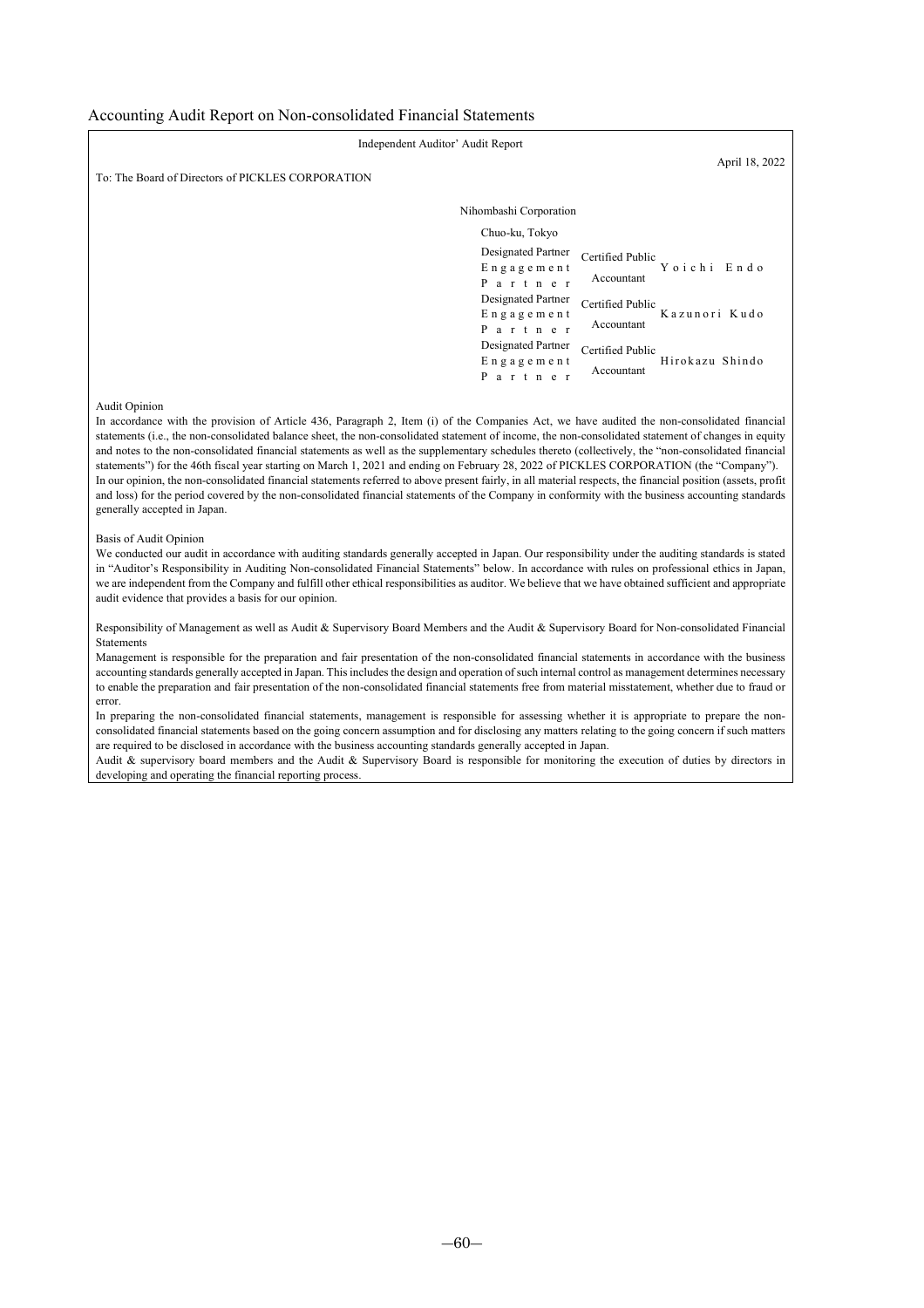#### Auditor's Responsibility in Auditing Non-consolidated Financial Statements

Our responsibility is to express an independent opinion on the non-consolidated financial statements in the audit report, based on the audit we performed, with reasonable assurance as to whether the non-consolidated financial statements, taken as a whole, is free of material misstatements, whether due to fraud or error. A misstatement may arise from a fraud or error, and such misstatement is considered material if it is reasonably expected that such misstatement is, individually or aggregated, likely to affect decision making of users of the non-consolidated financial statements.

In accordance with auditing standards generally accepted in Japan, the auditor will, throughout the audit process, make judgments as a professional expert, and with professional skepticism:

- ・identify and assess the risks of material misstatement due to fraud or error, and design and implement audit procedures in response to the risks of material misstatement. The choice and application of audit procedures is at the auditor's discretion. In addition, sufficient and appropriate audit evidence should be obtained to provide a basis for opinions;
- ・consider internal control relevant to audits in making risk assessments in order to design audit procedures that are appropriate in the circumstances, though the purpose of the audit of the non-consolidated financial statements is not to express an opinion on the effectiveness of internal control;
- ・evaluate the appropriateness of accounting policies adopted by management and the methods of their application as well as the reasonableness of accounting estimates made by management and the properness of the related notes;
- ・conclude whether it is appropriate for management to prepare the non-consolidated financial statements based on the going concern assumption and whether, on the basis of the audit evidence obtained, there are significant uncertainties regarding events or circumstances which could give rise to a significant doubt about the going concern assumption. The auditor is required to draw attention to notes to the non-consolidated financial statements in the audit report if there is any significant uncertainty as to the going concern assumption, or to provide an opinion with an exception on the non-consolidated financial statements if notes to the non-consolidated financial statements regarding significant uncertainties are not appropriate. The conclusion by the auditor is based on audit evidence obtained up to the date of the audit report, but future events and circumstances may prevent the entity from continuing as a going concern.
- assess whether the presentation on and notes to the non-consolidated financial statements comply with the business accounting standards generally accepted in Japan, and assess the presentation, composition and contents of the non-consolidated financial statements, including the related notes, and whether the non-consolidated financial statements properly present the underlying transactions and accounting events.

The auditor will report to audit & supervisory board members and the Audit & Supervisory Board on the scope and timing of the planned audit, any material findings in the audit, including any material deficiencies in internal control identified in the course of conducting the audit, and any other matters required by the auditing standards.

The auditor will report to audit & supervisory board members and the Audit & Supervisory Board that the auditor has complied with rules on professional ethics in Japan concerning independence, matters that may reasonably considered to affect independence of the auditor, and if safeguards are taken to remove or mitigate threats, the details of such safeguards.

#### Interest

Our corporation and the engagement partners do not have any interest in the Company for which disclosure is required under the provisions of the Certified Public Accountants Act.

END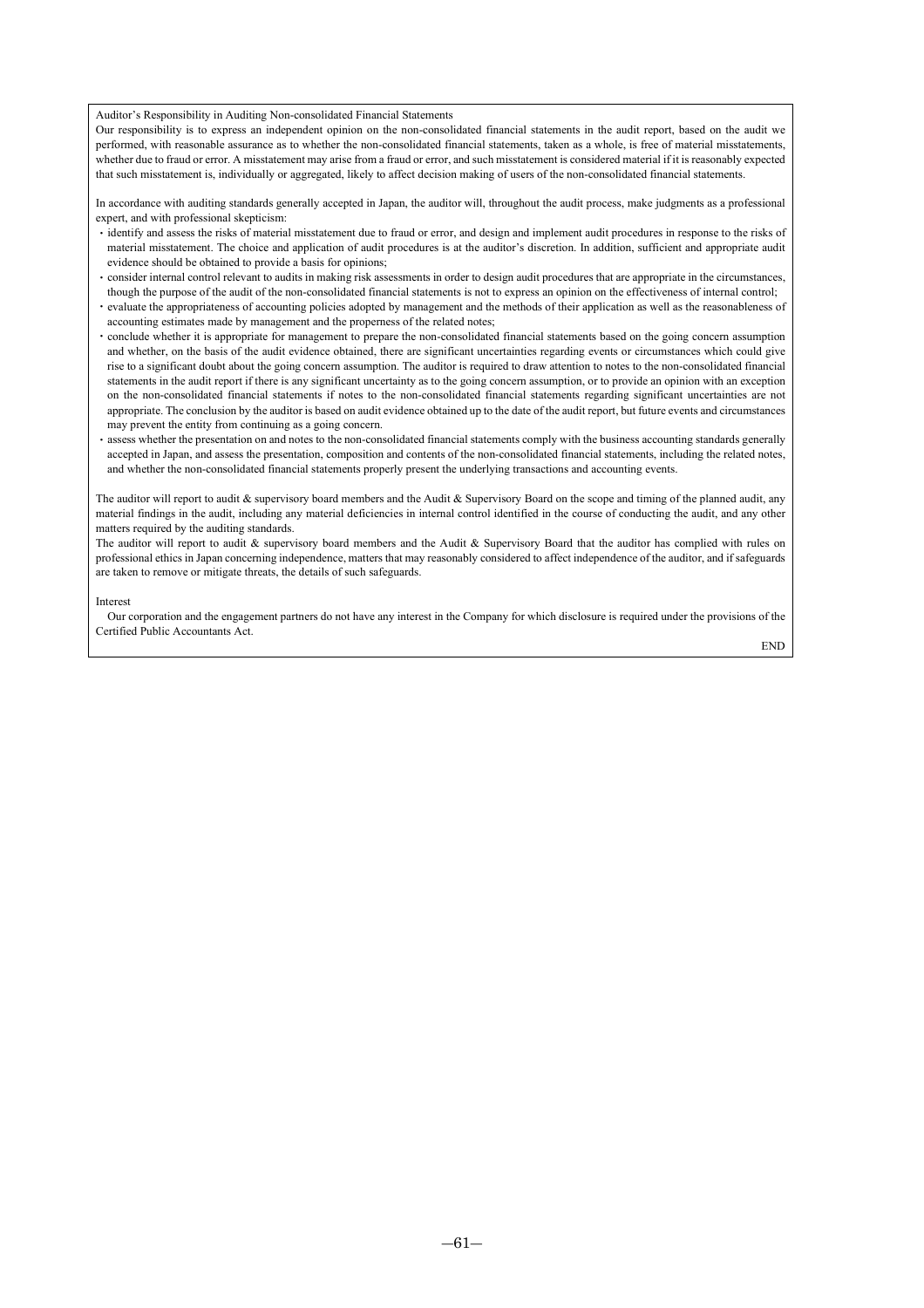#### Audit Report

The Audit & Supervisory Board has discussed and prepared this Audit Report regarding the execution of the duties of directors during the 46th fiscal year (March 21, 2021 to February 28, 2022) based on audit reports prepared by each audit  $\&$ supervisory board member, and hereby reports as follows:

- 1. Method and Details of the Audit conducted by Audit & Supervisory Board Members and the Audit & Supervisory Board
- (1) The Audit & Supervisory Board determined the audit policy, allocation of duties and other matters. In addition, the Audit & Supervisory Board received reports from each audit & supervisory board member on the status and results of the audit and reports from directors and the financial auditor on the status of execution of their duties, and requested them to provide further explanations where necessary.
- (2) Each audit & supervisory board member, in compliance with the audit standards for audit & supervisory board members established by the Audit & Supervisory Board and in accordance with the audit policy and the allocation of duties, etc., endeavored to communicate with directors, the internal audit division, other employees, etc., collect information and improve the audit environment, and conducted the audit as follows:
	- (i) Each audit & supervisory board member attended meetings of the Board of Directors and other important meetings, received reports from directors, employees and other relevant persons regarding the status of execution of their duties, requested them to provide further explanations where necessary, inspected important approval documents and other relevant documents, and examined the status of the business activities and assets at the head office and its major offices. With regard to subsidiaries, each audit & supervisory board member communicated and exchanged information with directors, company auditors and other relevant persons of the subsidiaries, and received reports on business from the subsidiaries where necessary.
	- (ii) With respect to the contents of resolutions adopted by the Board of Directors concerning the development of systems to ensure that the execution of the duties of directors stated in the business report complies with laws and regulations as well as the articles of incorporation, and the systems provided for in Article 100, Paragraphs 1 and 3 of the Regulations for Enforcement of the Companies Act that are required to ensure proper business activities in a corporate group comprised of a stock company and its subsidiaries, and the systems (internal control systems) developed in accordance with such resolutions, each audit & supervisory board member was regularly reported by directors, employees and other persons concerned on the status of development and operation of such systems, requested them to provide further explanations where necessary and expressed opinions.
	- (iii) Each audit & supervisory board member monitored and verified whether the financial auditor was maintaining its independence and whether it was conducting an appropriate audit. Each audit & supervisory board member also received reports from the financial auditor on the status of execution of its duties and requested it to provide further explanations where necessary. In addition, each audit & supervisory board member was notified by the financial auditor that it had established "a system for ensuring that its duties was being executed properly" (the matters listed in each item of Article 131 of the Regulations on Corporate Accounting) in accordance with the "Quality Control Standards for Audits (Business Accounting Council, October 28, 2005). Each audit & supervisory board member also requested the financial auditor to provide further explanations where necessary.

According to the above method, each audit  $&$  supervisory board member reviewed the business report and the supplementary schedules thereto, non-consolidated financial statements (non-consolidated balance sheet, non-consolidated statement of income, non-consolidated statement of changes in equity and notes to non-consolidated financial statements) and the supplementary schedules thereto, as well as consolidated financial statements (consolidated balance sheet, consolidated statement of income, consolidated statement of changes in equity and notes to consolidated financial statements) for this fiscal year.